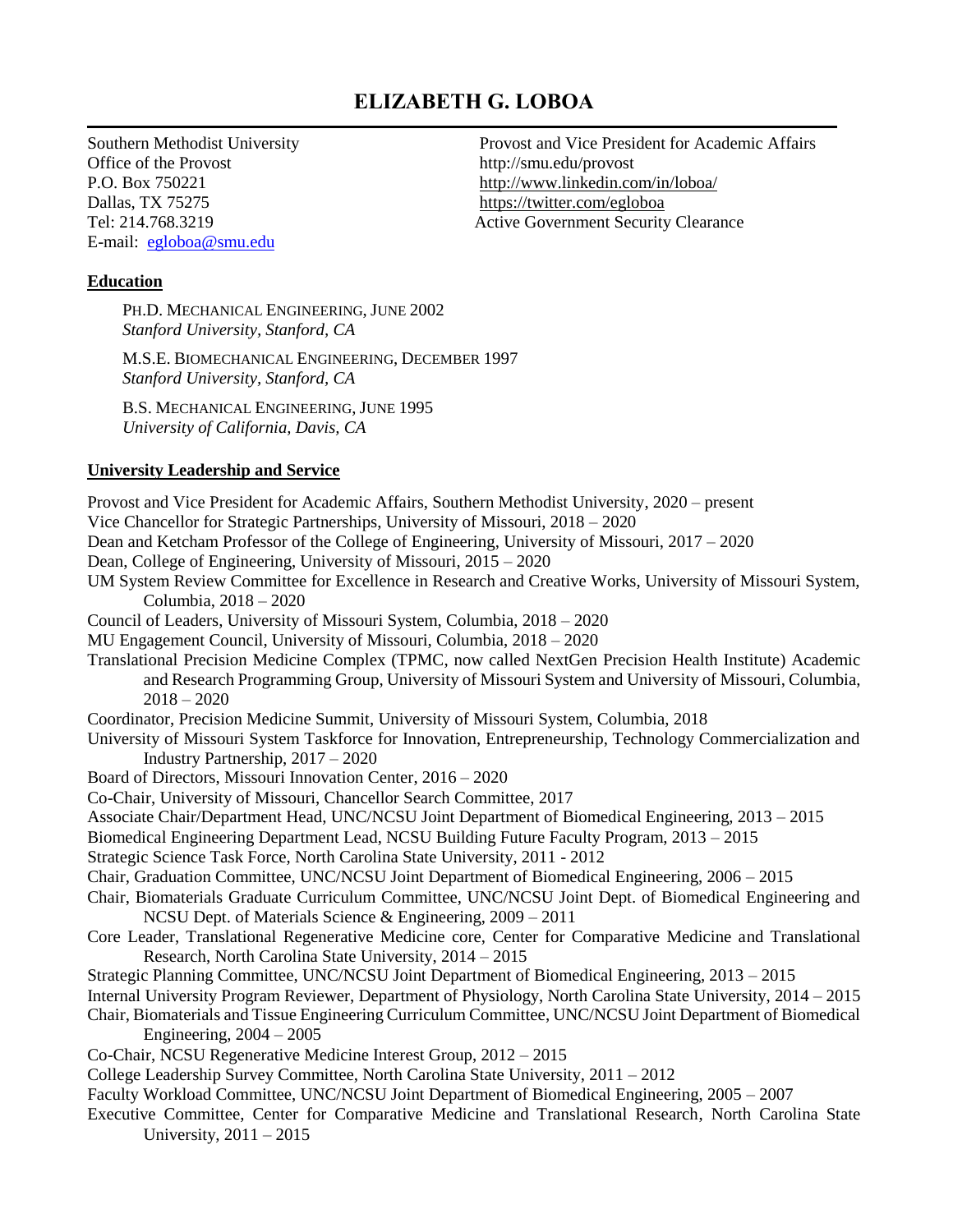Co-PI and Search Committee, Translational Regenerative Medicine Cluster Hire, North Carolina State University Colleges of Engineering, Textiles, and Veterinary Medicine, 2012 – 2013

College of Engineering Faculty Development Committee, North Carolina State University, 2008 – 2011

- Research Advisory Board, Department of Orthopaedics, UNC-Chapel Hill, NC, 2009 2015
- Chair Search Committee, UNC/NCSU Joint Department of Biomedical Engineering, 2007 2009

Research Committee, UNC/NCSU Joint Department of Biomedical Engineering, 2007 – 2011

Search Committee, Rehabilitation Engineering Center Director, North Carolina State University, 2009

Advisory Committee, Tissue Mechanics Laboratory, North Carolina State University, 2003 – 2015

Faculty Search Committees (multiple), North Carolina State University and University of North Carolina at Chapel Hill, 2004 – 2015

Selected Participant, Bridges Academic Leadership Program, 2011

Selected Participant, NSF Advance Leadership Workshop, 2011

Executive Committee, Sigma Xi, 2010 – present

Departmental Representative, Biotechnology Program, UNC/NCSU Joint Department of Biomedical Engineering, 2005 – 2015

Course and Curriculum Committee, UNC/NCSU Joint Department of Biomedical Engineering, 2003 – 2005 Graduate Admissions Committee, UNC/NCSU Joint Department of Biomedical Engineering, 2004 – 2009

# **Board Membership, Committee and Symposia Contributions**

Board of Directors, Applied Optoelectronics, Inc., 2020 - present

Member, Global Engineering Deans Council, 2019 – 2020

Member, American Society for Engineering Education Task Force on Graduate Education, 2019 – present

Advisory Council, Education Counsel Societies Consortium on Sexual Harassment in STEMM, American Association for the Advancement of Science, 2019 – present

Director, Deans Council Executive Board, American Society for Engineering Education, 2019 – 2020

- Ex-officio Member, Engineering Deans Council Public Policy Committee, American Society for Engineering Education, 2019 – present
- Advisory Board, AAU Strategy for Sexual Harassment and Gender Discrimination, 2019 2020

Nominations Committee, American Institute for Medical and Biological Engineering (AIMBE), 2018 – present

- Executive Council, Tissue Engineering and Regenerative Medicine International Society Americas (TERMIS-AM), 2017 – present
- Strategic Initiatives Committee, Orthopaedic Research Society, 2016 2017
- Chair, Biomedical Engineering Society (BMES) Cellular and Molecular Bioengineering Special Interest Group Council, 2016
- Chair Elect, Biomedical Engineering Society (BMES) Cellular and Molecular Bioengineering Special Interest Group Council, 2015

Member-at-Large and Orthopaedic Research Society Board Member, Orthopaedic Research Society, 2015 – 2017

- Internal Advisory Committee of NASA Specialized Center of Research (NSCOR) at Wake Forest University*,*   $2015$  – present
- Governing Council, BMES Special Interest Group in Cell and Molecular Bioengineering (CMBE, previously  $SPRBM$ ),  $2011$  – present
- Endorsement Committee, Tissue Engineering and Regenerative Medicine International Society (TERMIS), 2011 – 2017
- Executive Committee, Sigma Xi Scientific Research Society, 2010 present
- Steering Committee, North Carolina Tissue Engineering and Regenerative Medicine Society (NCTERMS), 2007 – 2015
- Solids Technical Committee, American Society of Mechanical Engineers Bioengineering Division, 2007 present Session Chair and Moderator, multiple sessions at Annual Meetings of the Biomedical Engineering Society,

Orthopaedic Research Society, Tissue Engineering and Regenerative Medicine International Society, BMES-Cellular and Molecular Bioengineering Conference, North Carolina Tissue Engineering and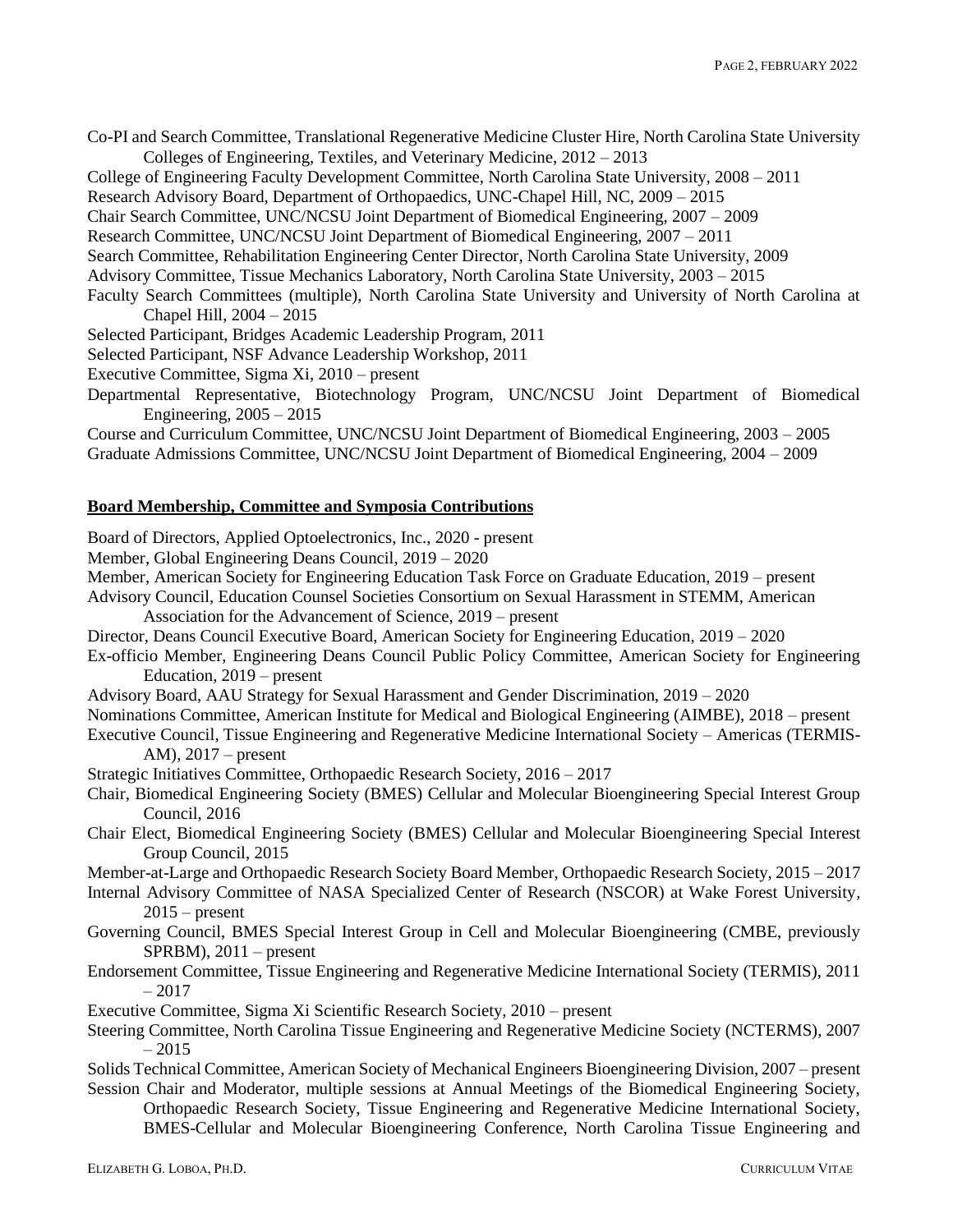Regenerative Medicine Society, Hilton Head Regenerative Medicine Conference, ASME Summer Bioengineering Conference, Nanofibers for the 3<sup>rd</sup> Millennium, Institute of Biological Engineering *et al.*,  $2007$  – present

- Reviewer and Judge, multiple abstracts at Annual Meetings of the Biomedical Engineering Society, Orthopaedic Research Society, Tissue Engineering and Regenerative Medicine International Society, BMES-Cellular and Molecular Bioengineering Conference, North Carolina Tissue Engineering and Regenerative Medicine Society, ASME Summer Bioengineering Conference, *et al.*, 2007 – present
- Session Chair, 2017 BMES-Cellular and Molecular Bioengineering (CMBE) Conference: *Stem Cell Engineering and MechanoMicroenvironment for Regenerative Medicine*
- Conference Chair, 2015 BMES-Cellular and Molecular Bioengineering (CMBE) Conference: *From Womb to Tomb: Mechanobiology of Generation, Regeneration, and Degeneration*
- Chair, Nanotechnology and Tissue Engineering: Hope or Hype? New Horizon Workshop, 2014 Annual Meeting of the Orthopaedic Research Society
- Conference Co-Chair, 2014 BMES-Cellular and Molecular Bioengineering (CMBE) Conference
- Track Chair, Biomedical Engineering, ASME ESDA 2014 Biennial Conference
- Program Committee and Session Chair, 2014 Swine in Biomedical Research International Conference
- Organizing Committee and Poster Chair, 2<sup>nd</sup> International Tissue Science & Regenerative Medicine Conference, Raleigh NC, 2013
- Program Committee, Nanofibers for the 3<sup>rd</sup> Millennium: A Summit of the World's Leaders in Nanofibers, 2010
- Discussion Leader, Musculoskeletal Biology & Bioengineering Gordon Research Conference, 2010
- Local Planning Committee, Annual Meeting of the Institute of Biological Engineering, 2008
- Conference Chair, 10<sup>th</sup> Annual North Carolina Tissue Engineering and Regenerative Medicine Conference, 2008
- Chair, *Tissue Engineering Parts A, B, and C* Young Investigator Council, 2013 present
- Editorial Board, *Current Stem Cell Reports*, 2015 present
- Editorial Board, *Scientific Reports, Nature Publishing Group*, 2014 present
- Editorial Board, *Biomedical Materials*, 2014 present
- Editorial Board, *Tissue Engineering Parts A, B, and C*, 2012 2019
- Editorial Board, *Open Orthopaedics Journal*, 2011 present

### **Professional Experience**

- 2020 PROVOST AND VICE PRESIDENT FOR ACADEMIC AFFAIRS, Southern Methodist University, Dallas, TX
- 2018 20 VICE CHANCELLOR FOR STRATEGIC PARTNERSHIPS, University of Missouri, Columbia, MO
- 2017 20 DEAN AND KETCHAM PROFESSOR OF THE COLLEGE OF ENGINEERING, University of Missouri, Columbia, MO
- 2015 20 DEAN AND PROFESSOR OF BIOENGINEERING, University of Missouri, Columbia, MO
- 2015 20 ADJUNCT PROFESSOR, Joint Department of Biomedical Engineering at UNC-Chapel Hill and NC State University; Department of Materials Science and Engineering, NC State University, Raleigh, NC
- 2015 FOUNDER, PrecisiBand, Raleigh, NC.
- 2003 15 DIRECTOR, Cell Mechanics Laboratory, Joint Department of Biomedical Engineering at UNC-Chapel Hill and NC State University, Raleigh, NC
- 2014 15 ADJUNCT PROFESSOR, Departments of Biotechnology, Physiology, and Fiber and Polymer Science, North Carolina State University, Raleigh, NC; Department of Orthopaedics and Curriculum in Oral Biology, UNC-Chapel Hill, Chapel Hill, NC
- 2014 15 PROFESSOR, Joint Department of Biomedical Engineering at UNC-Chapel Hill and NC State University; Department of Materials Science and Engineering, NC State University, Raleigh, NC
- 2013 15 ASSOCIATE CHAIR, Joint Department of Biomedical Engineering at UNC-Chapel Hill and NC State University, Raleigh, NC
- 2010 14 ASSOCIATE PROFESSOR, Department of Materials Science and Engineering, North Carolina State University, Raleigh, NC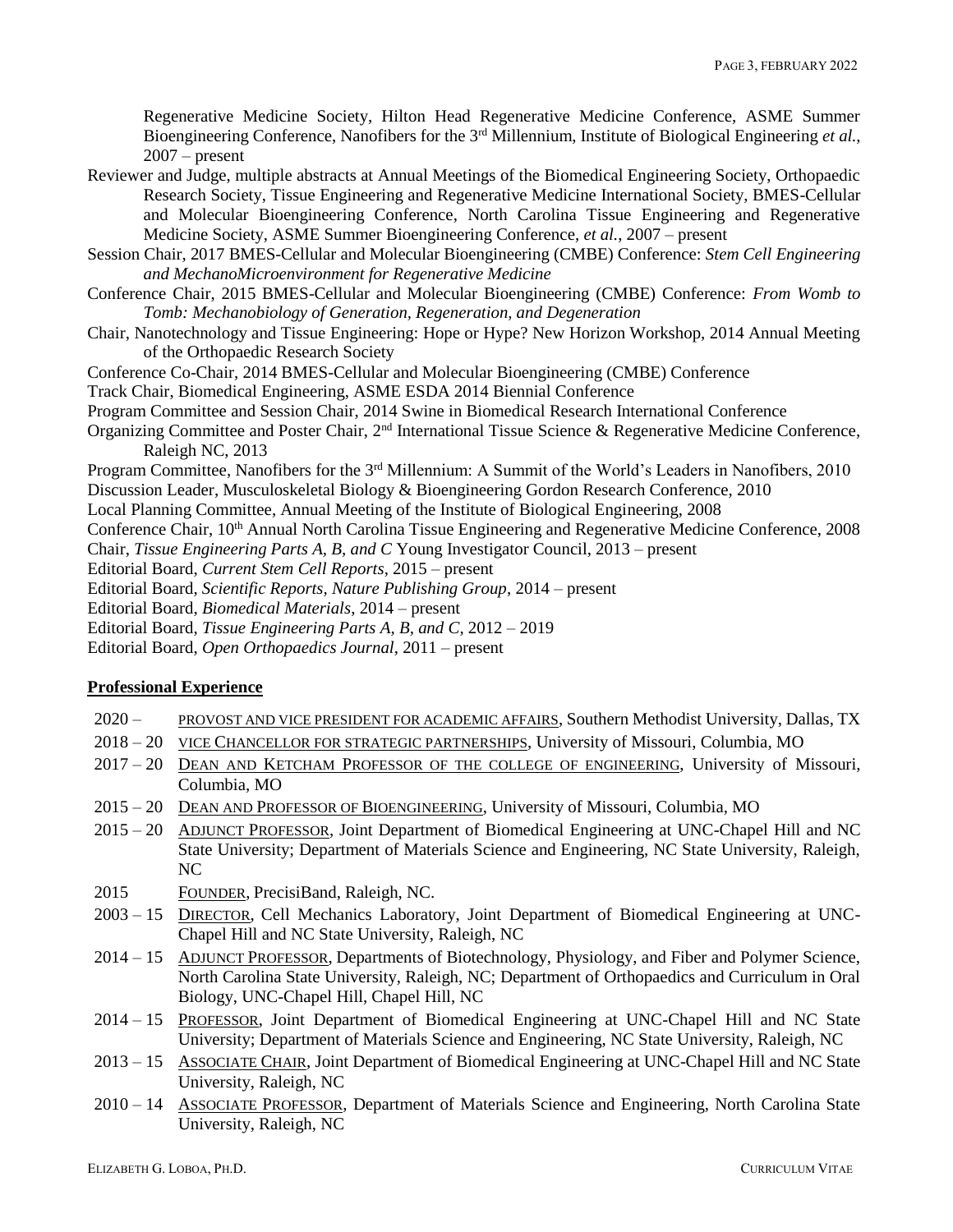- 2009 14 ASSOCIATE PROFESSOR, Joint Department of Biomedical Engineering at UNC-Chapel Hill and NC State University, Raleigh, NC
- 2009 14 ADJUNCT ASSOCIATE PROFESSOR, Departments of Biotechnology, Physiology, and Fiber and Polymer Science, North Carolina State University, Raleigh, NC; Department of Orthopaedics and Curriculum in Oral Biology, UNC-Chapel Hill, Chapel Hill, NC
- 2006 09 ADJUNCT ASSISTANT PROFESSOR, Fiber and Polymer Science, College of Textiles, North Carolina State University, Raleigh, NC
- 2005 09 ADJUNCT ASSISTANT PROFESSOR, Orthopaedics Department, UNC-Chapel Hill, Chapel Hill, NC
- 2003 09 ASSISTANT PROFESSOR, Joint Department of Biomedical Engineering at UNC-Chapel Hill and NC State University, Raleigh, NC
- 2002 03 ACTING ASSISTANT PROFESSOR, Department of Mechanical Engineering, Stanford University, Stanford, CA
- 1997 02 RESEARCH ASSISTANT AND PH.D. CANDIDATE, Biomechanical Engineering Division, Department of Mechanical Engineering, Stanford University, Stanford, CA
- 1996 00 BIOMEDICAL ENGINEER, Rehabilitation Research and Development Center, Veterans Administration Health Care System, Palo Alto, CA
- 1995 97 RESEARCH ASSISTANT AND M.S. CANDIDATE, Biomechanical Engineering Division, Department of Mechanical Engineering, Stanford University, Stanford, CA

# **Invited Lectures**

- 1. **Loboa EG.** Invited speaker for 'Universities of the Future: Building Institutional Resilience, Social Responsibility and Community Impact' (July 2021). International Institute for Higher Education Research & Capacity Building (IIHEd) of O.P. Jindal Global University (JGU). India.
- 2. **Loboa EG.** Q&A with Bioengineering Student Society Lyle School of Engineering (Nov 2020) Southern Methodist University. Dallas, TX.
- 3. **Loboa EG.** A Conversation with Provost Loboa (Oct 2020). SMU Faculty Club. Southern Methodist University. Dallas, TX.
- 4. **Loboa EG.** Road to R-1 (Oct 2020). Economics Department Meeting. Southern Methodist University. Dallas, TX.
- 5. **Loboa EG.** Panelist for 'Time to Lead: Women in STEM Forge the Way' (Oct 2020). WittKieffer.
- 6. **Loboa EG**. Symposium on Engineering Teaching Excellence (Dec 2019). College of Engineering Dean's Council for Teaching Excellence. University of Missouri. Columbia, MO.
- 7. **Loboa EG**. Importance of Tirelessly Supporting Innovation at Universities (Nov 2019). Women in Innovation and Technology Luncheon. Washington University. St. Louis, MO.
- 8. **Loboa EG**. Moderator, Working with Men to Change Perceptions and Break Down Barriers (Nov 2019). The Global Women in STEM Leadership Summit. Atlanta, GA.
- 9. **Loboa EG**. What's Your Superpower (Nov 2019). The Global Women in STEM Leadership Summit. Atlanta, GA.
- 10. **Loboa EG.** Presenter and Panelist, Making Missouri a Center of Excellence for Workforce and Economic Development (Sep 2019). Governor's Conference on Economic Development. St. Charles, MO.
- 11. **Loboa EG**. Engineering Biomedical Innovations for Cardiovascular Medicine (May 2019). Division of Cardiovascular Medicine Grand Rounds. University of Missouri. Columbia, MO
- 12. **Loboa EG.** Overview (Planning Process, TPMC Operational Plans and Expectations, Innovation Space and Corporate Relationships) (Feb 2019). Bringing the Vision to Life: Precision Medicine Initiative Progress Update. University of Missouri System. Columbia, MO.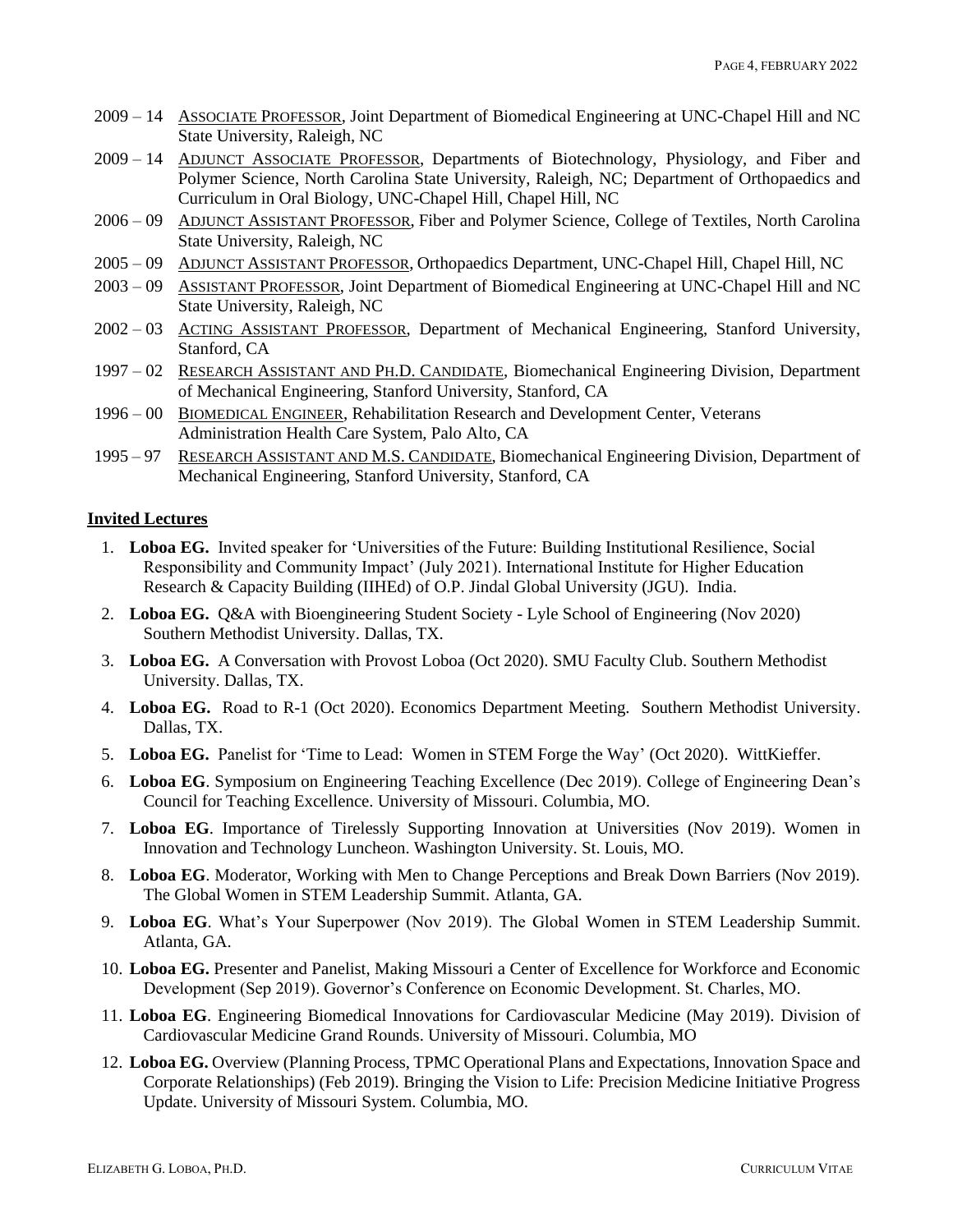- 13. **Loboa EG.** Panelist, Women in Science and Entrepreneurship (W.I.S.E.) KC Panel (Jan 2019). Women in Science & Entrepreneurship Networking Breakfast. BioNexus KC. Kansas City, MO.
- 14. **Loboa EG**. Critical Issue: Transformation at the University of Missouri System (Nov 2018). University of Missouri System. St. Louis, MO.
- 15. **Loboa EG**. Translational Precision Medicine Complex (TPMC) (Oct 2018). Missouri Community College Association's 15<sup>th</sup> Annual Luncheon. University of Missouri System. Columbia, MO.
- 16. **Loboa EG**. What your resume says about you (Sep 2018). Mizzou Fall 2018 College of Engineering Career Fair. University of Missouri. Columbia, MO.
- 17. **Loboa EG**. Tissue Engineering and Regenerative Medicine in the Age of Multi-Drug Resistant Bacteria (July 2018). 13<sup>th</sup> Annual International Conference on Tissue Engineering and Regenerative Medicine. Paris, France.
- 18. **Loboa EG**. Translational Precision Medicine Complex (TPMC) (June 2018). University of Missouri Precision Medicine Summit. University of Missouri System. Columbia, MO.
- 19. **Loboa EG**. Functional Tissue Engineering with Fat…and MRSA (Feb 2018). Department of Biological Sciences Seminar Series. Missouri S&T. Rolla, MO.
- 20. **Loboa EG**. Keynote Speaker, American Council of Engineering Companies of Missouri, Inc. (ACECMO) Winter Meeting (Feb 2018). Columbia, MO.
- 21. **Loboa EG**. 2017 Tissue Engineering and TERMIS Americas Workshop: How to Interview Well and Negotiate a Good Position (Dec 2017). 2017 TERMIS-Americas Annual Conference and Exhibition. Charlotte, NC.
- 22. **Loboa EG**. Panelist, The Coming-of-Age Story of Cell Therapy; Is the Field Mature Enough for Prime Time? (Dec 2017) 2017 TERMIS-Americas Annual Conference and Exhibition. Charlotte, NC.
- 23. **Loboa EG**. Keynote Speaker, The Importance of Women in STEM (Oct 2017). 2017 Women in Science and Entrepreneurship Conference. Kansas City, MO.
- 24. **Loboa EG**. Regenerative Medicine and MRSA We Cannot Solve Our Problems with the Same Thinking We Used When We Created Them (Sep 2017). University of Missouri–Columbia's Medical Pharmacology and Physiology Seminar Speaker Series. University of Missouri. Columbia, MO.
- 25. **Loboa EG**. Reaching Your Highest Peak (Aug 2017). National Society of Black Engineers' Region V Regional Leadership Conference. University of Missouri. Columbia, MO.
- 26. **Loboa EG**. Keynote Speaker, Biomedical Innovations at MU Engineering: Translating Medical Problems to Product Solutions (Aug 2017). Mizzou Tech Roadshow & Mixer. Office of Technology Management and Industry Relations of the University of Missouri-Columbia. St. Louis, MO.
- 27. Loboa EG. Panelist, Talent Management Panel (June 2017). 2017 10<sup>th</sup> Annual Shared Assessments Summit. Arlington, VA.
- 28. **Loboa EG**. Regenerative Medicine vs. MRSA Battling with Biomaterials (May 2017). University of Rochester's Biomedical Engineering Seminar Series. University of Rochester. Rochester, NY.
- 29. **Loboa EG**. Regenerative Medicine in the Age of Multi-Drug Resistant Bacteria (Apr 2017). University of Arkansas Biomedical Engineering Seminar Speaker Series. University of Arkansas. Fayetteville, AR.
- 30. **Loboa EG**. Regenerative Medicine, Mechanobiology and MRSA (Apr 2017). University of Iowa's Chemical and Biochemical Engineering Graduate Student Seminar Series. University of Iowa. Iowa City, IA.
- 31. **Loboa EG**. Guest Speaker, [Regenerative Medicine and Wound Healing; Tissue Engineering &](https://www.youtube.com/watch?v=9we0Bw8Y2Ls)  [Biomaterials](https://www.youtube.com/watch?v=9we0Bw8Y2Ls) (Mar 2017). Saint Teresa's Academy. Kansas City, MO.
- 32. **Loboa EG**. A Tissue Engineered Life: From UCD to ASC then MIZ (Feb 2017). UC Davis College of Engineering Showcase. University of California at Davis. Davis, CA.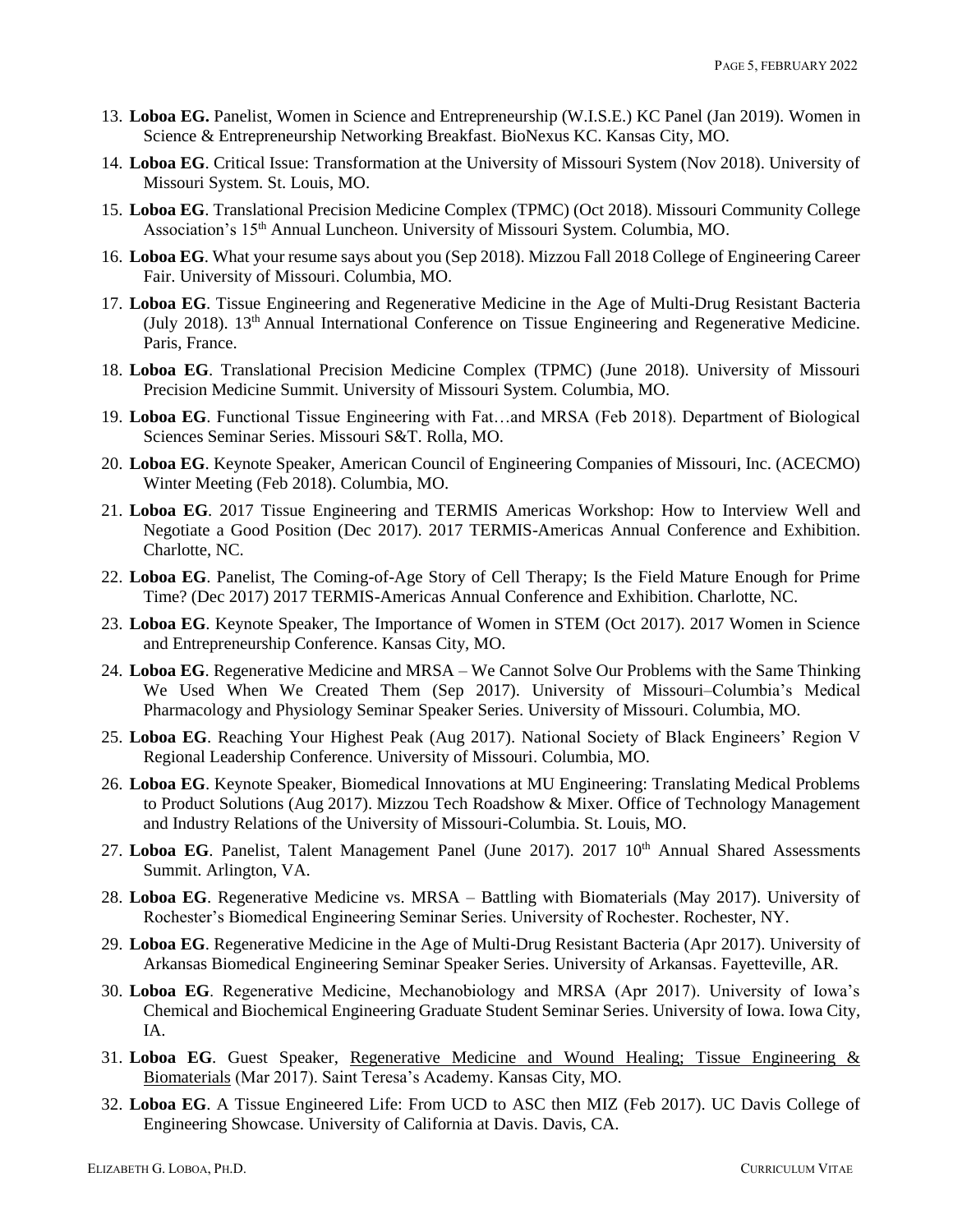- 33. **Loboa EG**. Functional Tissue Engineering in the Age of Multi-Drug Resistant Bacteria (Dec 2016). 2016 American College of Veterinary Pathologists (ACVP) and American Society for Veterinary Clinical Pathology (ASVCP) Concurrent Annual Meeting. New Orleans, LA.
- 34. **Loboa EG**. Keynote Speaker, 2016 Women in Business Awards Luncheon (Oct 2016). Columbia Daily Tribune Women in Business Awards. Columbia, MO.
- 35. **Loboa EG**. Tissue Engineering with Multi-Drug Resistant Bacteria in the Way (Sep 2016). Saturday Morning Science. University of Missouri. Columbia, MO.
- 36. **Loboa EG**. What Does Your CV/Resume Say About You (Mar 2016)? Women's Leadership Forum and New Investigator Mentoring Committee Professional Advancement Session. 2016 Annual Meeting of the Orthopaedic Research Society. Orlando, FL.
- 37. **Loboa EG**. Translating Textiles to Tissues: Tissue Engineering using Industry Standard Manufacturing Approaches (Jan 2016). 2016 Biomedical Engineering Society (BMES) Cellular and Molecular Bioengineering Conference. New Orleans, LA.
- 38. Loboa EG. Our Fat Future: Translating Adipose Stem Cell Therapy (Dec 2015). 11<sup>th</sup> Annual World Stem Cell Summit. Atlanta, GA.
- 39. **Loboa EG**. Our Fat Future: Understanding and Translating hASC for Clinical Applications (Nov 2015). International Federation of Adipose Therapeutics Symposium. New Orleans, LA.
- 40. **Loboa EG**. Biomimetic Material Approaches to Tissue Engineering, Regenerative Medicine, and Wound Healing (Oct 2015). AIP-AVS Industrial Physics Forum. San Jose, CA.
- 41. **Loboa EG**. Regenerative Medicine in Biomedical Engineering (Aug 2015). School of Medicine Annual Research Retreat. UNC-Chapel Hill. Chapel Hill, NC.
- 42. **Loboa EG**. Advances in Wound Care (July 2015). Johnson & Johnson. Skillman, NJ.
- 43. **Loboa EG**. North Carolina the State of BME Keynote Speaker, 2015 Life Sciences Awards (June 2015). IEEE Engineering in Medicine and Biology Society. North Carolina Biotechnology Center. Research Triangle Park. Raleigh, NC
- 44. **Loboa EG**. Translating Textiles to Tissues (June 2015). Techtexil North America Symposium and Exhibition. Houston, Texas.
- 45. **Loboa EG**. The Future of Engineering (May 2015). University of Missouri. Columbia, MO.
- 46. **Loboa EG**. Fantastic Fat A Bright Future for Tissue Engineering (Apr 2015). College of Veterinary Medicine. North Carolina State University. Raleigh, NC.
- 47. Loboa EG. Addressing Infection While Engineering Biomimetic Tissues (Mar 2015). 249<sup>th</sup> American Chemical Society (ACS) National Meeting and Exposition. Denver, Colorado.
- 48. **Loboa EG**. Engineering Innovation: Biomimetic Approaches to Wound Care and Regenerative Medicine (Feb 2015). North Carolina State University. Raleigh, NC.
- 49. **Loboa EG**. Functional Applications of Electrospun Nanofibers in Tissue Engineering, Regenerative Medicine, and Wound Healing (Feb 2015). RISE Conference. Miami, Florida.
- 50. **Loboa EG**. Engineering Innovation New Approaches to Wound Care (Jan 2015). Eastman Chemical Company. Kingsport, Tennessee.
- 51. **Loboa EG**. Regenerating and Engineering Tissues with Bacteria in the Way (Nov 2014). School of Dentistry. UNC-Chapel Hill. Chapel Hill, NC.
- 52. **Loboa EG**. My Life in Tissue Engineering, Regenerative Medicine, and Wound Healing: Professional and Personal Adventures (Nov 2014). Bioengineering Graduate Student Society Selected Speaker. University of Maryland. College Park, MD.
- 53. Loboa EG. Tissue Engineering in the Age of Multi-Drug Resistant Bacteria (Oct 2014). 12<sup>th</sup> NJ Symposium on Biomaterials Science. New Brunswick, NJ.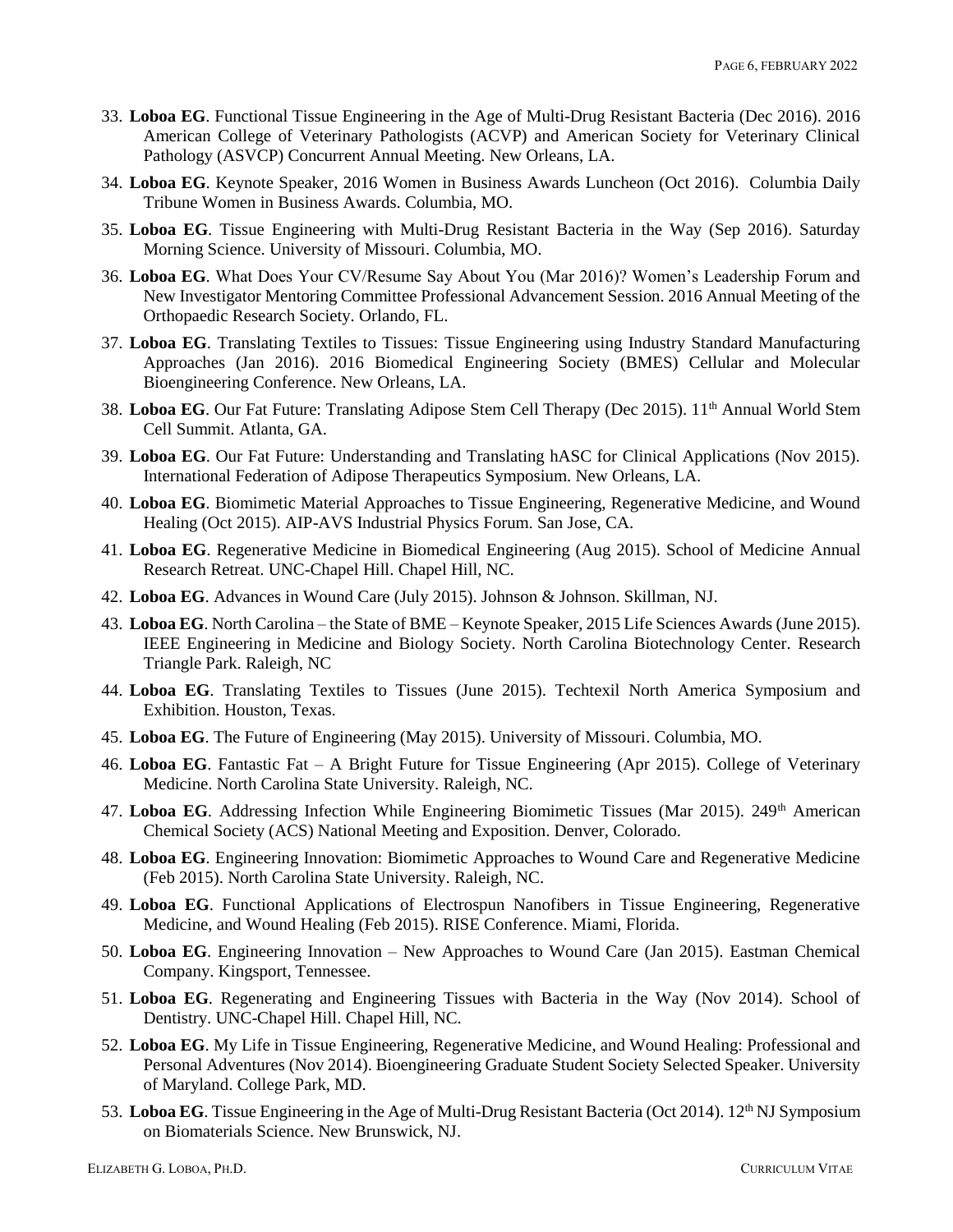- 54. **Loboa EG**. Biomimicry and Mechanobiology in Wound Healing and Regenerative Medicine (July 2014). Stanford University. Stanford, CA.
- 55. **Loboa EG**. Biomimetic Forces and Fibers for Wound Healing and Regenerative Medicine Applications (July 2014). Santa Clara University. Santa Clara, CA.
- 56. **Loboa EG**. Mechanobiology and its Effect on the Development of Osteochondral Tissue for Regenerative Medicine (July 2014). Swine in Biomedical Research International Conference. Raleigh, NC.
- 57. **Loboa EG**. Partnerships of Necessity: Regenerative Medicine, Tissue Engineering, and Wound Healing (May 2014). Regenerative Medicine Foundation 2014 Conference. San Francisco, CA.
- 58. **Loboa EG**. Nanofibrous Platforms for Wound Healing and Tissue Engineering Applications (Apr 2014). 2014 Annual Meeting of the American Association of Textile Chemists and Colorists (AATCC). Asheville, NC.
- 59. **Loboa EG**. Biomimetic Materials and Mechanics to Regulate Stem Cell Fate (Apr 2014). UNC Stem Cell Symposium. UNC-Chapel Hill. Chapel Hill, NC.
- 60. **Loboa EG**. Nanofibrous Scaffolds for Tissue Engineering and Drug Delivery: Advancements and Challenges (Mar 2014). New Horizon Workshop. Annual Meeting of the Orthopaedic Research Society. New Orleans, LA.
- 61. **Loboa EG**. Biomimetic Smart Bandages for Wound Healing and Tissue Engineering Applications (Jan 2014). Engineer's Council Seminar. Raleigh, NC.
- 62. **Loboa EG**. Matrices and Mechanics to Direct hASC Fate (Nov 2013). 2013 SESAPS Conference. Bowling Green, KY.
- 63. **Loboa EG**. BME, Mechanobiology, Biomimicry, Wound Healing, and Regenerative Medicine (Oct 2013). Joint UNC-NCSU Regenerative Medicine Symposium. Raleigh, NC.
- 64. **Loboa EG**. Biomimetic Forces and Fibers for Osteochondral Tissue Engineering using Human Adipose-Derived Stem Cells (Oct 2013). 2013 North Carolina Cartilage-Arthritis Research Alliance (NC-CARA) Meeting. Winston-Salem, NC.
- 65. **Loboa EG**. Biomimetic Smart Bandages for Wound Healing and Tissue Engineering Applications (Aug 2013). Johnson & Johnson. Philadelphia, PA.
- 66. **Loboa EG**. Biomimetic Forces and Fibers to Regulate Human Stem Cell Fate for Functional Tissue Engineering and Regenerative Medicine Applications (Aug 2013). 2nd International Conference on Tissue Science & Regenerative Medicine. Raleigh, NC.
- 67. **Loboa EG**. Fabulous Fat! Tissue Engineering using Stem Cells from Love Handles (Aug 2013). National Science Foundation Summer Undergraduate Research Symposium. Raleigh, NC.
- 68. **Loboa EG**. Biomimetic Forces and Fibers for Wound Healing and Tissue Engineering Applications (June 2013). University of Nebraska Medical Center. Nebraska Regenerative Medicine Project. Omaha, NE.
- 69. **Loboa EG**. Biomimetic Forces and Fibers: Improving Success in Functional Tissue Engineering, Regenerative Medicine, and Wound Healing (Apr 2013). University of Texas. Dallas, TX.
- 70. **Loboa EG**. From College to Grad School to Professorship and Motherhood. A Guide (Sort of…) (Apr 2013). The Hockaday School. Dallas, TX.
- 71. **Loboa EG**. Functional Tissue Engineering: Converting Fat to Bone and Cartilage (Mar 2013). Texas Tech University. Lubbock, TX.
- 72. **Loboa EG**. How to Make Bone and Cartilage: Start with Fat (Feb 2013). Scholars Forum. North Carolina State University. Raleigh, NC.
- 73. **Loboa EG**. Biomimetic Approaches for Functional Tissue Engineering Using Human Stem Cells (Nov 2012). Texas A&M University. College Station, TX.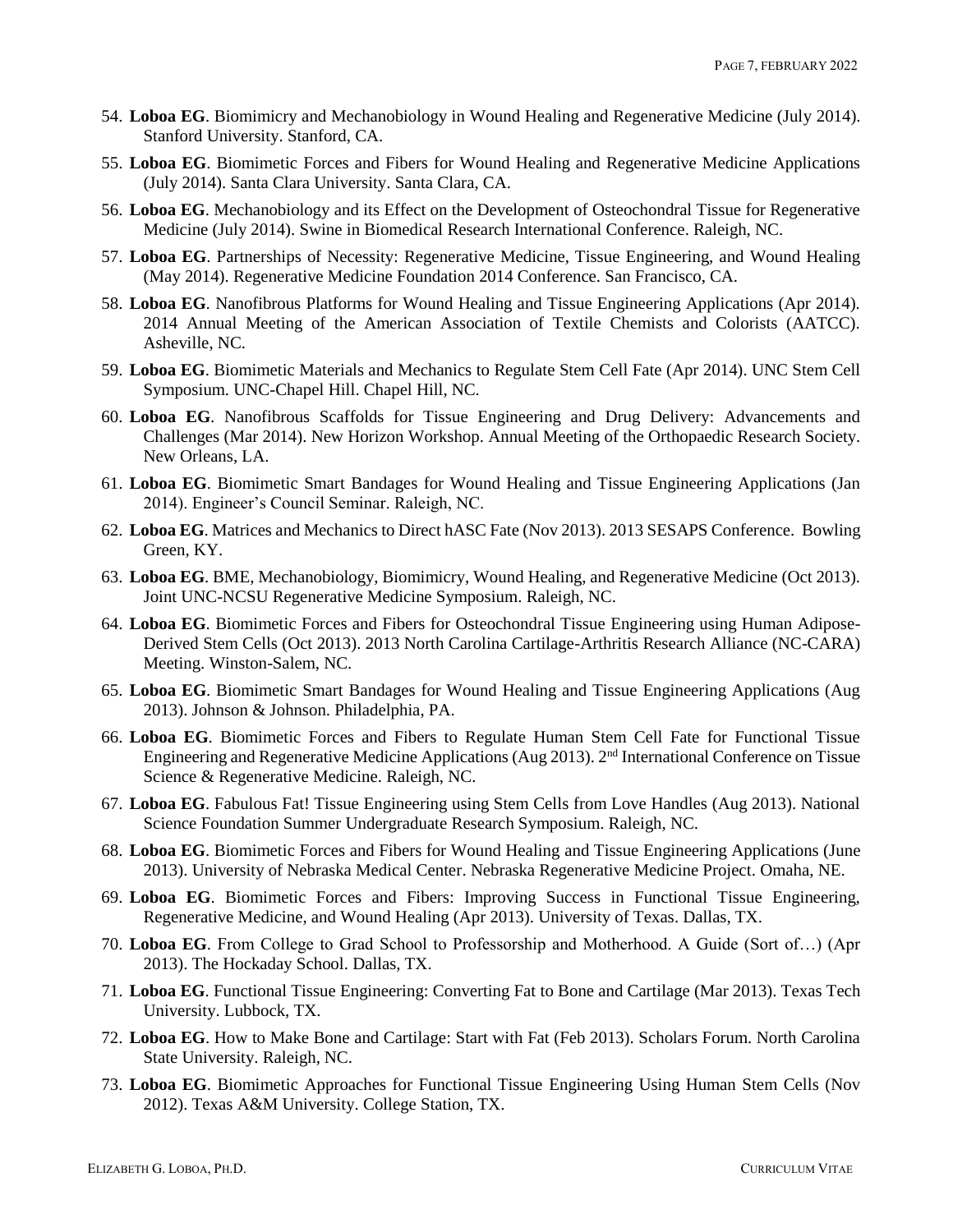- 74. **Loboa EG**. Biomimetic Materials and Mechanobiology: Tissue Engineering using Human Adipose-Derived Stem Cells (Oct 2012). Johns Hopkins University. Baltimore, MD.
- 75. **Loboa EG**. Regenerative Medicine: Can Fat Derived Stem Cells Rebuild Bone and Muscle (Oct 2012). New Horizons in Science Conference. Raleigh, NC.
- 76. Loboa EG. Bioactive Scaffolds to Control Human Stem Cell Fate (Oct 2012). 11<sup>th</sup> NJ Symposium on Biomaterials Science. New Brunswick, NJ. Podium Presentation (Plenary Session).
- 77. **Loboa EG**. Biomimetic Stimuli to Regulate Stem Cell Fate (Sep 2012). European Materials Research Society 2012 Meeting. Warsaw, Poland.
- 78. **Loboa EG**. Tissue Engineering Using Stem Cells (Aug 2012). Gordon Research Conference on Musculoskeletal Biology and Bioengineering. Proctor Academy. Andover, NH.
- 79. **Loboa EG**. The Use of Electrospun Nonwoven Fibers/Fabrics for Tissue Engineering, Wound Healing, and Regenerative Medicine Applications (June 2012). Cotton, Incorporated. Cary, NC.
- 80. **Loboa EG**. Osteochondral Tissue Engineering using Human Adipose-Derived Stem Cells and Biomimetic Stimuli (May 2012). Tulane University. New Orleans, LA.
- 81. **Loboa EG**. Higher Education Perspective on the Common Good (Apr 2012). North Carolina State Board of Education. Raleigh, NC.
- 82. **Loboa EG**. Biomimetic Materials for Functional Tissue Engineering using Human Adipose-Derived Stem Cells (Apr 2012). Duke University. Durham, NC.
- 83. **Loboa EG**. Functional Musculoskeletal Tissue Engineering. (Apr 2012). Keynote Speaker, MARC Seminar. Delaware State University. Dover, DE.
- 84. **Loboa EG**. Functional Tissue Engineering and Regenerative Medicine using Stem Cells from Human Fat (Apr 2012). Park Scholars Seminar. NC State University. Raleigh, NC.
- 85. **Loboa EG**. Today's Stem Cell Discoveries (Apr 2012). "Salons 2012" series of six presentations hosted by private citizens in Research Triangle Park. Cary, NC.
- 86. **Loboa EG**. Functional Tissue Engineering using Human Adipose-Derived Stem Cells and Biomimetic Stimuli (Feb 2012). Rehabilitation Engineering Center Seminar. UNC-Chapel Hill & NC State University. Raleigh, NC.
- 87. **Loboa EG**. Functional Bone Tissue Engineering Using Human Adipose-Derived Stem Cells and Biomimetic Physical Stimuli (Jan 2012). 2<sup>nd</sup> BMES-SPRBM Conference on Cellular and Molecular Bioengineering (30<sup>th</sup> SPRBM Scientific Conference). San Juan, Puerto Rico.
- 88. **Loboa EG**. Biomaterials, Biomechanics, and Biomimcry Keys to Success in Regenerative Medicine (Dec 2011). Orthopaedic Grand Rounds. UNC-Chapel Hill. Chapel Hill, NC.
- 89. **Loboa EG**. Material Stimuli to Regulate Stem Cell Fate (Nov 2011). Materials Research Society. Raleigh, NC.
- 90. **Loboa EG**. Biomimetic In Vitro Technologies for Functional Bone Tissue Engineering (Nov 2011). North Carolina Tissue Engineering and Regenerative Medicine Society Conference. Winston-Salem, NC.
- 91. **Loboa EG**. Advances in Biomedical Engineering Bone (Oct 2011). HESI/CAAT Workshop on Testicular Toxicology In Vitro Models. Baltimore, MD.
- 92. **Loboa EG**. Functional Osteochondral Tissue Engineering using Human Adipose-Derived Stem Cells (Oct 2011). Comparative Biomedical Sciences Seminar. College of Veterinary Medicine. North Carolina State University. Raleigh, NC.
- 93. **Loboa EG**. The Use of Electrospun Nonwoven Fibers/Fabrics for Human Cell and Tissue Growth (Oct 2011). INDA Association of the Nonwoven Fabrics Industry RISE Conference. Raleigh, NC.
- 94. **Loboa EG**. Nanofibrous and Nanocomposite Nonwovens for Bone Tissue Engineering Applications Using Human Stem Cells (Sep 2011). NETInc Innovative Nonwovens Conference. Atlanta, GA.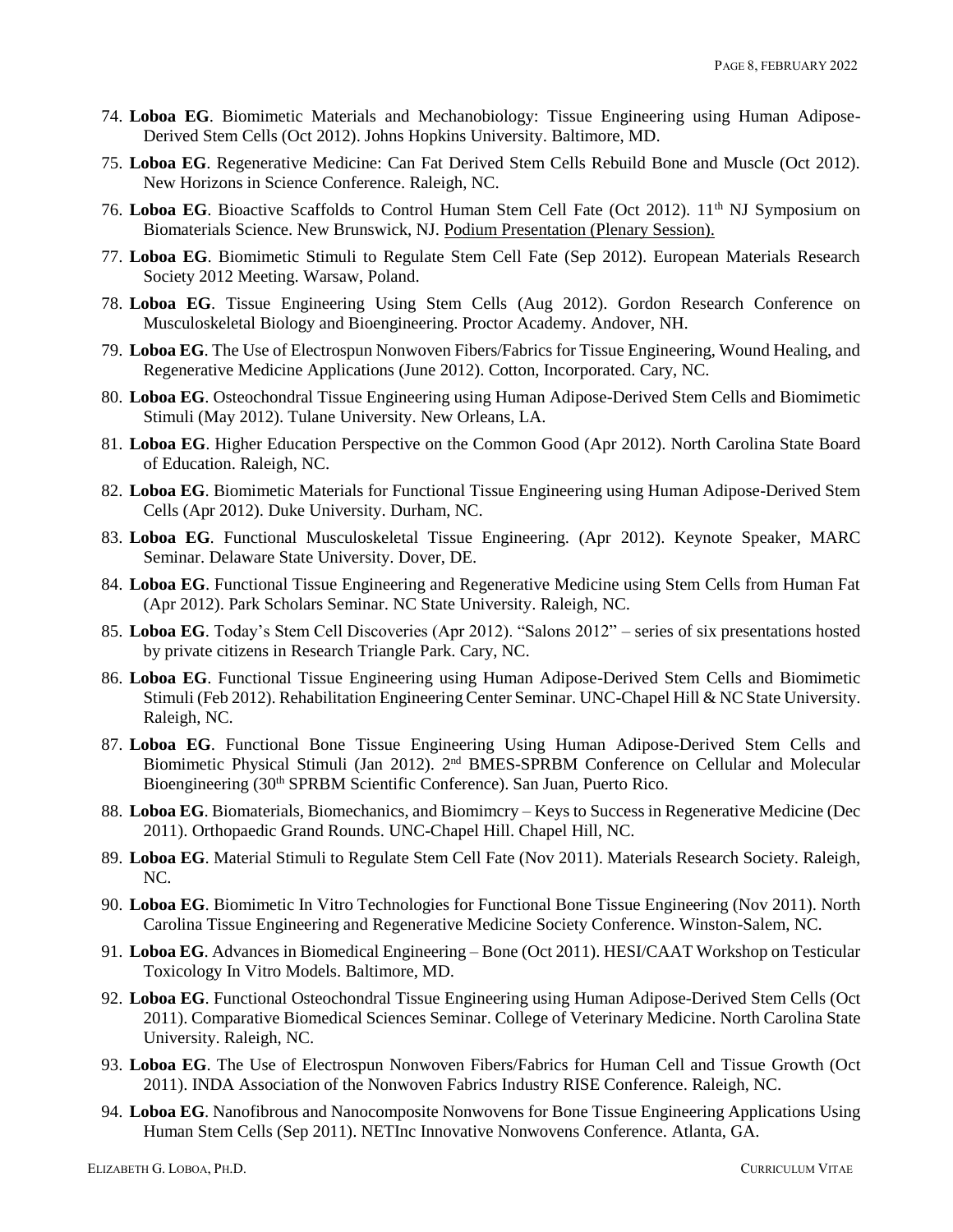- 95. **Loboa EG**. Mechanobiological Approach to Osteochondral Defect Repair Using Human Adipose Derived Stem Cells (Sep 2011). Rheumatology Grand Rounds. University of North Carolina. Chapel Hill, NC.
- 96. **Loboa EG**. Nanofibrous and Nanocomposite Materials and Human Adipose-Derived Stem Cells: Functional Bone Tissue Engineering Applications (Aug 2011). Nanofibers for the 3<sup>rd</sup> Millennium Conference. Raleigh, NC.
- 97. **Loboa EG**. Biomimetic Material and Mechanical Stimuli to Regulate Stem Cell Fate (May 2011). The 2011 Cell-Based Therapies and Tissue Engineering (CTTE) Short Course. Cleveland, OH.
- 98. **Loboa EG**. Functional Bone Tissue Engineering using Human Adipose-Derived Stem Cells and Biomimetic Physical Stimuli (Mar 2011). 15<sup>th</sup> Annual Hilton Head Workshop. Regenerative Medicine Innovations for Clinical Applications. Hilton Head Island, SC.
- 99. **Loboa EG**. Nanofibrous and Nanocomposite Materials for Functional Bone Tissue Engineering (Sep 2010). Nanofibers for the 3<sup>rd</sup> Millennium: A Summit of the World's Leaders in Nanofibers, 2010. Raleigh, NC.
- 100. **Loboa EG**. Mechanical and Material Stimuli for Functional Bone Tissue Engineering Using Human Adipose-Derived Stem Cells (Aug 2010). Musculoskeletal Biology & Bioengineering Gordon Research Conference. Andover, NH.
- 101. **Loboa EG**. Functional Bone Tissue Engineering using Human Adipose-Derived Stem Cells (Oct 2010). Building Bone-A-Fide Networks: Evaluating Musculoskeletal Health Promotion in North Carolina. Raleigh, NC.
- 102. **Loboa EG**. Stem Cells and Polymeric Biomaterials for Patient Specific Tissue Engineering (May 2010). Triangle Soft Matter Workshop. Duke University. Durham, NC.
- 103. **Loboa EG**. Stem Cells and Biotextiles for Patient-Specific Tissue Engineering (Apr 2010). Biotextiles, Biomaterials, and Biomanufacturing Seminar. North Carolina State University. Raleigh, NC.
- 104. **Loboa EG**. Mechanobiology, Nanomaterials, and Stem Cells: an Engineer's Approach to Regenerative Medicine (Apr 2010). National Science Foundation. Arlington, VA.
- 105. **Loboa EG**. Nanomaterials and Stem Cells (Mar 2010). Nanotech Integration Forum. North Carolina State University. Raleigh, NC.
- 106. **Loboa EG**. Control of Stem Cell Fate via Mechanical Stimulation (Mar 2010). UNC-Chapel Hill. Chapel Hill, NC.
- 107. **Loboa EG**. Control of Stem Cell Fate via Mechanical Stimulation (Jan 2010). Imperial College. London, UK.
- 108. **Loboa EG**. Mechanical and Material Approaches to Control Stem Cell Fate (Oct 2009). Materials Science and Engineering Department Seminar Series. NC State University. Raleigh, NC.
- 109. **Loboa EG**. Functional Tissue Engineering and Regenerative Medicine of Musculoskeletal Tissues (Aug 2009). National Veterinary Scholars Symposium. Raleigh, NC.
- 110. **Loboa EG.** Stem Cells & Tissue Engineering (Mar 2009). ONE HEALTH Intellectual Exchange Group. North Carolina Biotechnology Center. Research Triangle Park. Raleigh, NC.
- 111. **Loboa EG**, Pfeiler TW, Sumanasinghe RD, Hanson AD. Cyclic Tensile Strain Induces Osteogenesis in hMSCs and hASCs (Mar 2009). 2009 Hilton Head Workshop. Regenerative Medicine: Advancing to Next Generation Therapies. Hilton Head Island, SC.
- 112. **Loboa EG**. Stem Cells and Functional Tissue Engineering (Nov 2008). Durham Technical Community College. Durham, NC.
- 113. **Loboa EG**. Functional Tissue Engineering Methodologies for Adult Stem Cells (Nov 2008). Wake Forest Institute for Regenerative Medicine. Wake Forest University. Winston-Salem, NC.
- 114. **Loboa EG**. Mechanobiology of Adult Stem Cells: Orthopaedic Applications (Nov 2008). Orthopaedic Grand Rounds. Department of Orthopaedic Surgery. UNC-Chapel Hill. Chapel Hill, NC.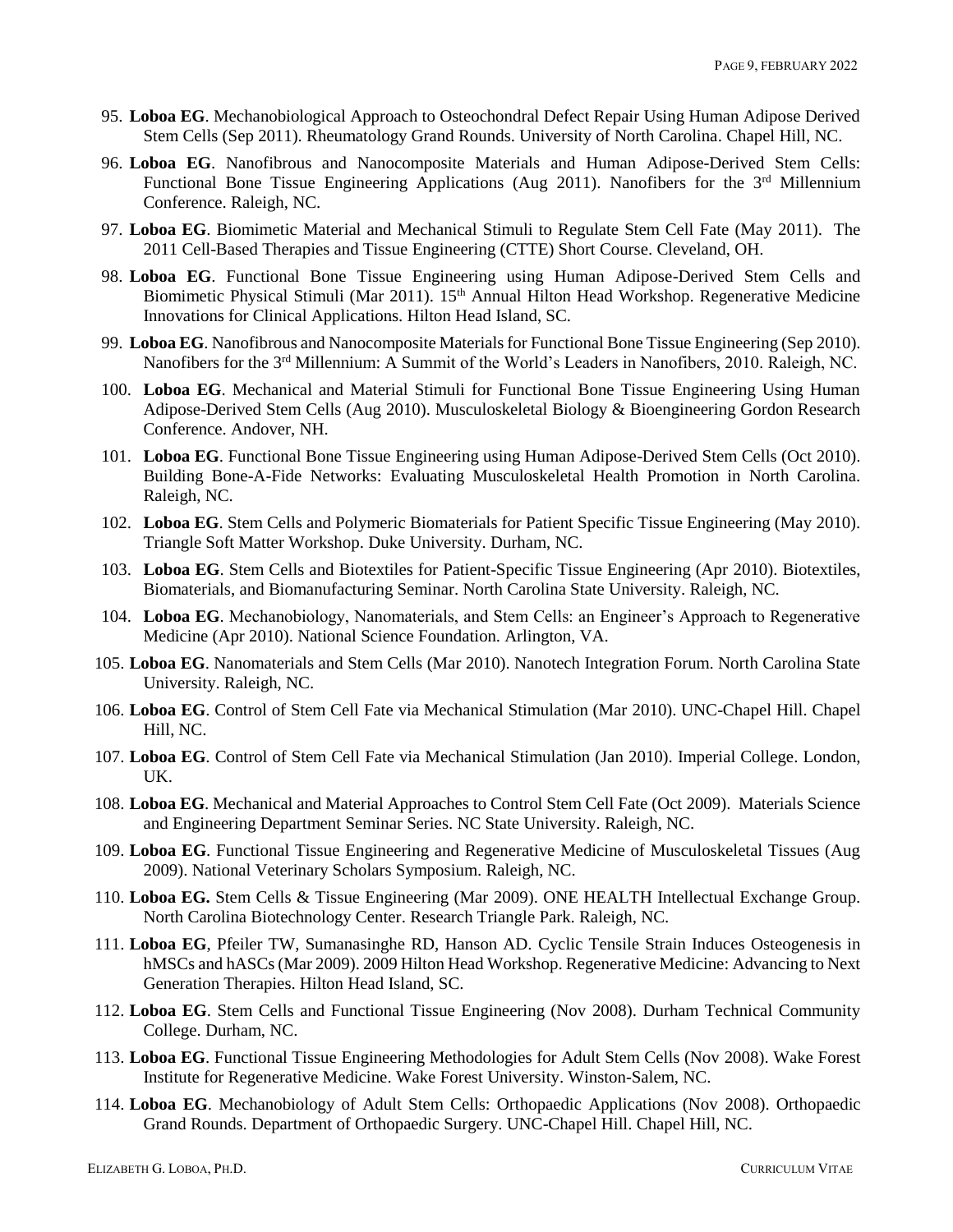- 115. **Loboa EG**. Mechanical Loads and Stem Cell Differentiation (May 2008). Carolina Workshop on Force Measurement and Manipulation in Biological Microscopy. UNC-Chapel Hill. Chapel Hill, NC.
- 116. **Loboa EG**. Approaches for Investigating Mechanobiology of Adult Stem Cells (Mar 2008). Duke University. Durham, NC.
- 117. **Loboa EG**. Fantastic Fat Functional Tissue Engineering with Human Adipose-Derived Stem Cells (Mar 2008). North Carolina State University. Raleigh, NC.
- 118. **Loboa EG**. Nano Biomedical Engineering and Mechanobiology (Feb 2008). NC State Nanotechnology Integration Forum. Raleigh, NC.
- 119. **Loboa EG**. Mechanobiology and Functional Tissue Engineering with Adult Stem Cells (Nov 2007). NC State Zoology Department Seminar Series. Raleigh, NC.
- 120. **Loboa EG**. Mechanical Loads and Stem Cell Differentiation (May 2007). Workshop on Force Measurement and Manipulation in Biological Microscopy. Computer Integrated Systems for Microscopy and Manipulation. NIH NIBIB Biotechnology Resource Center. UNC-Chapel Hill. Chapel Hill, NC.
- 121. **Loboa EG**. Stem Cells: An Introduction and Brief History (Apr 2007). Stem Cells: Diffusing the Rhetoric Symposium. NCCU School of Law, Biotechnology & Pharmaceutical Law Institute. Durham, NC.
- 122. **Loboa EG**. Stem Cells: What's All the Hubbub (Mar 2007)? "In The Know" Lecture Series. Monteith Research Center. NCSU. Raleigh, NC.
- 123. **Loboa EG**. Mechanobiology of Human Mesenchymal Stem Cells (June 2006). ABC Fellows. Department of Orthopaedics. UNC-Chapel Hill. Chapel Hill, NC.
- 124. **Loboa EG**. Ongoing Activities in the Cell Mechanics Laboratory (Aug 2005). Johnson & Johnson. Raleigh, NC.
- 125. **Loboa EG**. Functional Tissue Engineering (May 2005). Alfred Mann Foundation. Raleigh, NC.
- 126. **Loboa EG**. Mechanobiology of Human Mesenchymal Stem Cells (Mar 2005). Becton Dickinson. Raleigh, NC.
- 127. **Loboa EG**. Mesenchymal Tissue and Mesenchymal Stem Cell Differentiation: Functional Tissue Engineering using Mechanobiology (Sep 2004). North Carolina Tissue Engineering Interest Group (NCTEIG) meeting. Raleigh, NC.
- 128. **Loboa EG**. Trying to Have It All: Academia, Family, and the Pursuit of Happiness (Aug 2004). Mechanical Engineering Women's Group. Stanford University. Stanford, CA.
- 129. **Loboa EG**, Wren TAL, Carter DR. Mechanobiology of Soft Skeletal Tissue Regeneration (July 2004). Society for Industrial and Applied Mathematics (SIAM) Conference on the Life Sciences. Portland, OR.
- 130. **Loboa EG**. Mechanobiology of Mesenchymal Tissue and Mesenchymal Stem Cell Differentiation (Feb 2004). Orthopaedic Grand Rounds. UNC-Chapel Hill. Chapel Hill, NC.
- 131. **Loboa EG**. New Developments in Distraction Osteogenesis (2001). Surgical Grand Rounds. Stanford University. Stanford, CA.

**Popular Press** (Last five years only.)

- 1. *FOX3 KDFW* (Aug 10, 2020). "SMU planning to welcome students back in two weeks."
- 2. *Inside Columbia's CEO* (Winter 2019). "Looking Ahead Business Developments and Concerns for 2020."
- 3. *Virgin Hyperloop One (VHO)* (Dec 2019). ["Missouri Roadshow Recap.](https://missouri.app.box.com/s/bker0jf8m46m7rwcwagps2u3mr0ig187)"
- 4. *The Maneater* (Dec 2019). "MU makes three-year commitment to Aspire to diversify STEM faculty, [teaching.](https://www.themaneater.com/stories/news/mu-makes-three-year-commitment-to-aspire-to-diversify-stem-faculty-teaching)"
- 5. *KOPN 89.5 FM: Mid-MO Freedom Forum* (Nov 2019). (Audio) "Hyperloop Transportation System."
- 6. *YouTube* (Oct 2019). ["Hyperloop Press Conference at Mizzou.](https://www.youtube.com/watch?v=8TqxXJTJMek)"
- 7. *Missourian* (Oct 2019). ["Couple gives \\$1.7 million, split between engineering](https://www.columbiamissourian.com/news/higher_education/couple-gives-million-split-between-engineering-and-veterinary-programs/article_cd247ef4-f695-11e9-adeb-efe516a5217c.html) and veterinary programs."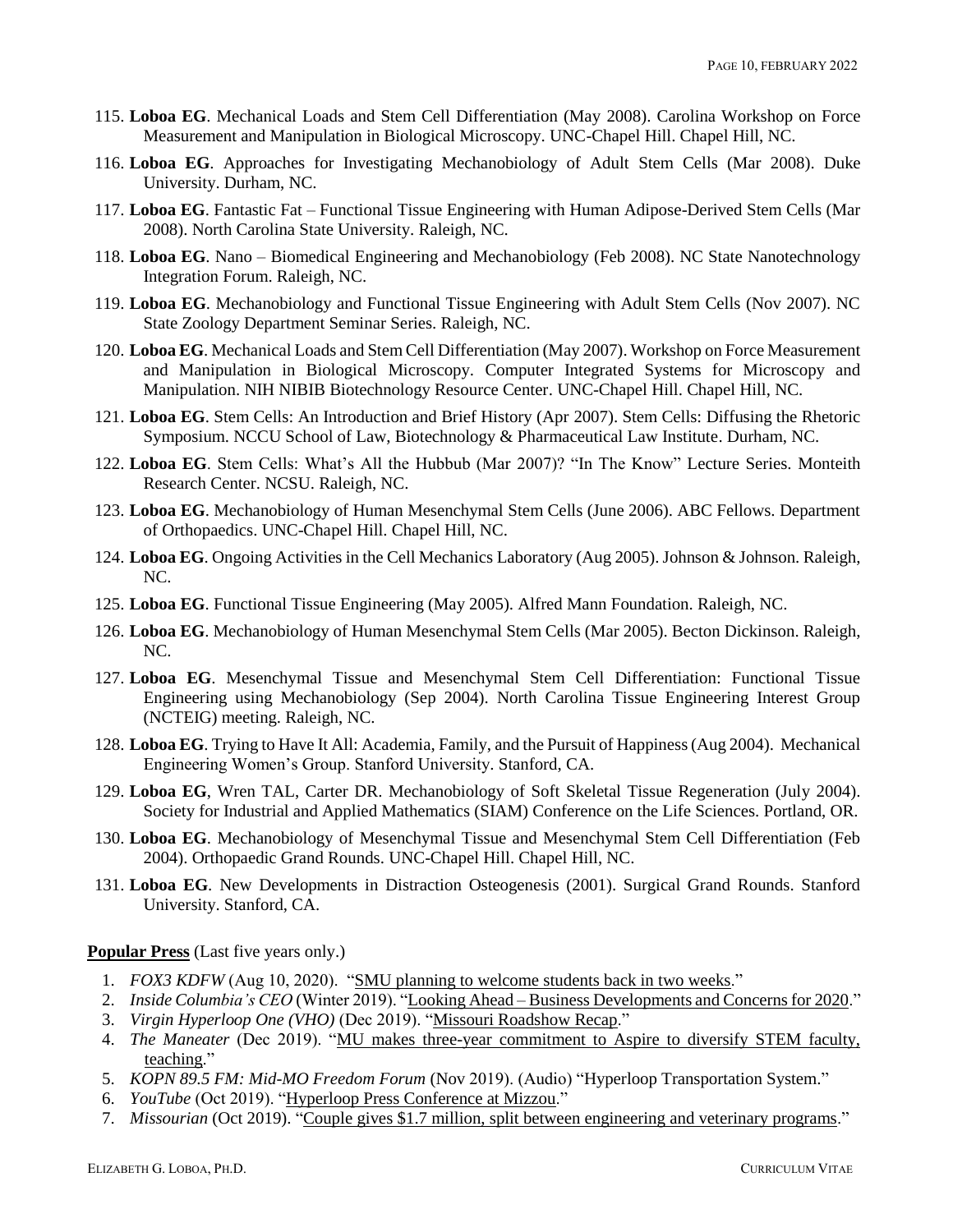- 8. *Mizzou News – University of Missouri* (Oct 2019). ["Mizzou alumnus honors family with \\$1.7 million in](https://news.missouri.edu/2019/mizzou-alumnus-honors-family-with-1-7-million-in-recent-gifts/)  [recent gifts.](https://news.missouri.edu/2019/mizzou-alumnus-honors-family-with-1-7-million-in-recent-gifts/)"
- 9. *Columbia Daily Tribune* (Oct 2019). ["MU alum donates \\$6M for new institute.](https://www.columbiatribune.com/news/20191011/mu-alum-donates-6m-for-new-institute)"
- 10. *Missourian* (Oct 2019). ["MU receives \\$6 million for NextGen building construction.](https://www.columbiamissourian.com/news/higher_education/mu-receives-million-for-nextgen-building-construction/article_4c9c1a62-ec63-11e9-9f88-63b03b933598.html)"
- 11. *Mizzou News – University of Missouri* (Oct 2019). ["Mizzou alumnus gives \\$6 million gift to precision health](https://news.missouri.edu/2019/mizzou-alumnus-gives-6-million-gift-to-precision-health-institute/)  [institute.](https://news.missouri.edu/2019/mizzou-alumnus-gives-6-million-gift-to-precision-health-institute/)"
- 12. *The Maneater* (Oct 2019). ["Hyperloop visits campus, brings bright future to Missouri transportation."](https://www.themaneater.com/stories/news/hyperloop-visits-campus-brings-bright-future-to-missouri-transportation)
- 13. *Fox2Now* (Oct 2019). ["Hyperloop test pod on display at Mizzou.](https://fox2now.com/2019/10/03/hyperloop-test-pod-on-display-at-mizzou/)"
- 14. *Columbia Daily Tribune* (Oct 2019). ["Virgin touts hyperloop technology in visit to MU](https://www.columbiatribune.com/news/20191003/virgin-touts-hyperloop-technology-in-visit-to-mu)*.*"
- 15. *KFRU News Talk 98.9FM/1400AM* (Oct 2019). "Hyperloop One."
- 16. *KOMU 8 (NBC)* (Oct 2019). ["Virgin Hyperloop One officials and test pod set for appearance in Columbia.](https://www.komu.com/news/virgin-hyperloop-one-officials-and-test-pod-set-for-appearance-in-columbia)"
- 17. *GlobeNewswire* (Sep 2019). ["Five New Stops Added to Virgin Hyperloop One U.S. Roadshow.](https://www.globenewswire.com/news-release/2019/09/23/1919160/0/en/Five-New-Stops-Added-to-Virgin-Hyperloop-One-U-S-Roadshow.html)"
- 18. *The Maneater* (Sep 2019). ["Camp COE enables students to have reliable support system for their time at](https://www.themaneater.com/stories/news/camp-coe-enables-students-to-have-reliable-support-system-for-their-time-at-mu)  [MU.](https://www.themaneater.com/stories/news/camp-coe-enables-students-to-have-reliable-support-system-for-their-time-at-mu)"
- 19. *KFRU News Talk 98.9FM/1400AM* (Aug 2019). "Sunday Morning Roundtable: NextGen Precision Health Institute."
- 20. *St. Louis Post-Dispatch* (July 2019). ["University of Missouri and Siemens pair up to bolster research, train](https://www.stltoday.com/news/local/education/university-of-missouri-and-siemens-pair-up-to-bolster-research/article_f926dc78-556e-5415-9f23-4162c89ee3a8.html)  [biomedical engineers.](https://www.stltoday.com/news/local/education/university-of-missouri-and-siemens-pair-up-to-bolster-research/article_f926dc78-556e-5415-9f23-4162c89ee3a8.html)"
- 21. *KOMU 8 (NBC) News at Noon* (July 2019). ["UM System: New alliance to bring opportunities to Missouri.](https://www.komu.com/news/um-system-new-alliance-to-bring-opportunities-to-missouri)"
- 22. *Missourian* (July 2019). ["UM System, MU Health Care, creates \\$133 million partnership with Siemens.](https://www.columbiamissourian.com/news/local/um-system-mu-health-care-creates-million-partnership-with-siemens/article_c88f6096-a4ad-11e9-850c-73fdff621b40.html)"
- 23. *Eagle 93.9: Hot Talk of Mid-Missouri* (June 2019). (Audio) ["Elizabeth Loboa on New Mizzou Health](https://939theeagle.com/audio-elizabeth-loboa-on-new-mizzou-health-institute/)  [Institute.](https://939theeagle.com/audio-elizabeth-loboa-on-new-mizzou-health-institute/)"
- 24. *Missourinet* (June 2019). ["University of Missouri System building "NextGen" research hub to accelerate](https://www.missourinet.com/2019/06/21/university-of-missouri-system-building-nextgen-research-hub-to-accelerate-disease-treatment-cures/)  [disease treatment, cures.](https://www.missourinet.com/2019/06/21/university-of-missouri-system-building-nextgen-research-hub-to-accelerate-disease-treatment-cures/)"
- 25. *Mizzou News – University of Missouri* (June 2019). ["NextGen Precision Health: University of Missouri](https://news.missouri.edu/2019/nextgen-precision-health/)  [celebrates official launch of new health research center.](https://news.missouri.edu/2019/nextgen-precision-health/)"
- 26. *University of Missouri System – Precision Health Initiative* (June 2019). ["Launch and Groundbreaking.](https://precisionhealth.umsystem.edu/)"
- 27. *American Society for Engineering Education (ASEE)* (June 2019). ["The College of Engineering at the](https://www.youtube.com/watch?list=PLGVe6BxyFHNU6j4MJMaA-50ouLLENxy3e&time_continue=1&v=AZmN454-SpI)  [University of Missouri.](https://www.youtube.com/watch?list=PLGVe6BxyFHNU6j4MJMaA-50ouLLENxy3e&time_continue=1&v=AZmN454-SpI)"
- 28. *Missouri Flagship Council Weekly Update* (May 2019). ["Elizabeth G. Loboa, Vice Chancellor for Strategic](https://mailchi.mp/e3d21c96f4f3/2q5i1917x1-2907905?e=21a1e6b78b)  [Partnerships and Dean of the College of Engineering.](https://mailchi.mp/e3d21c96f4f3/2q5i1917x1-2907905?e=21a1e6b78b)" (Feature)
- 29. *Congressional Record – Extensions of Remarks* (Apr 2019). ["Extensions of Remarks:](https://www.congress.gov/116/crec/2019/04/15/CREC-2019-04-15-pt1-PgE465-5.pdf) Honoring the 148 Inventors [Inducted as the 2018 Fellows of the National Academy of Inventors.](https://www.congress.gov/116/crec/2019/04/15/CREC-2019-04-15-pt1-PgE465-5.pdf)"
- 30. *All Together, Society of Women Engineers* (Apr 2019). ["Podcast: Elizabeth Loboa, Mizzou's First Female](https://alltogether.swe.org/2019/04/podcast-elizabeth-loboa-mizzous-first-female-engineering-dean/)  [Dean of Engineering.](https://alltogether.swe.org/2019/04/podcast-elizabeth-loboa-mizzous-first-female-engineering-dean/)"
- 31. *YouTube* (Apr 2019). ["Women in Engineering: Elizabeth Loboa.](https://www.youtube.com/watch?v=fAm5Rd3EmCc)"
- 32. *All Together, Society of Women Engineers* (Apr 2019). ["Five Fearless Women Engineers on Fighting](https://alltogether.swe.org/2019/04/women-engineers-fight-impostor-syndrome/?draftsforfriends=bE5szHtjjvlROPIR1gIYuXaYPr33LvnT)  [Impostor Syndrome.](https://alltogether.swe.org/2019/04/women-engineers-fight-impostor-syndrome/?draftsforfriends=bE5szHtjjvlROPIR1gIYuXaYPr33LvnT)"
- 33. *Eagle 93.9: Hot Talk of Mid-Missouri* (Feb 2019). [\(Audio\) "MU Engineering Dean Elizabeth Loboa on](https://939theeagle.com/audio-mu-engineering-dean-elizabeth-loboa-on-tpmc/)  [TPMC."](https://939theeagle.com/audio-mu-engineering-dean-elizabeth-loboa-on-tpmc/)
- 34. *Inside UM System* (Feb 2019). ["Bringing the Vision to Life: Precision Medicine Initiative Progress Update."](https://www.youtube.com/watch?v=FxvS8cVvoxA)
- 35. *Columbia Daily Tribune* (Feb 2019). ["University of Missouri targets July start for research center work.](https://www.columbiatribune.com/news/20190206/university-of-missouri-targets-july-start-for-research-center-work)"
- 36. *KOMU 8 (NBC) News at Four* (Feb 2019). ["UM unveils design for new quarter-billion dollar medical](https://www.komu.com/news/um-unveils-design-for-new-quarter-billion-dollar-medical-complex)  [complex."](https://www.komu.com/news/um-unveils-design-for-new-quarter-billion-dollar-medical-complex)
- 37. *BioNexus KC* (Jan 2019). ["Sponsorship Crucial for Next Generation of Women in STEM."](https://bionexuskc.org/sponsorship-crucial-for-next-generation-of-women-in-stem/)
- 38. *Columbia Daily Tribune* (Dec 2018). ["Loboa and Stacey named NAI Fellows."](https://www.columbiatribune.com/news/20181212/loboa-and-stacey-named-nai-fellows)
- 39. *National Academy of Inventors* (Dec 2018)[. "National Academy of Inventors Announces 2018 Fellows."](https://www.prnewswire.com/news-releases/national-academy-of-inventors-announces-2018-fellows-300763222.html)
- 40. *Missourian* (Nov 2018). "UM wants to chart a new course in research. So it's building a 'game changer."
- 41. *YouTube* (Nov 2018). ["Translational Precision Medicine Complex.](https://www.youtube.com/watch?v=LPPtfOC9OFw)"
- 42. *COMO Magazine* (Oct 2018)*.* ["Local Perspective: Precision Medicine at MU –](http://columbiabusinesstimes.com/2018/10/30/local-perspective-precision-medicine-at-mu-an-economic-driver-for-columbia/) An Economic Driver for [Columbia."](http://columbiabusinesstimes.com/2018/10/30/local-perspective-precision-medicine-at-mu-an-economic-driver-for-columbia/) (Feature)
- 43. *Missourian* (Oct 2018). ["'It takes a community': Women in engineering rally to extinguish burnout."](https://www.columbiamissourian.com/news/local/it-takes-a-community-women-in-engineering-rally-to-extinguish/article_79817186-ccce-11e8-bb2f-af60933d0516.html)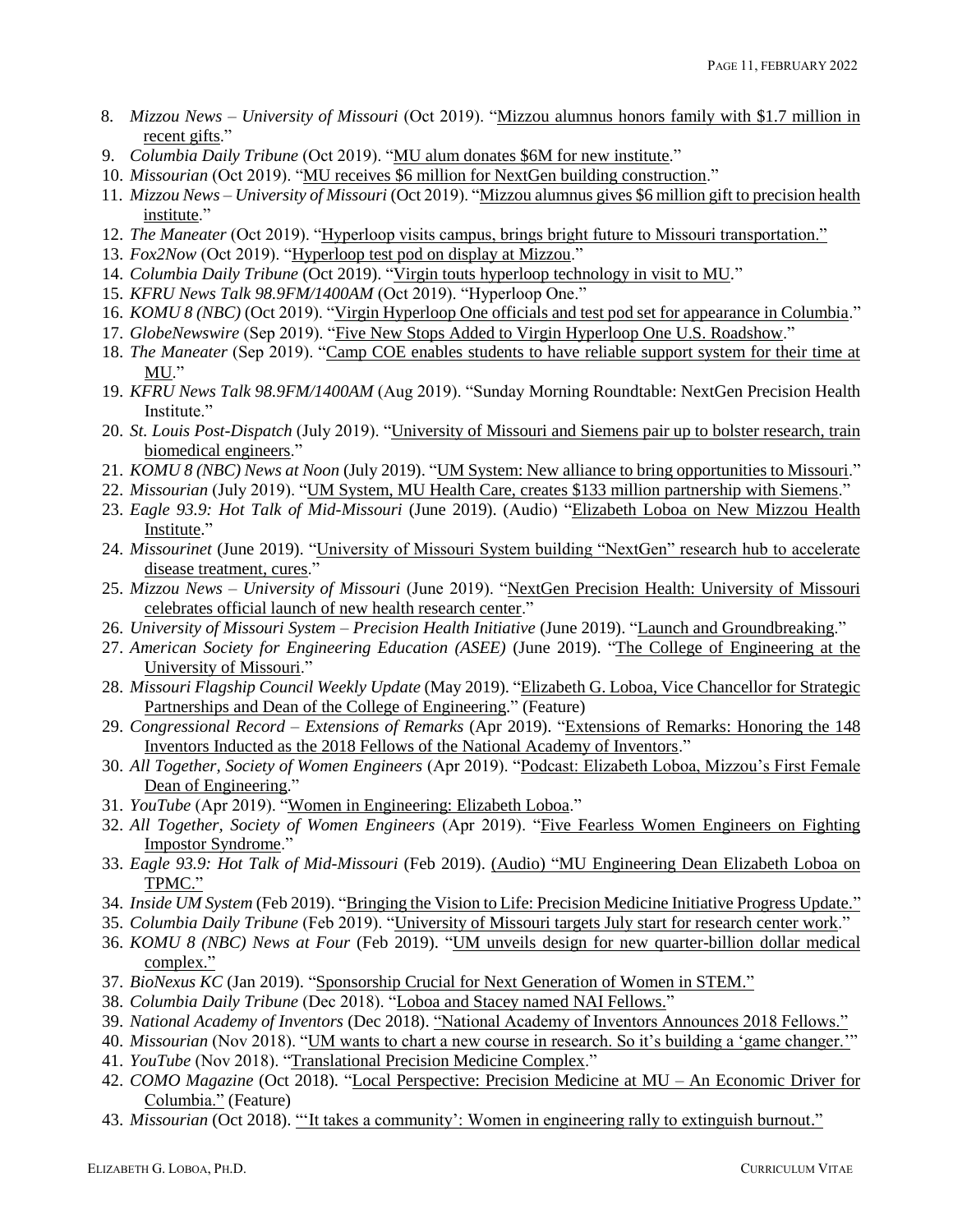- 44. *YouTube* (Oct 2018). ["Mizzou: Engineering Our Future.](https://www.youtube.com/watch?v=Ht3Qi0Bgm40)"
- 45. *Hannibal Courier Post* (Sep 2018)[. "MU College of Engineering, Raytheon partnering on National Defense](https://www.hannibal.net/news/20180917/mu-college-of-engineering-raytheon-partnering-on-national-defense-fellowship-program)  [Fellowship Program."](https://www.hannibal.net/news/20180917/mu-college-of-engineering-raytheon-partnering-on-national-defense-fellowship-program)
- 46. *Mizzou: Our Time to Podcast* (Sep 2018). [Translational Precision Medicine Complex.](https://soundcloud.com/mizzouadvancement/translational-precision-medicine-complex)
- 47. *KMIZ (ABC17) News at Nine* (Sep 2018). ["New research facility gets \\$228 million price tag.](https://www.abc17news.com/news/new-research-facility-gets-228-million-price-tag/797397492)"
- 48. *KOMU 8 (NBC) News at Seven* (Sep 2018). ["New \\$220 million MU Research building set to be built by](https://www.komu.com/news/new-220-million-mu-research-building-set-to-be-built-by-2021)  [2021."](https://www.komu.com/news/new-220-million-mu-research-building-set-to-be-built-by-2021)
- 49. *Zimmer Radio Group* (Sep 2018). ["Dean Loboa's pre-game interview with Brad Tregnago about the](https://missouri.app.box.com/s/hd7jny54dxrev3byqdd4z03r9819mdvj)  [Translational Precision Medicine Complex \(TPMC\)."](https://missouri.app.box.com/s/hd7jny54dxrev3byqdd4z03r9819mdvj)
- 50. *KOMU.com* (Aug 2018). ["MU Engineering, CAFNR merge to create new research opportunities.](https://www.komu.com/mobile/story.cfm?id=96496-mu-engineering-cafnr-merge-to-create-new-research-opportunities)"
- 51. *AIMBE* (Aug 2018). ["Dean Loboa named vice chancellor for strategic partnerships.](https://aimbe.org/dean-loboa-named-vice-chancellor-for-strategic-partnerships/)"
- 52. *AARP Bulletin* (June 2018). "Printers will make body parts from your stem cells."
- 53. Missourian (June 2018). "New complex will offer UM System faculty opportunities to collaborate on [research.](https://www.columbiamissourian.com/news/higher_education/new-complex-will-offer-um-system-faculty-opportunities-to-collaborate/article_739463c8-74cc-11e8-8d2d-8bb795ebe1c1.html)"
- 54. *The Maneater* (Nov 2017). ["Board of Curators approves preliminary plans for capital projects.](https://www.themaneater.com/stories/news/-board-of-curators-approves-preliminary-plans-for-capital-projects)"
- 55. *The Maneater* (Nov 2017). ["MU College of Engineering student chosen as first recipient of EWF](https://www.themaneater.com/stories/news/mu-college-of-engineering-student-chosen-as-first-recipient-of-ewf-fellowship-)  [fellowship.](https://www.themaneater.com/stories/news/mu-college-of-engineering-student-chosen-as-first-recipient-of-ewf-fellowship-)"
- 56. *Tiger Radio Network* (Nov 2017). ["Dean Loboa's pre-game interview with Brad Tregnago.](https://www.youtube.com/watch?v=u113ps2PMno)"
- 57. *KOMU.com* (Nov 2017*).* ["Board of Curators' highest priority project is new MU medical complex."](http://www.komu.com/news/board-of-curators-highest-priority-project-is-new-mu-medical-complex)
- 58. *Executive Women's Forum* (Oct 2017). [Video footage of Dean Elizabeth Loboa announcing the University](https://www.youtube.com/watch?v=Yix46YAUWWo&feature=youtu.be)  [of Missouri as the first and only university in the country to partner with the Executive Women's Forum](https://www.youtube.com/watch?v=Yix46YAUWWo&feature=youtu.be)  [to offer a Ph.D. fellowship.](https://www.youtube.com/watch?v=Yix46YAUWWo&feature=youtu.be)
- 59. *Kansas City Business Journal* (Oct 2017). ["We need to do everything in our power to keep women in tech."](https://www.bizjournals.com/kansascity/news/2017/10/10/kc-execs-e-need-to-do-everything-in-our-power-to.html)
- 60. *COMO Magazine* (July 2017)*.* ["Elizabeth Loboa, Dean, MU School of Engineering."](http://columbiabusinesstimes.com/2017/07/26/elizabeth-loboa-dean-mu-school-engineering/) (Feature)
- 61. *Warm 106.9* (Mar 2017)*.* "Professor Elizabeth Loboa, Dean of the College of Engineering at the University of Missouri." (Interview)
- 62. *KOMU (NBC) News at Ten* (Mar 2017). ["MU researcher finds silver can combat deadly staph infection."](http://www.komu.com/news/mu-researcher-finds-silver-can-combat-deadly-staph-infection)
- 63. *Futurity.org* (Feb 2017). ["Silver scaffolds grow bone while blocking MRSA."](http://www.futurity.org/silver-ion-coated-scaffolds-1360462-2/)
- 64. *Mizzou News – University of Missouri* (Feb 2017). ["Silver Ion-Coated Medical Devices Could Fight MRSA](https://munewsarchives.missouri.edu/news-releases/2017/0208-silver-ion-coated-medical-devices-could-fight-mrsa-while-creating-new-bone/)  [While Creating New Bone.](https://munewsarchives.missouri.edu/news-releases/2017/0208-silver-ion-coated-medical-devices-could-fight-mrsa-while-creating-new-bone/)"
- 65. *13KRCG* (Dec 2016). ["University of Missouri names panel in search for chancellor.](https://krcgtv.com/news/local/university-of-missouri-names-panel-in-search-for-chancellor)"
- 66. *Medical News Today* (Oct 2016). ["Watching stem cells change provides clues to fighting osteoporosis in](https://www.medicalnewstoday.com/releases/313334.php)  [older women."](https://www.medicalnewstoday.com/releases/313334.php)
- 67. *Futurity.org* (Oct 2016). ["Team watches as fat cells become bone tissue."](http://www.futurity.org/fat-cells-bone-tissue-cells-osteoporosis-1264542-2/)
- 68. *United Press International* (Oct 2016). ["Stem cell transformation provides insight into osteoporosis."](https://www.upi.com/Health_News/2016/10/05/Stem-cell-transformation-provides-insight-into-osteoporosis/5701475696806/)
- 69. *Mizzou News – University of Missouri* (Oct 2016). ["Watching Stem Cells Change Provides Clues to Fighting](https://munewsarchives.missouri.edu/news-releases/2016/1005-watching-stem-cells-change-provides-clues-to-fighting-osteoporosis-in-older-women/)  [Osteoporosis in Older Women.](https://munewsarchives.missouri.edu/news-releases/2016/1005-watching-stem-cells-change-provides-clues-to-fighting-osteoporosis-in-older-women/)"
- 70. *Columbia Daily Tribune* (Oct 2016). ["First female MU Engineering Dean to speak at Women in Business](http://www.columbiatribune.com/37c07f45-1f30-57e7-9fe2-c3d9a0d3ff2c.html)  [event."](http://www.columbiatribune.com/37c07f45-1f30-57e7-9fe2-c3d9a0d3ff2c.html)
- 71. *Bioengineer.org* (Sep 2016). ["Methods used to create textiles also could help manufacture human tissues."](https://bioengineer.org/methods-used-to-create-textiles-also-could-help-manufacture-human-tissues/)
- 72. *Orthopedics this Week* (Apr 2016). ["Found! More cost-effective method of tissue engineering."](https://ryortho.com/breaking/found-more-cost-effective-method-of-tissue-engineering/)
- 73. *Journal of Emergency Medical Services* (Apr 2016). ["Methods used to create textiles also could help](http://www.jems.com/articles/2016/04/methods-used-to-create-textiles-also-could-help-manufacture-human-tissues.html?c=1)  [manufacture human tissues."](http://www.jems.com/articles/2016/04/methods-used-to-create-textiles-also-could-help-manufacture-human-tissues.html?c=1)
- 74. *Futurity.org (*Apr 2016). ["Methods used to create textiles also could help manufacture human tissues."](http://www.futurity.org/tissue-engineering-textiles-1139842-2/)
- 75. *Smithsonian Magazine* (Apr 2016). ["Taking a cue from textile-making to engineer human tissue."](https://www.smithsonianmag.com/smithsonianmag/taking-cue-textile-making-engineer-human-tissue-180958763/)
- 76. *Textile World* (Apr 2016). ["Methods used to create textiles also could help manufacture human tissues."](http://www.textileworld.com/textile-world/nonwovens-technical-textiles/2016/04/methods-used-to-create-textiles-also-could-help-manufacture-human-tissues/)
- 77. *EurekAlert* (Apr 2016). ["Methods used to create textiles also could help manufacture human tissues."](https://www.eurekalert.org/pub_releases/2016-04/uom-mut040716.php)
- 78. *NewsWise* (Apr 2016). ["Methods used to create textiles also could help manufacture human tissues."](https://newswise.com/articles/methods-used-to-create-textiles-also-could-help-manufacture-human-tissues2)
- 79. *BioSpace* (Apr 2016). ["Methods used to create textiles also could help manufacture human tissues."](https://www.biospace.com/article/around-the-web/methods-used-to-create-textiles-also-could-help-manufacture-human-tissues-university-of-missouri-study-/)
- 80. *KurzweilAI* (Apr 2016). ["Methods used to create textiles also could help manufacture human tissues."](http://www.kurzweilai.net/best-textile-manufacturing-methods-for-creating-human-tissues-with-stem-cells)
- 81. *KurzweilAI Facebook* (Apr 2016). "Methods used to create textiles also could help manufacture human tissues."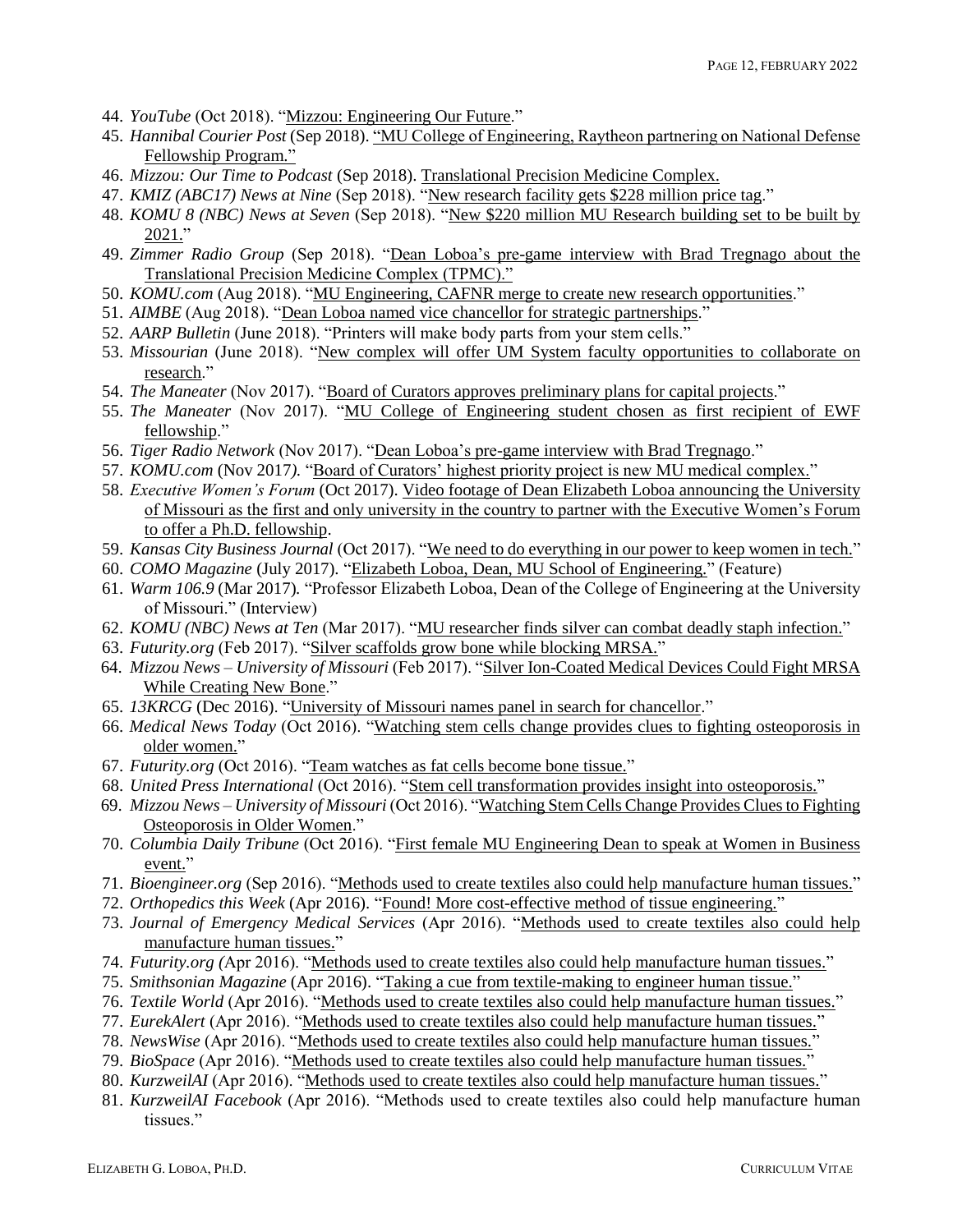- 82. *Medical News Today* (Apr 2016). ["Methods used to create textiles also could help manufacture human](https://www.medicalnewstoday.com/releases/308839.php)  [tissues."](https://www.medicalnewstoday.com/releases/308839.php)
- 83. *Nanowerk News* (Apr 2016). ["Methods used to create textiles also could help manufacture human tissues.](https://www.nanowerk.com/news2/biotech/newsid=43082.php)"
- 84. *National Science Foundation* (Apr 2016). ["Methods used to create textiles also could help manufacture](https://www.nsf.gov/news/news_summ.jsp?cntn_id=138300)  [human tissues."](https://www.nsf.gov/news/news_summ.jsp?cntn_id=138300)
- 85. *ScienceNewsLine* (Apr 2016). "Methods used to create textiles also could help manufacture human tissues."
- 86. *Society of Women Engineers (SWE).* Apr 2016. "Methods used to create textiles also could help manufacture human tissues."
- 87. *SpaceDaily* (Apr 2016). "Methods [used to create textiles also could help manufacture human tissues."](http://www.spacedaily.com/reports/Methods_used_to_create_textiles_also_could_help_manufacture_human_tissues_999.html)
- 88. *Stem Cell and Regenerative Science Portal* (Apr 2016). ["Methods used to create textiles also could help](http://stemcellsportal.com/news/methods-used-create-textiles-also-could-help-manufacture-human-tissues)  [manufacture human tissues.](http://stemcellsportal.com/news/methods-used-create-textiles-also-could-help-manufacture-human-tissues)"
- 89. *Stem Cell and Regenerative Science Facebook* (Apr 2016). "Methods used to create textiles also could help manufacture human tissues."
- 90. *eScienceNews* (Apr 2016). ["Methods used to create textiles also could help manufacture human tissues."](http://esciencenews.com/articles/2016/04/07/methods.used.create.textiles.also.could.help.manufacture.human.tissues)
- 91. *Phys.org* (Apr 2016). ["Methods used to create textiles also could help manufacture human tissues."](https://phys.org/news/2016-04-methods-textiles-human-tissues.html)
- 92. *Phys.org Facebook* (Apr 2016). "Methods used to create textiles also could help manufacture human tissues."
- 93. *ScienceDaily* (Apr 2016). ["Methods used to create textiles also could help manufacture human tissues."](https://www.sciencedaily.com/releases/2016/04/160407150742.htm)
- 94. *United Press International* (Apr 2016). ["Textile manufacturing methods could help create human tissue.](https://www.upi.com/Science_News/2016/04/07/Textile-manufacturing-methods-could-help-create-human-tissue/6771460055745/)"
- 95. *Mizzou News – University of Missouri* (Apr 2016). ["Methods Used to Create Textiles Also Could Help](https://munewsarchives.missouri.edu/news-releases/2016/0407-methods-used-to-create-textiles-also-could-help-manufacture-human-tissues-2/)  [Manufacture Human Tissues.](https://munewsarchives.missouri.edu/news-releases/2016/0407-methods-used-to-create-textiles-also-could-help-manufacture-human-tissues-2/)"
- 96. *Medical Physics Web* (Mar 2016). ["Methods used to create textiles also could help manufacture human](http://medicalphysicsweb.org/cws/article/research/64423)  [tissues."](http://medicalphysicsweb.org/cws/article/research/64423)
- 97. *Columbia Daily Tribune* (Dec 2016). ["Interview with Dean Loboa.](https://www.youtube.com/watch?v=9zylf28h9gk)"
- 98. *AIMBE* (Jan 2016). ["Elizabeth G. Loboa, Ph.D. To be Inducted into Medical and Biological Engineering](https://aimbe.org/elizabeth-g-loboa-ph-d-to-be-inducted-into-medical-and-biological-engineering-elite/)  [Elite."](https://aimbe.org/elizabeth-g-loboa-ph-d-to-be-inducted-into-medical-and-biological-engineering-elite/)
- 99. *COMO Magazine* (Nov 2015)*.* ["November: Movers and Shakers.](https://comomag.com/2015/11/23/november-movers-and-shakers-2/)"
- 100. *The Maneater* (Sep 2015). ["New Dean Loboa hopes to continue trend of growth for MU College of](https://www.themaneater.com/stories/news/new-dean-loboa-hopes-continue-trend-growth-mu-coll)  [Engineering.](https://www.themaneater.com/stories/news/new-dean-loboa-hopes-continue-trend-growth-mu-coll)"
- 101. *Missourian* (Aug 2015). ["MU names Elizabeth Loboa dean of College of Engineering.](https://www.columbiamissourian.com/news/higher_education/mu-names-elizabeth-loboa-dean-of-college-of-engineering/article_7090a878-42af-11e5-a086-4f41e058ee0a.html)"
- 102. *Mizzou News – University of Missouri* (Aug 2015). ["North Carolina State University Biomedical](https://munewsarchives.missouri.edu/news-releases/2015/0814-north-carolina-state-university-biomedical-engineer-named-college-of-engineering-dean/index.html)  [Engineer Named College of Engineering Dean.](https://munewsarchives.missouri.edu/news-releases/2015/0814-north-carolina-state-university-biomedical-engineer-named-college-of-engineering-dean/index.html)"

# **Academic Mentoring and Promotion of Diversity and Inclusion**

Speaker, Mizzou Pursuit of Excellence Banquet, Hosted by the Diversity and Outreach Initiatives Office of the University of Missouri College of Engineering and the University of Missouri Center for Academic Success and Excellence, Columbia, MO, 2019

Speaker, Diverse Engineering Professionals Conference, Columbia, MO, 2019

- MU College of Engineering recognized by ASEE Diversity Recognition Program with Bronze award (highest level awarded in 2019). Article at: [ASEE recognizes Mizzou Engineering for commitment to diversity,](https://engineering.missouri.edu/2019/08/asee-recognizes-mizzou-engineering-for-commitment-to-diversity-inclusion/)  [inclusion.](https://engineering.missouri.edu/2019/08/asee-recognizes-mizzou-engineering-for-commitment-to-diversity-inclusion/)
- Speaker, Camp COE for first-year engineering students, Columbia, MO, 2019
- Speaker, Engineering Graduate Student Orientation, Columbia, MO, 2019
- Speaker, Engineering Success Bridge Program, Columbia, MO, 2019
- Speaker, College of Engineering Summer Camp of International Students, Hosted by the University of Missouri International Center and College of Engineering International Programs, Columbia, MO, 2019
- Speaker, STEMette Camp, Columbia, MO, 2019
- Speaker, Daughter Engineering Day, Columbia, MO, 2019
- Speaker, Develop[HER,] "Discussing Women in STEM," Columbia, MO, 2019
- Presenter, MU College of Engineering Research Day, Columbia, MO, 2019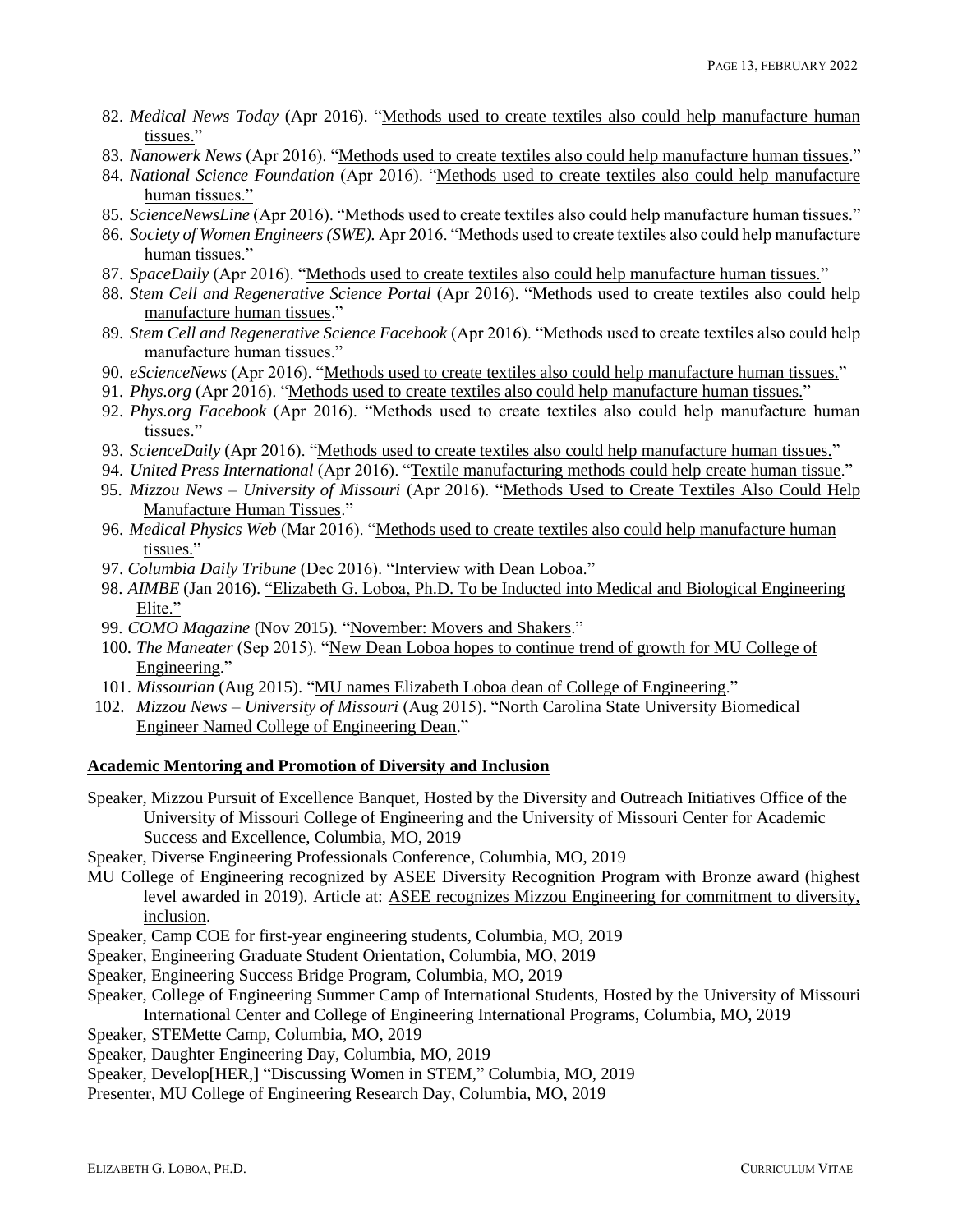- Speaker, National Academy of Inventors (NAI) 8<sup>th</sup> Annual Meeting and Induction Ceremony: Connecting the Innovation Community, "Global innovation: creating a conference to promote diversity in STEM," Houston, TX, 2019
- Speaker, Engineering Career Day: Employer Engagement and Professional Development with Information Technology, Computer Science and Computer Engineering Students, Columbia, MO, 2019

Speaker, 2019 Mizzou Women's Leadership Conference, "Women in Engineering," Columbia, MO, 2019

Speaker, MU Engineering High School Day, Columbia, MO, 2019

- Speaker,  $42<sup>nd</sup>$  Annual Big XII Conference on Black Student Government, Hosted by the MU Legion of Black Collegians, Columbia, MO, 2019
- Panelist, University of Missouri Women in Engineering Week, "Preparing STEM 4 Women Session," Columbia, MO 2019
- Panelist, Women in Science and Entrepreneurship (W.I.S.E.) KC Panel, Kansas City, MO, 2019
- Speaker, Mizzou Pursuit of Excellence Banquet, Hosted by the Diversity and Outreach Initiatives Office of the University of Missouri College of Engineering and the University of Missouri Center for Academic Success and Excellence, Columbia, MO, 2018
- Speaker, National Association of Engineering Student Councils Central Region Conference, Columbia, MO, 2018
- Keynote Speaker, Society of Women Engineers, Columbia, MO, 2018
- Panelist, University of Missouri Women in Engineering Week, "How to Avoid Burnout," Columbia, MO, 2018
- Panelist, Women in Engineering Path to Success: Lunch and Panel Discussion, Columbia, MO, 2018
- Speaker, Daughter Engineering Day, Columbia, MO, 2018
- Keynote Speaker, Mizzou Non-Traditional Career Exploration Event for Middle and High School Students, Hosted by 4-H and the MU College of Education's Heart of Missouri Regional Professional Development Center, Columbia, MO, 2018
- Speaker, University of Missouri Fall 2018 College of Engineering Career Fair, "What Your Resume Says About You," Columbia, MO, 2018
- Keynote Speaker, MU College of Engineering Success Bridge Program, Columbia, MO, 2018
- Speaker, MU College of Engineering Summer Welcome, Columbia, MO, 2018
- Speaker, MU College of Engineering Research Day, Columbia, MO, 2018
- Speaker, MU Engineering Freshman Interest Groups, Columbia, MO, 2018
- Speaker, MU Engineering High School Day, Columbia, MO, 2018
- Keynote Speaker, Mizzou Pursuit of Excellence Banquet, Hosted by the Diversity and Outreach Initiatives Office of the University of Missouri College of Engineering and the University of Missouri Center for Academic Success and Excellence, Columbia, MO, 2017
- Mentor, Meet-the-Mentor Luncheon, 2017 TERMIS-Americas Annual Conference and Exhibition, Charlotte, NC, 2017
- Speaker, MU Chapter of the Society of Women Engineers, University of Missouri, Columbia, MO, 2017
- Roundtable Participant, National Strategies for Recruitment and Retention of Hispanics in Academia, 2017 Society of Hispanic Professional Engineers National Conference, Kansas City, MO, 2017
- Panelist, Collaborative Action at MU, Griffiths Leadership Society for Women, University of Missouri, Columbia, MO, 2017
- Speaker, Saint Teresa's Academy Open House Visit to MU College of Engineering, University of Missouri, Columbia, MO, 2017
- Keynote Speaker, The Importance of Women in STEM, 2017 Women in Science and Entrepreneurship, Kansas City, MO, 2017
- Panelist, Challenges and Opportunities for Women in STEM Field, 2017 Women in Science and Entrepreneurship, Kansas City, MO, 2017
- Speaker, Diverse Engineering Professionals Conference, Columbia, MO, 2017
- Speaker, Mizzou Engineering Student Council High School Day, Columbia, MO, 2017
- Panelist, Opportunities for Women in STEM: Leadership & Mentorship, 2017 Women in Science and Entrepreneurship and the Missouri Cures Education Foundation, St. Louis, MO, 2017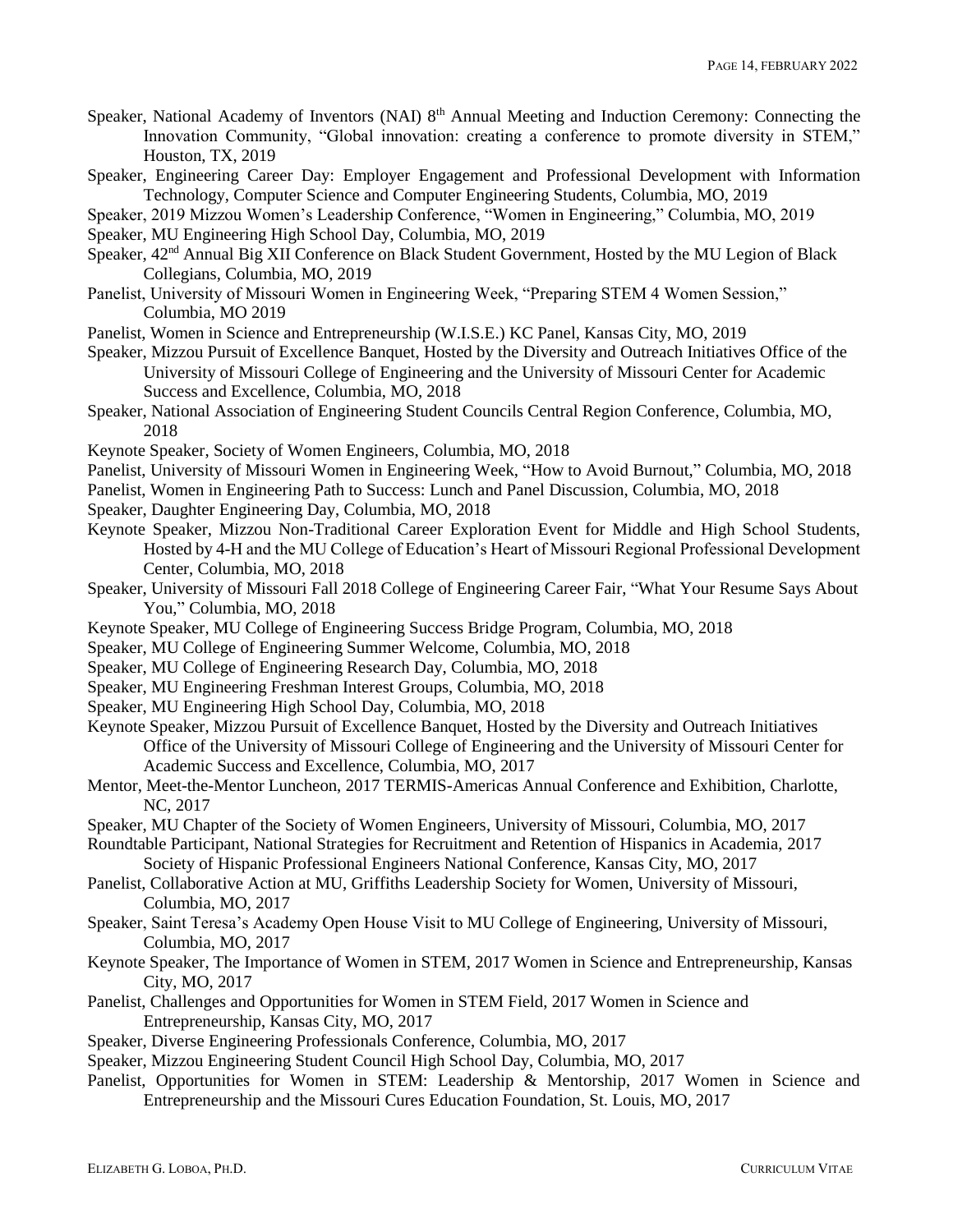- Panelist, State of Engineering Education in Missouri, Missouri Society of Professional Engineers (MSPE) 2017 Annual Convention, Camdenton, MO, 2017
- Speaker, Reaching Your Highest Peak, National Society of Black Engineers' Region V Regional Leadership Conference, Hosted by the University of Missouri College of Engineering, Columbia, MO 2017
- Panelist, National Society of Black Engineers' Engineering Dean's and MEP Strategic Retention Forum, National Society of Black Engineers 43rd Annual Convention, Kansas City, MO, 2017
- Roundtable Participant, National Society of Black Engineers' Engineering Deans and MEP Strategic Retention Roundtable, National Society of Black Engineers 43rd Annual Convention, Kansas City, MO, 2017
- Keynote Speaker, [Regenerative Medicine and Wound Healing Tissue Engineering & Biomaterials,](https://www.youtube.com/watch?v=9we0Bw8Y2Ls) Saint Teresa's Academy, Kansas City, MO, 2017
- Panelist, Hidden Figures Screening Panel Discussion of Women and Minority Women in STEM Fields, University of Missouri, Columbia, MO, 2017
- Keynote Speaker,, A Tissue Engineered Life: From UCD to ASC then MIZ, University of California at Davis, Davis, CA, 2017
- Roundtable Participant, Advancing Women in Cybersecurity in Computer Science, 4<sup>th</sup> Annual Women of Influence Roundtable, Executive Women's Forum National Conference, Scottsdale, AZ, 2016
- Panelist, Women in Science and Entrepreneurship (WISE) Opportunities and Entrepreneurship Panel Discussion, Missouri Cures Education Foundation, Columbia, MO, 2016
- Speaker, What Does Your CV/Resume Say About You? Women's Leadership Forum and New Investigator Mentoring Committee Professional Advancement Session, Annual Meeting of the Orthopaedic Research Society, Orlando, FL, 2016
- Speaker, Women's Leadership Forum and New Investigator Mentoring Committee Professional Advancement Session, Orthopaedic Research Society Annual Meeting, Orlando, FL, 2016
- Panelist, Women in Engineering, Women & Minority Engineering Programs Faculty Panel, North Carolina State University, Raleigh, NC, 2015
- Mentor, multiple junior faculty in Biomedical Engineering and College of Veterinary Medicine, University of North Carolina Chapel Hill and North Carolina State University, Chapel Hill, NC and Raleigh, NC, 2012  $-2015$
- Mentor, Abrams Scholars, North Carolina State University, Raleigh, NC, 2011 2015
- Chapter Advisor, Tau Beta Pi National Engineering Honor Society, North Carolina State University, Raleigh, NC,  $2009 - 2015$
- Mentor, Initiative for Maximizing Student Diversity (IMSD) scholars, North Carolina State University, Raleigh, NC, 2007 – 2015
- Mentor, Alliances for Graduate Education and the Professoriate (AGEP) scholars, North Carolina State University, Raleigh, NC, 2005 – 2015
- Mentor, Women in Science and Engineering (WISE) scholars, North Carolina State University, Raleigh, NC,  $2005 - 2015$
- Mentor, Park Scholars, North Carolina State University, Raleigh, NC, 2005 2015
- Mentor, Reaching Incoming Students Enrichment (RISE) scholars, North Carolina State University, Raleigh, NC,  $2004 - 2015$
- Mentor, Howard Hughes Medical Institute Summer Research Intern (HHMI SRI) scholars, North Carolina State University, Raleigh, NC, 2004 – 2015
- Invited Panelist, Careers in Academia, Duke University, Durham, NC, 2012
- Presenter, Annual Escape Summer Camp for Incoming Female Students in Engineering, North Carolina State University, Raleigh, NC, 2008 – 2011
- Mentor, Stanford Association for Women in Science, Stanford University, Stanford, CA, 1999 2002
- Presenter, California Forum for Diversity in Graduate Education introducing underrepresented college students to graduate programs in science and engineering, Stanford University, Stanford, CA, 2000
- Presenter, Partners in Science College Initiative (PISCI) introducing high school students to the pursuit of studies in science, Stanford University, Stanford, CA, 2000
- Panelist, Mentoring Workshop, graduate women mentoring undergraduate women on obtaining success in graduate school, Stanford University, Stanford, CA, 2000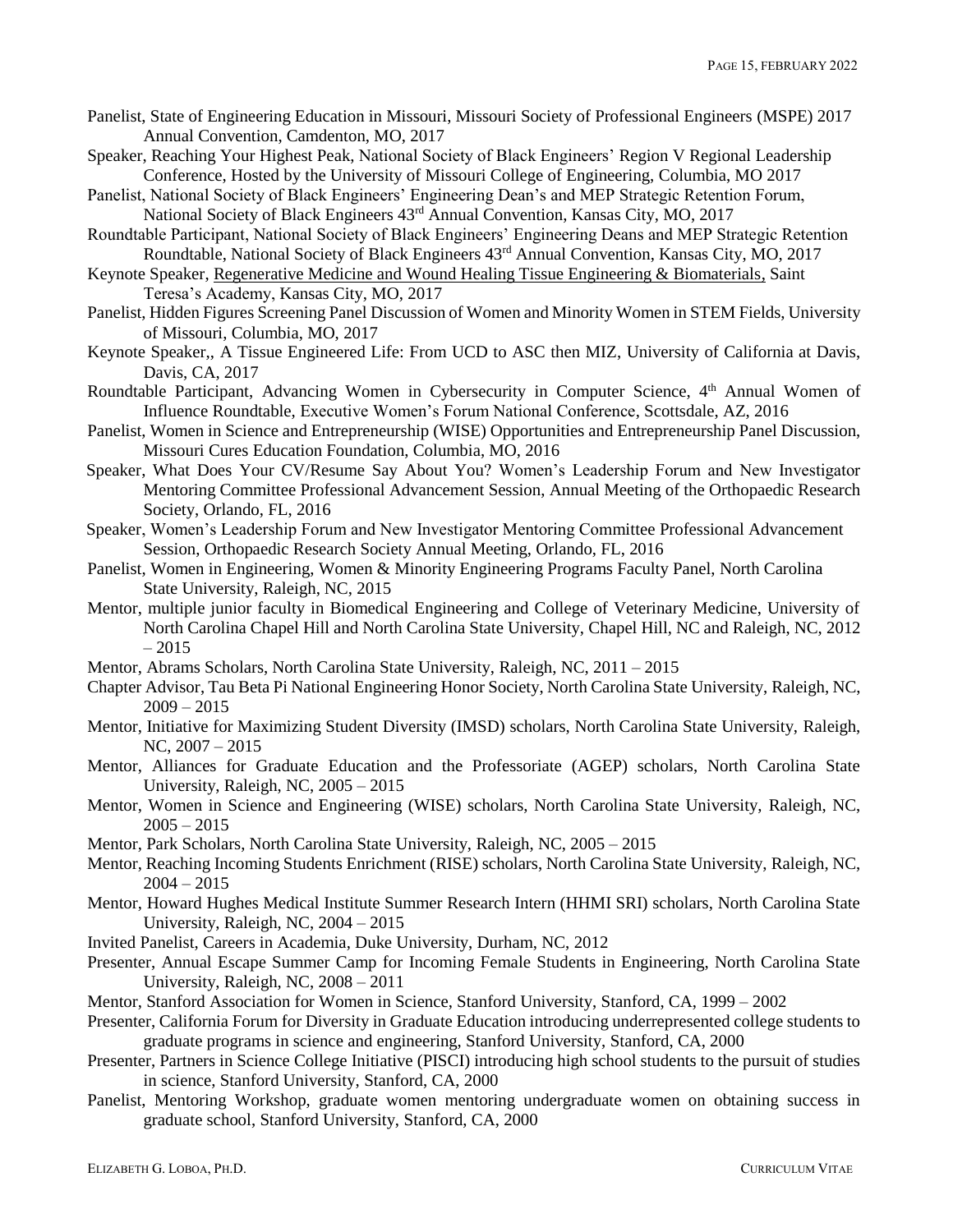Presenter, Expanding Your Horizons (EYH) Workshop introducing junior high school girls to science and engineering, Stanford University, Stanford, CA, 1999 – 2000

TransAccess (San Jose, CA) mentor to women with disabilities, Stanford University, Stanford, CA, 1999 – 2000

### **Campus and Community Involvement and Engagement**

- Member, Missouri Blue Ribbon Panel on Hyperloop, State of Missouri, 2019 2020
- Advisory Board, *Columbia Business Times*, 2019 2020
- Board of Directors, Heart of Missouri United Way, 2018 2020
- Presenter, 8<sup>th</sup> Annual Coulter Program Awards and Mixer hosted by the Patient-Centered Care Learning Center, Columbia, MO, 2019
- Presenter, Missouri's Special Blue Ribbon Panel on Hyperloop, Columbia, MO, 2019
- Panelist, *Inside Columbia's CEO* Magazine Roundtable Luncheon, Zimmer Radio and Marketing Group, Columbia, MO, 2019
- Presenter, College of Engineering Annual Scholarship Dinner, University of Missouri, 2019
- Presenter, "Lunch with the Dean," Annual Summit Conference hosted by the Office of Extension and Engagement, University of Missouri System, Columbia, MO, 2019
- Presenter, MoExcels Proposal Presentation, "Imaging the Future: Clinical Service Engineering for Missouri," Missouri Coordinating Board for Higher Education (CBHE), University of Missouri, Columbia, MO, 2019
- Judge, 2019 Homecoming Parade, University of Missouri, Columbia, MO, 2019
- Presenter, Virgin Hyperloop One Pod co-hosted by the College of Engineering and the Office of Research and Economic Development, University of Missouri, Columbia, MO, 2019
- Presenter, Merit Badge Day for the Great Rivers Council of the Boy Scouts of America, University of Missouri Columbia, MO, 2019
- Presenter, "NextGen Precision Health Initiative," Columbia Chamber of Commerce, Columbia, MO, 2019 Co-Presenter, "NextGen Precision Health Initiative," Missouri 100 Meeting, Columbia, MO, 2019
- 
- Presenter, "NextGen Precision Health Initiative," MU Retirees Association Meeting, Columbia, MO, 2019
- Presenter, "NextGen Precision Health Initiative," Central Bank of Boone County Young Executives Lunch, Columbia, MO, 2019
- Presenter, U.S. High Performance Research Reactor Meeting, Hosted by the College of Engineering, MU Research Reactor and the National Nuclear Security Administration's Office of Material Management and Minimization, University of Missouri, Columbia, MO, 2019
- Presenter, [Groundbreaking Ceremony of the NextGen Precision Health Institute,](https://precisionhealth.umsystem.edu/) Translational Precision Medicine Complex (TPMC), University of Missouri System, Columbia, MO, 2019
- Presenter, Caris Life Science Visit, University of Missouri, Columbia, MO, 2019
- Presenter, AmeriMech Symposium: Non-reciprocal and Topological Wave Phenomena in Solids and Fluids, University of Missouri, Columbia, MO, 2019
- Commencement Speaker, May Commencement Address, Mizzou Online, University of Missouri, Columbia, MO, 2019
- Presenter, Precision Health Initiative Reception, University of Missouri System, Columbia, MO, 2019
- Presenter, ThermAvant Technologies Grand Opening, Columbia, MO, 2019
- Presenter, Mizzou Jefferson Club Dinner, Columbia, MO 2019
- Presenter, Mizzou Shamrock Society Brunch, Columbia, MO, 2019
- Presenter, Precision Medicine Initiative Update, University of Missouri-Kansas City, Kansas City, MO, 2019
- Keynote Speaker, Tau Sigma Transfer Student Honor Society Induction, University of Missouri, Columbia, MO, 2019
- Presenter, "College of Engineering and the University of Missouri System's Precision Medicine Initiative," Houston Texas Tigers Chapter, Mizzou Alumni Association, Houston, TX, 2019
- Panelist, Leadership Columbia Development and Industry Day, Columbia Chamber of Commerce, Columbia, MO, 2019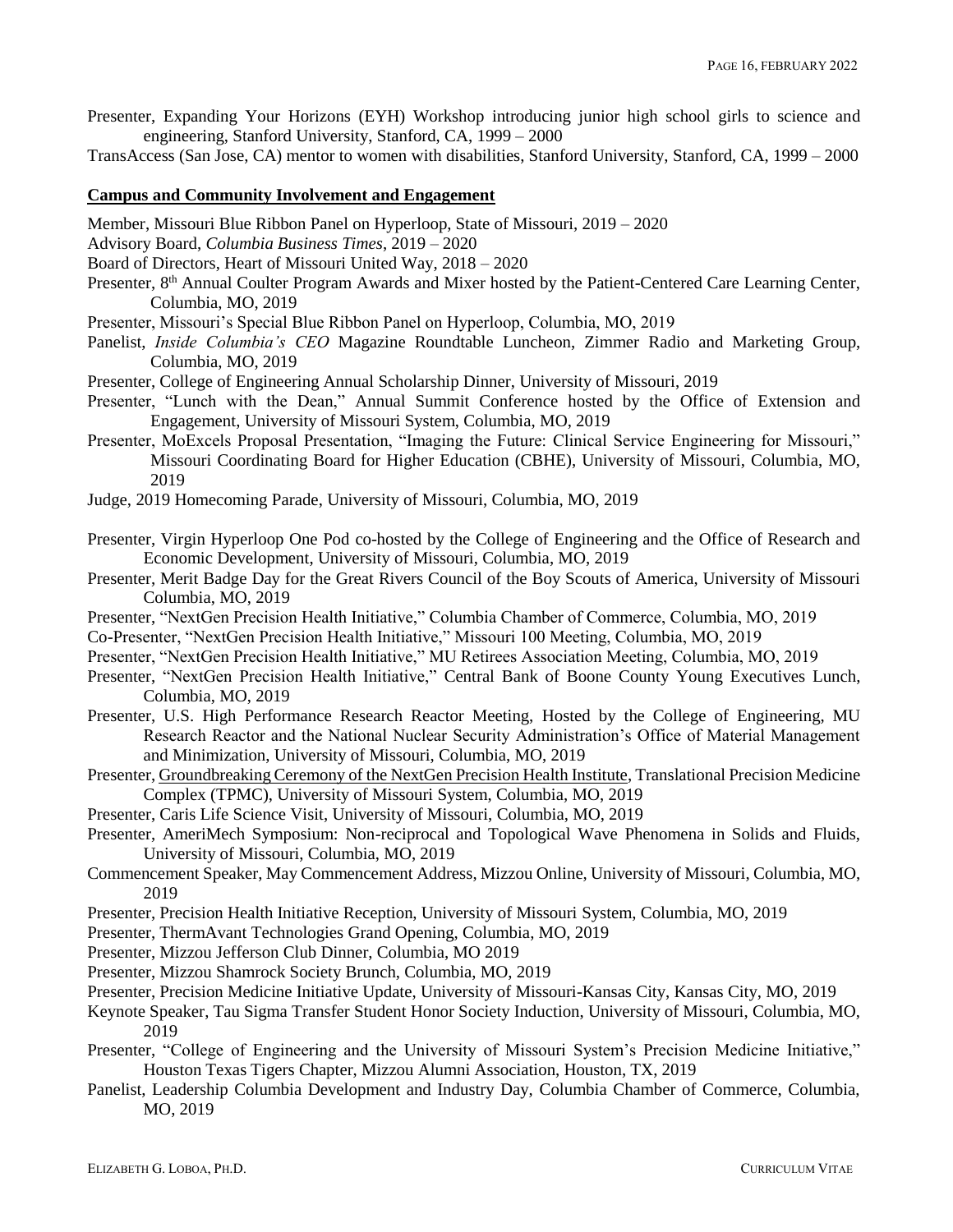- Presenter, Translational Precision Medicine Complex (TPMC), Truman Memorial VA Medical Center, Columbia, MO, 2019
- Presenter, "Precision Medicine at MU: An Economic Driver for Columbia," Sunrise Southwest Rotary, Columbia, MO, 2019
- Presenter, "Translating Precision Medicine: Transforming the future of healthcare," MU School of Medicine Research Council, University of Missouri, Columbia, MO, 2019
- Showcase Exhibitor, TPMC-PMI UM System, 2019 UM System Legislative Showcase Exhibits: Workforce Development, Jefferson, MO, 2019
- Presenter, "Bringing the Vision to Life: Precision Medicine Initiative Progress Update," University of Missouri System, Columbia, MO, 2019
- Keynote Speaker, Translational Precision Medicine Complex (TPMC), Regional Economic Development, Inc. (REDI) Board of Directors Meeting, Columbia, MO, 2018
- Keynote Speaker, Translational Precision Medicine Complex (TPMC), Commerce Bank Regional Advisory Board, Columbia, MO, 2018
- Presenter, Non-Traditional Career Exploration Day, sponsored by MU Extension, hosted by the College of Engineering, University of Missouri, Columbia, MO, 2018
- Presenter, Translational Precision Medicine Complex (TPMC), MU Staff Advisory Council, University of Missouri, Columbia, MO, 2018
- Presenter, Translational Precision Medicine Complex (TPMC), Advancement Divisional Meeting, University of Missouri, Columbia, MO, 2018
- Presenter, Translational Precision Medicine Complex (TPMC), Missouri 100 Reception and Meeting, University of Missouri, Columbia, MO, 2018
- Presenter, College of Engineering Annual Scholarship Dinner, University of Missouri, Columbia, MO, 2018
- Speaker Virgin Hyperloop One Project with Black & Veatch and Virgin Hyperloop One, University of Missouri, Columbia, MO, 2018
- Beyond Campus, M-I-Z in K.C. Alumni Event co-hosted by the College of Engineering and College of Arts & Sciences, University of Missouri, Columbia, MO, 2018
- Honorary Co-Chair, 19<sup>th</sup> Annual Tiger Ball, Kansas City Chapter of the Mizzou Alumni Association and University of Missouri, Columbia, MO, 2018
- Presenter, Mizzou Shamrock Society Brunch, Columbia, MO, 2018
- Judge, Reynolds Journalism Institute Student Competition, University of Missouri, Columbia, MO, 2018
- Keynote Speaker, Tau Sigma Transfer Student Honor Society Induction, University of Missouri, Columbia, MO, 2018
- Presenter, Merit Badge University for the Great Rivers Council of the Boy Scouts of America, University of Missouri, Columbia, MO, 2017
- Presenter, College of Engineering Annual Scholarship Dinner, University of Missouri, Columbia, MO, 2016

### **Honors and Awards**

Fellow, American Association for the Advancement of Science, 2021: Selected for "transformative academic leadership, promotion of diversity and inclusion in STEM fields, and impactful research in biomedical engineering, particularly for contributions in regenerative medicine and tissue engineering."

Fellow, American Society of Mechanical Engineers, 2021: Selected for "exceptional engineering achievements and contributions to the engineering profession and to ASME."

Fellow, National Academy of Inventors, 2019: Selected for demonstrating "highly prolific spirits of innovation in creating or facilitating outstanding inventions that have made a tangible impact on the quality of life, economic development and welfare of society."

Lloyd and Margaret Ketcham Research Professorship, 2017

*Insight into Diversity* Giving Back Award, 2017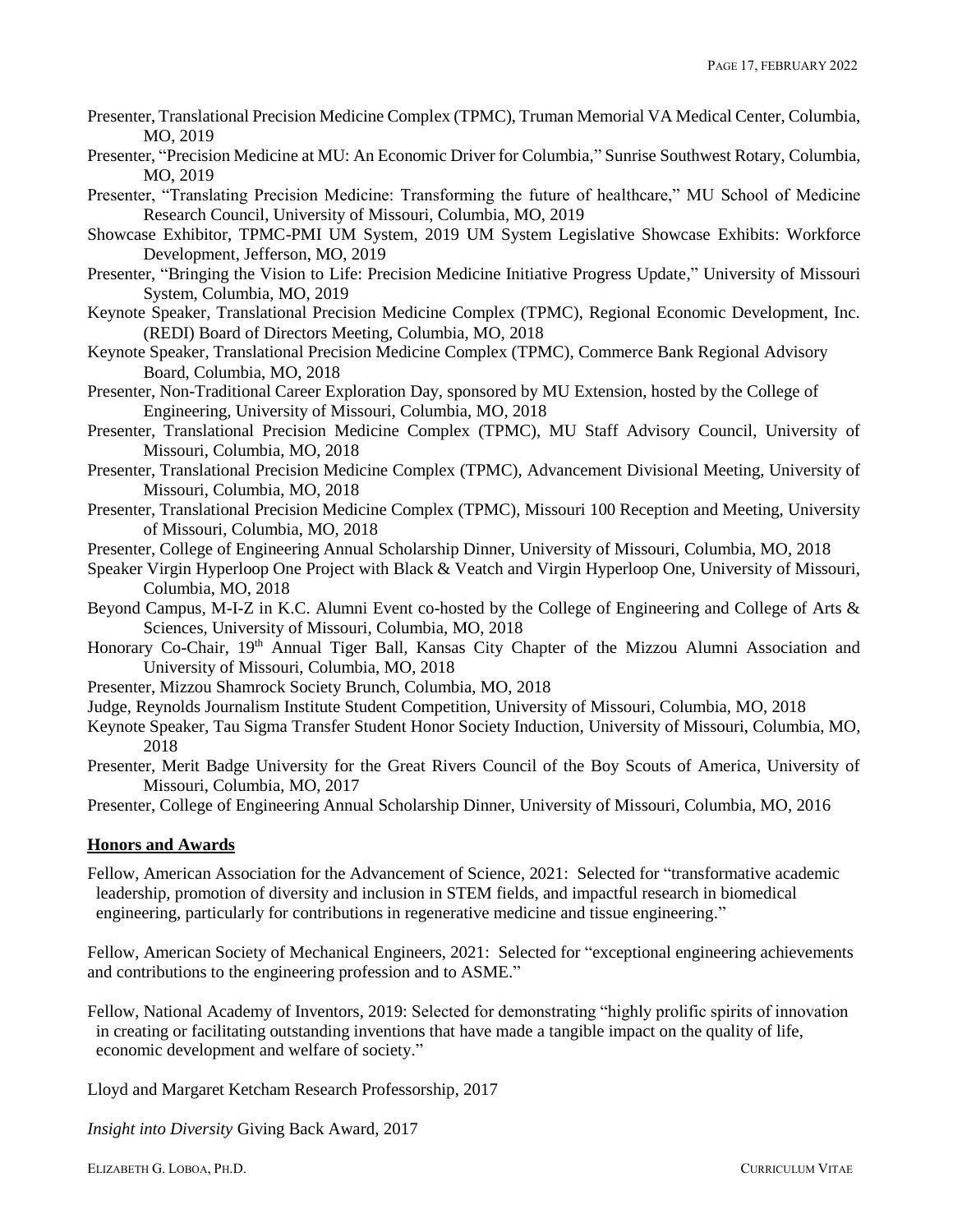UC Davis Distinguished Engineering Alumni Award, 2016

Fellow, American Institute for Medical and Biological Engineering (AIMBE), 2016: Selected for "outstanding contributions to functional tissue engineering, regenerative medicine and wound healing as well as academic leadership and mentoring in engineering."

Fellow, Biomedical Engineering Society (BMES), 2016: Selected for "exceptional achievements and contributions to the field of Biomedical Engineering, and for Inspired Leadership within the Biomedical Engineering Society."

Fellow, ELATE (Executive Leadership in Academic Technology and Engineering), 2015

North Carolina State University Faculty Scholar Award, 2012

North Carolina State University Chancellor's Innovation Award, 2011

Stanford University Distinguished Alumni Scholar Award, 2010

UK-US Stem Cell Collaboration Development Award, 2009

Sigma Xi Faculty Research Award, 2009

Ralph E. Powe Junior Faculty Award, 2005

Selected Participant, Science and Engineering Education Scholars Program (19 participants accepted nationwide): 7 th Annual Conference on developing and implementing more effective teaching methodologies for undergraduate science and engineering, 2002

Selected Delegate, Rotary International Group Study Exchange Trip to India (declined), 2001

Jeffrey K. Lyons Award for Outstanding Service to the Stanford Community, 2000

Stanford Graduate Service Recognition Award, 2000

UC Davis Outstanding Senior of the Year, 1994 – 1995

President's Undergraduate Fellowship, 1994 – 1995

Tau Beta Pi National Engineering Honor Society, 1994 – present

Golden Key National Honor Society, 1993 – present

Phi Kappa Phi National Honor Society, 1993 – present

**Peer-Reviewed Journal Articles** *(Last author position is corresponding author unless otherwise noted.)*

1. Nordberg RC, Huebner P, Schuchard KG, Mellor LF, Shirwaiker, RA, **Loboa, EG**, Spang, JT. The evaluation of a multiphasic 3D-bioplotted scaffold seeded with adipose-derived stem cells to repair osteochondral defects in a porcine model. *Journal of Biomedical Materials Research: Part B – Applied Biomaterials.* 2021 Jun 10. doi: 10.1002/jbm.b.34886. Online ahead of print. PMID: 34114736.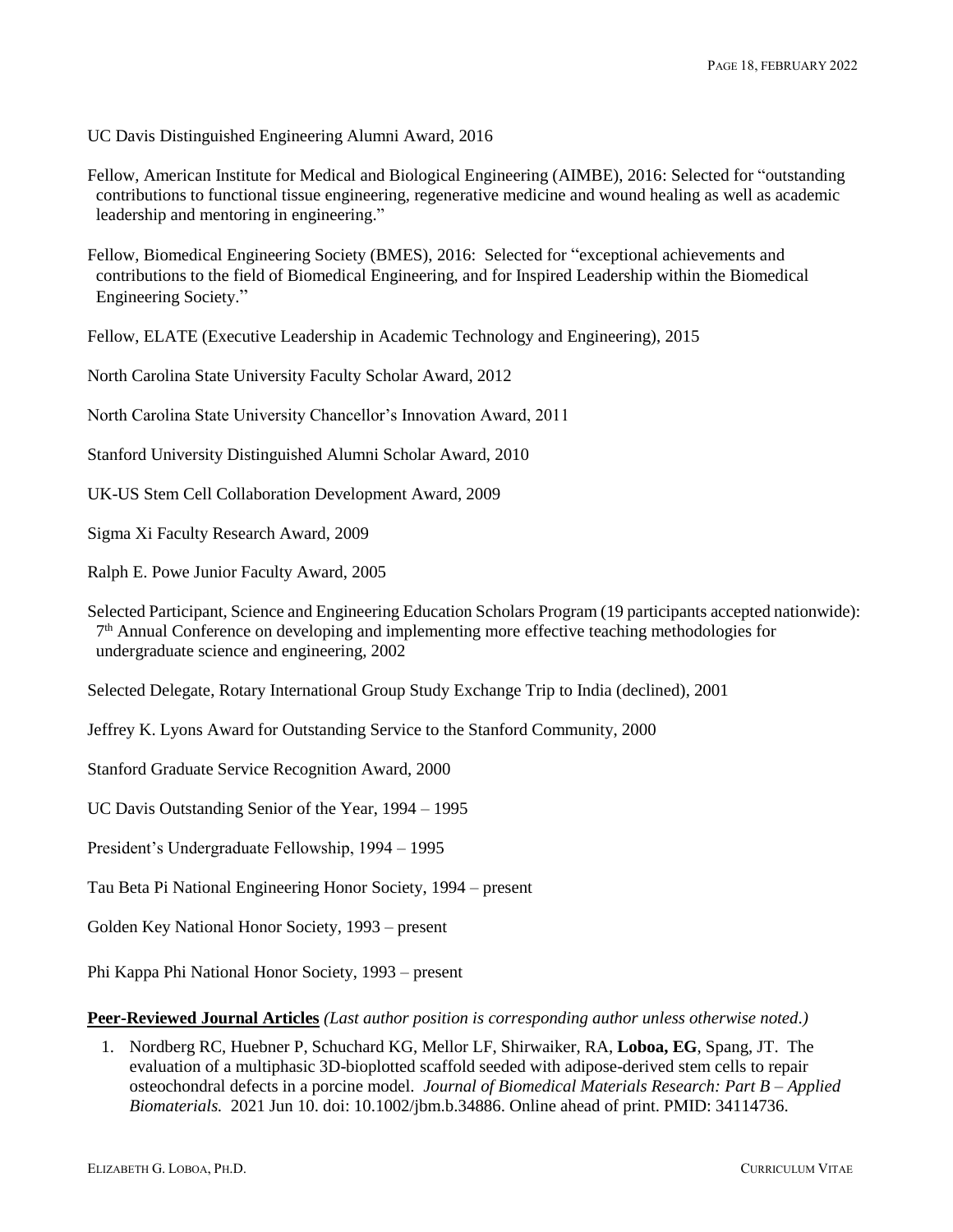- 2. Seyedmahmoud R, Messler MJ, **Loboa EG**. 3D Bioprinting Technologies for Tissue Engineering: A Mini Review. *HSOA Journal of Stem Cells Research, Development and Therapy.* https://doi.org/10.22466/sdrt-2060/100046. Epub 2020 August 17
- 3. Rahhal TB, Devlin SL, **Loboa EG**. Inclusive innovation: creating a conference to promote diversity in science, technology, engineering, and math. *Technology & Innovation, Journal of the National Academy of Inventors.* 2020;21:1-2.
- 4. Mellor LF, Nordberg RC, Huebner P, Mohiti-Asli M, Taylor MA, Efird W, Oxford JT, Spang J, Shirwaiker RA, **Loboa EG**. Investigation of multiphasic 3D-bioplotted scaffolds for site-specific chondrogenic and osteogenic differentiation of human adipose-derived stem cells for osteochondral tissue engineering applications. *Journal of Biomedical Materials Research: Part B – Applied Biomaterials.*  https://doi.org/10.1002/jbm.b.34542. Epub 2019 Dec 27.
- 5. Nordberg RC, Mellor LF, Krause AR, Donahue HJ, **Loboa EG**. LRP receptors in chondrocytes are modulated by simulated microgravity and cyclic hydrostatic pressure. *PLOS ONE*. 2019 Oct 4;14(10):e0223245. https://doi.org/10.1371/journal.pone.0223245. Epub 2019 Oct 4.
- 6. Bodle JC, Hamouda MS, Cai S, Williams RB, Bernacki SH, **Loboa EG**. Primary cilia exhibit mechanosensitivity to cyclic tensile strain and lineage-dependent expression in adipose-derived stem cells. *Scientific Reports.* 2019 May 29;9(1):8009. https://doi.org/10.1038/s41598-019-43351-y. Epub 2019 May 29.
- 7. Cai S, Pourdeyhimi B, **Loboa EG**. Industrial-scale fabrication of an osteogenic and antibacterial PLA/silver-loaded calcium phosphate composite with significantly reduced cytotoxicity. *Journal of Biomedical Materials Research: Part B – Applied Biomaterials*. 2019 May;107(4):900-910. https://doi.org/10.1002/jbm.b.34185. Epub 2018 Sep 19.
- 8. Watson ATD, Nordberg RC, **Loboa EG**, Kullman SW. Evidence for aryl hydrocarbon receptor-mediated inhibition of osteoblast differentiation in human mesenchymal stem cells. *Toxicological Sciences*. 2019 Jan 1;167(1):145-156. [https://doi.org/10.1093/toxsci/kfy225.](https://doi.org/10.1093/toxsci/kfy225) Epub 2018 Sep 7.
- 9. Nordberg RC, Wang H, Wu Q, **Loboa EG**. Corin is a key regulator of endochondral ossification and bone development via modulation of vascular endothelial growth factor A expression. *Journal of Tissue Engineering and Regenerative Medicine*. 2018 Dec;12(12):2277-2286. https://doi.org/10.1002/term.2760. Epub 2018 Nov 22.
- 10. Wall M, Butler D, El Haj A, Bodle J, **Loboa EG**, Banes A. Key developments that impacted the field of mechanobiology and mechanotransduction. *Journal of Orthopaedic Research.* 2018 Feb;36(2):605-619. https://doi.org/10.1002/jor.23707. Epub 2017 Sep 5.
- 11. Mohiti-Asli M, Risselada M, Jacob M, Pourdeyhimi B, **Loboa EG.** Creation and evaluation of new porcine model for investigation of treatments of surgical site infection. *Tissue Engineering Part C: Methods*. 2017 Nov;23(11):795-803[. https://doi.org/10.1089/ten.TEC.2017.0024. Epub 2017 Sep 19.](https://doi.org/10.1089/ten.TEC.2017.0024.%20Epub%202017%20Sep%2019)
- 12. Cai S, Pourdeyhimi B, **Loboa EG**. High-throughput fabrication method for producing a silvernanoparticles-doped nanoclay polymer composite with novel synergistic antibacterial effects at the material interface. *ACS Applied Materials & Interfaces.* 2017 June 28;9(25):21105-21115. https://doi.org/10.1021/acsami.7b03793. Epub 2017 June 15.
- 13. Mellor LF, Huebner P, Cai S, Mohiti-Asli M, Taylor MA, Spang J, Shirwaiker RA, **Loboa EG**. Fabrication and evaluation of electrospun, 3D-bioplotted, and combination of electrospun/3D-bioplotted scaffolds for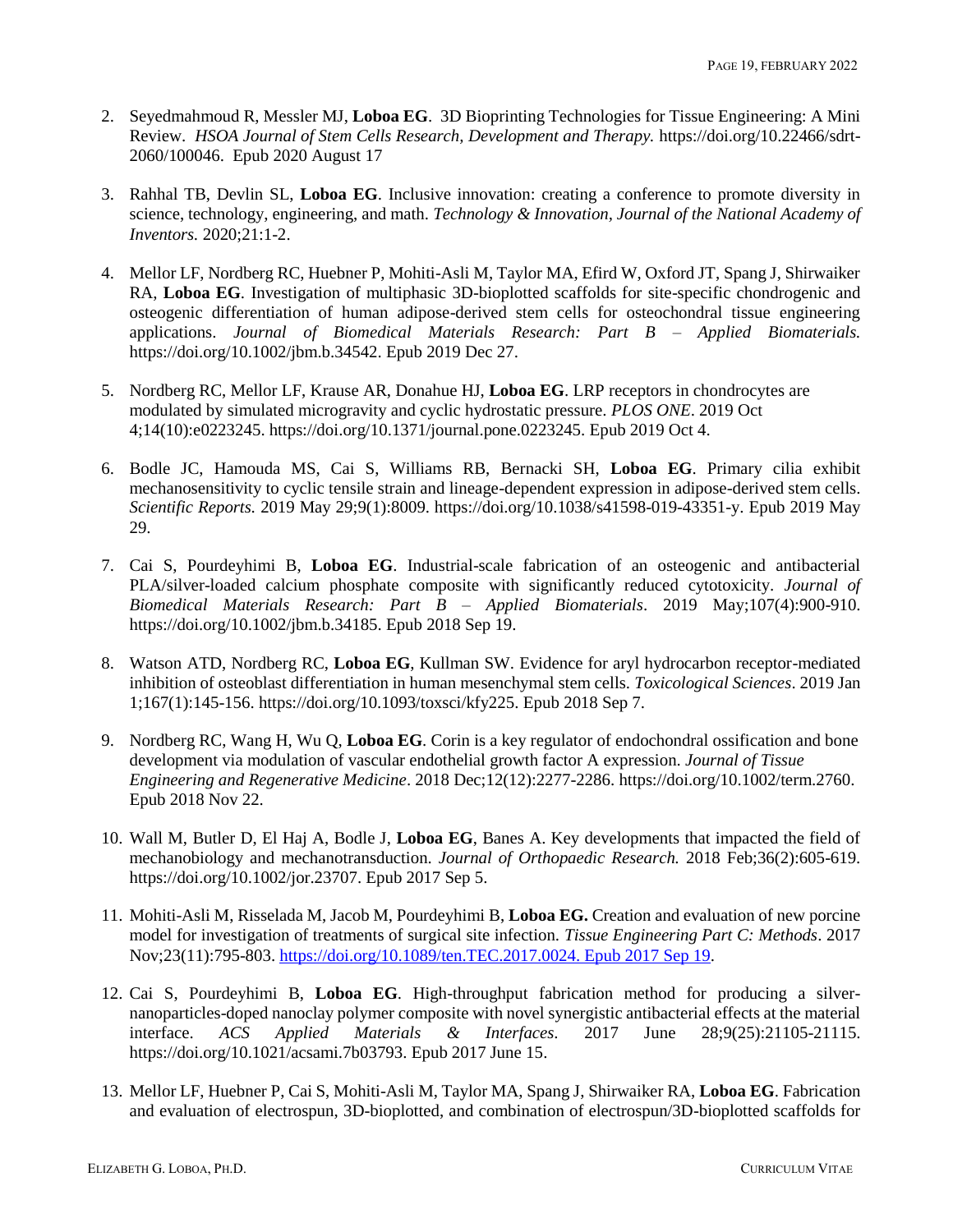tissue engineering applications. *BioMed Research International.* 2017;2017(article ID 6956794):1-9. https://doi.org/10.1155/2017/6956794. Epub 2017 Apr 27.

- 14. Mehendale SV, Mellor LF, Taylor MA, **Loboa EG\***, Shirwaiker RA\*. Effects of 3D-bioplotted polycaprolactone scaffold geometry on human adipose-derived stem cell viability and proliferation. *Rapid Prototyping Journal.* 2017 Apr 18;23(3):534-542. https://doi.org/10.1108/RPJ-03-2016-0035. (\*cocorresponding authors)
- 15. Mellor LF, Steward AJ, Nordberg RC, Taylor MA, **Loboa EG**. Comparison of simulated microgravity and hydrostatic pressure for chondrogenesis of haSC. *Aerospace Medicine and Human Performance.* 2017 Apr 1;88(4):377-384(8). https://doi.org/10.3357/AMHP.4743.2017.
- 16. Nordberg RC, Zhang J, Griffith EH, Frank MW, Starly B, **Loboa EG**. Electrical cell-substrate impedance spectroscopy can monitor age-grouped human adipose stem cell variability during osteogenic<br>differentiation. Stem Cells Translational Medicine. 2017 Feb:6(2):502-511. differentiation. *Stem Cells Translational Medicine.* 2017 Feb;6(2):502-511. https://doi.org/10.5966/sctm.2015-0404. Epub 2016 Sep 7.
- 17. Mohiti-Asli M, Saha S, Murphy SV, Gracz H, Pourdeyhimi B, Atala A, **Loboa EG**. Ibuprofen loaded PLA nanofibrous scaffolds increase proliferation of human skin cells in vitro and promote healing of full thickness incision wounds in vivo. *Journal of Biomedical Materials Research Part B: Applied Biomaterials.*  2017 Feb;105(2):327-339. https://doi.org/10.1002/jbm.b.33520. Epub 2015 Oct 28.
- 18. Cai S, Bodle JC, Mathieu PS, Amos A, Hamouda M, Bernacki S, McCarty G, **Loboa EG**. Primary cilia are sensors of electrical field simulation to induce osteogenesis of human adipose-derived stem cells. *The FASEB Journal.* 2017 Jan;31(1):346-355. https://doi.org/10.1096/fj.201600560R. Epub 2016 Oct 19.
- 19. Nordberg RC, Bodle JC, **Loboa EG**. Primary cilia and canonical Wnt-signaling crosstalk to modulate osteogenic differentiation in human adipose stem cells in 3D loading conditions. *Tissue Engineering Part A.* 2016 Dec 1;22:S40-S40.
- 20. Sheets KT, Ewend MG, Mohiti-Asli M, Tuin SA, **Loboa EG**, Aboody KS, Hingtgen SD. EXTH-58. Developing implantable scaffolds to enhance neural stem cell therapy for post-operative glioblastoma. *Neuro-Oncology.* 2016 Nov 1;18(6):vi71-vi72. https://doi.org/10.1093/neuonc/now212.300. Epub 2016 Nov 7.
- 21. Mohiti-Asli M, Casey M, Thamonwan D, Pourdeyhimi B, **Loboa EG**. Evaluation of silver ion-releasing scaffolds in a 3D coculture system of MRSA and human adipose-derived stem cells for their potential use in treatment or prevention of osteomyelitis. *Tissue Engineering Part A.* 2016 Nov;22(21-22):1258-1263. https://doi.org/10.1089/ten.tea.2016.0063. Epub 2016 Oct 25.
- 22. Wall ME, Dyment NA, Bodle J, Volmer J**, Loboa E**, Cederlund A, Fox AM, Banes AJ. Cell Signaling in Tenocytes: Response to Load and Ligands in Health and Disease. *Adv Exp Med Biol.* 2016; 920:79-95. Doi: 10.1007/978-3-319-33943-6\_7.
- 23. Nordberg RC, Charoenpanich A, Vaughn CE, Griffith EH, Fisher MB, Cole JH, Spang JT, **Loboa EG**. Enhanced cellular infiltration of human adipose-derived stem cells in allograft menisci using a needle-punch method. *Journal of Orthopaedic Surgery and Research.* 2016 Oct 28;11(1):132. https://doi.org/10.1186/s13018-016-0467-x. Epub 2016 Oct 28.
- 24. Nasrollahzadeh M, Ganji F, Taghizadeh SM, Daraei B, **Loboa EG**, Vasheghani Farahani, E. Development and optimization of cephalexin-loaded solid lipid nanoparticles using D-optimal design. *Advanced Science, Engineering and Medicine.* 2016 Sep 1;8(9):695-704. https://doi.org/10.1166/asem.2016.1917.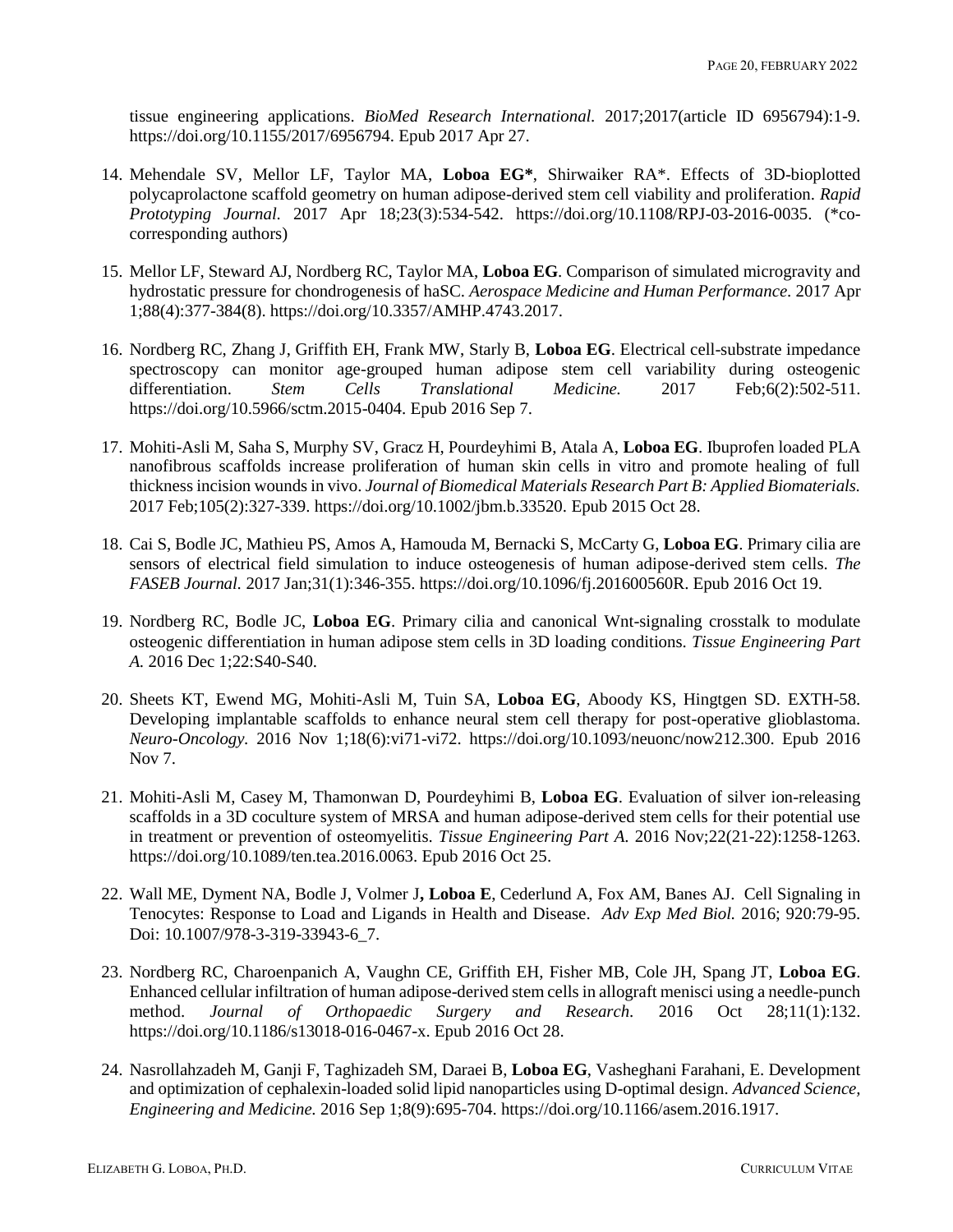- 25. Steward AJ, Cole JH, Ligler FS, DPhil, **Loboa EG**. Mechanical and vascular cues synergistically enhance osteogenesis in human mesenchymal stem cells. *Tissue Engineering Part A.* 2016 Aug;22(15-16):997-1005. https://doi.org/10.1089/ten.tea.2015.0533. Epub 2016 July 29.
- 26. Bodle JC and **Loboa EG**. Concise review: primary cilia: control centers for stem cell lineage specification and potential targets for cell-based therapies. *Stem Cells* 2016 June;34(6):1445-1454. https://doi.org/10.1002/stem.2341. Epub 2016 Mar 28.
- 27. Bago JR, Pegna GJ, Okolie O, Mohiti-Asli M, **Loboa EG**, Hingtgen SD. Electrospun nanofibrous scaffolds increase the efficacy of stem cell-mediated therapy of surgically resected glioblastoma. *Biomaterials.* 2016 June;90:116-125. https://doi.org/10.1016/j.biomaterials.2016.03.008. Epub 2016 Mar 9.
- 28. Bago J, Okolie O, Mohiti-Asli M, **Loboa EG**, Hingtgen S. Developing polymeric bio-scaffolds that increase the efficacy of stem cell-mediated therapy for brain tumors. *Molecular Therapy.* 2016 May 1;24(1):S175. https://doi.org/10.1016/s1525-0016(16)33251-8.
- 29. Tuin SA, Pourdeyhimi B, **Loboa EG**. Fabrication of novel high surface area mushroom gilled fibers and their effects on human adipose derived stem cells under pulsatile fluid flow for tissue engineering applications. *Acta Biomaterialia.* 2016 May;36:220-230. https://doi.org/10.1016/j.actbio.2016.03.025. Epub 2016 Mar 15.
- 30. Mohiti-Asli M, Risselada M, Jacob M, Pourdeyhimi B, **Loboa EG**. In vivo evaluation of silver ion-releasing scaffolds for treatment of infected wounds in a porcine model. *Wound Repair and Regeneration.* 2016 Mar 1;24(2):A18-A18.
- 31. Tuin SA, Pourdeyhimi B, **Loboa EG**. Creating tissues from textiles: scalable nonwoven manufacturing techniques for fabrication of tissue engineering scaffolds. *Biomedical Materials.* 2016 Feb 23;11(1):015017. doi: 10.1088/1748-6041/11/1/015017.
- 32. Huang W, Kim J, Kim K, Bakshi S, Williams J, Matthieu P, **Loboa EG**, Shung KK, Zhou Q, Jiang X. A novel ultrasound technique for non-invasive assessment of cell differentiation. *IEEE Sensors Journal.* 2016 Jan 1;16(1):61-68. https://doi.org/10.1109/JSEN.2015.2477340. Epub 2015 Sep 16.
- 33. Bago J, Guillaume P, Okolie O, Mohiti-Asli M, **Loboa EG**, Hingtgen S. ATPS-31 Polymeric bio-scaffolds increase the efficacy of stem cell-mediated therapy for glioblastoma. *Neuro-Oncology.* 2015 Nov 1;17(5):v24-v25. https://doi.org/10.1093/neuonc/nov204.31. Epub 2015 Nov 9.
- 34. Neupane B, Jin T, Mellor LF, **Loboa EG**, Ligler FS, Wang G. Continuous-wave stimulated emission depletion microscope for imaging actin cytoskeleton in fixed and live cells. *Sensors (Basel).* 2015 Sep 18;15(9):24178-24190. doi: 10.3390/s150924178.
- 35. Nordberg RC, **Loboa EG**. Our fat future: translating adipose stem cell therapy. *Stem Cells Translational Medicine.* 2015 Sep;4(9):974-979. https://doi.org/10.5966/sctm.2015-0071. Epub 2015 July 16.
- 36. Mellor, LF, Mohiti-Asli M, Williams J, Kannan A, Dent MR, Guilak F, **Loboa EG**. Extracellular calcium modulates chondrogenic and osteogenic differentiation of human adipose-derived stem cells: a novel approach for osteochondral tissue engineering using a single stem cell source. *Tissue Engineering Part A.* 2015 Sep;21(17-18):2323-2333. https://doi.org/10.1089/ten.TEA.2014.0572. Epub 2015 July 13.
- 37. Haslauer CM, Avery MR, Pourdeyhimi B, **Loboa EG**. Translating textiles to tissue engineering: creation and evaluation of microporous, biocompatible, degradable scaffolds using industry relevant manufacturing approaches and human adipose derived stem cells. *Journal of Biomedical Materials Research B: Applied Biomaterials.* 2015 July;103(5):1050-1058. https://doi.org/10.1002/jbm.b.33291. Epub 2014 Sep 17.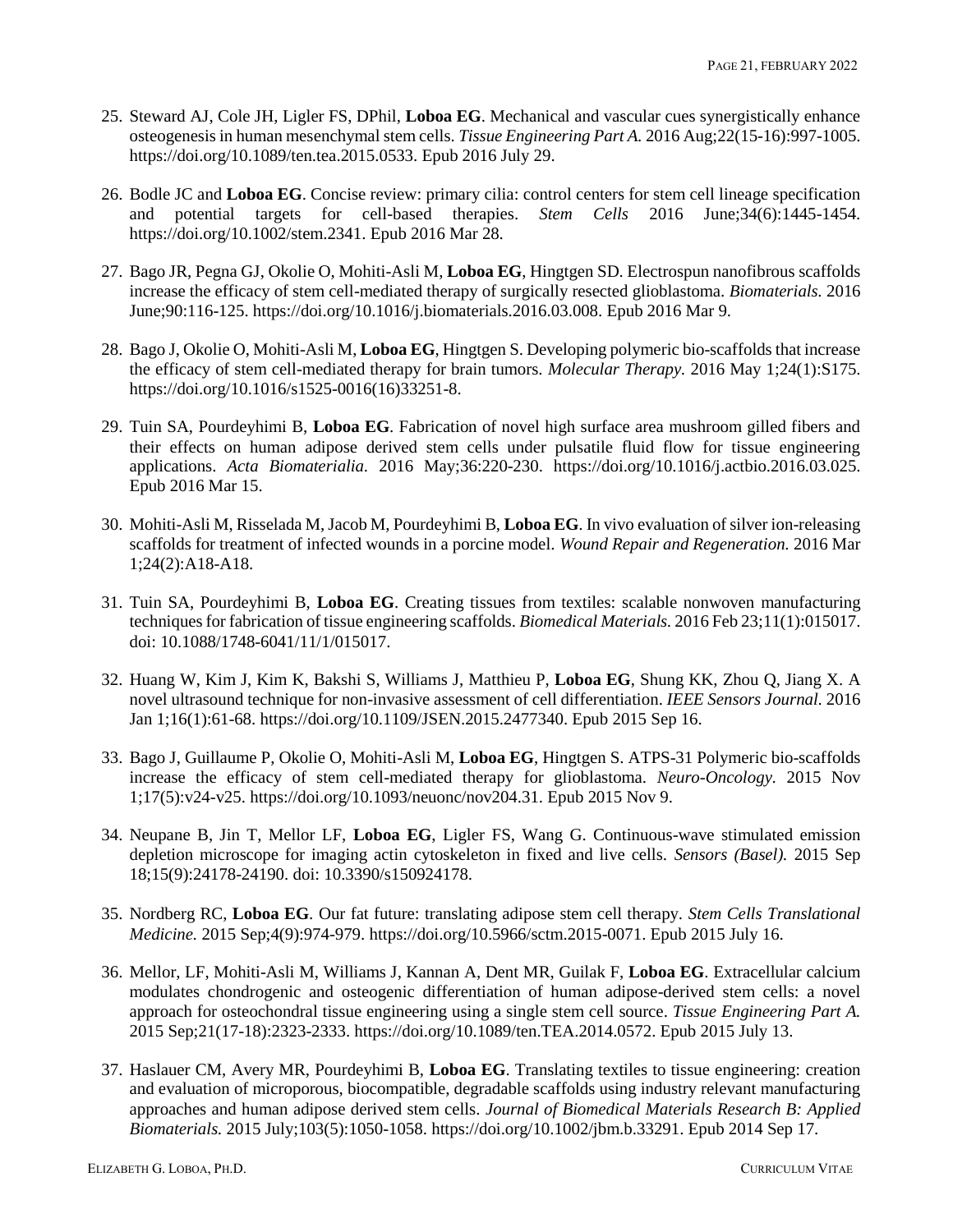- 38. Wolf MT, Dearth CL, Sonnenberg SB, **Loboa EG**, Badylak SF. Naturally derived and synthetic scaffolds for skeletal muscle reconstruction. *Advanced Drug Delivery Reviews.* 2015 Apr;84:208-221. https://doi.org/10.1016/j.addr.2014.08.011. Epub 2014 Aug 29.
- 39. Bodle JC, Teeter SD, Hluck BH, Hardin JW, Bernacki SH, **Loboa EG**. Age-related effects on the potency of human adipose-derived stem cells: creation and evaluation of superlots and implications for musculoskeletal tissue engineering applications. *Tissue Engineering Part C Methods.* 2014 Dec;20(12):972- 983. https://doi.org/10.1089/ten.TEC.2013.0683. Epub 2014 May 1.
- 40. Mohiti-Asli M, Pourdeyhimi B, **Loboa EG**. Skin tissue engineering for the infected wound site: biodegradable PLA nanofibers and a novel approach for silver ion release evaluated in a 3D coculture system of keratinocytes and staphylococcus aureus. *Tissue Engineering Part C Methods.* 2014 Oct;20(10):790-797. https://doi.org/10.1089/ten.TEC.2013.0458. Epub 2014 Mar 21.
- 41. Tuin SA, Pourdeyhimi B, **Loboa EG**. Interconnected, microporous hollow fibers for tissue engineering: commercially relevant, industry standard scale-up manufacturing. *Journal of Biomedical Materials Research Part A.* 2014 Sep;102(9):3311-3323. https://doi.org/10.1002/jbm.a.35002. Epub 2013 Oct 28.
- 42. Mathieu PS, Bodle JC, **Loboa EG**. Primary cilium mechanotransduction of tensile strain in 3D culture: finite element analyses of strain amplification caused by 10% tensile strain applied to a primary cilium embedded in a collagen matrix. *Journal of Biomechanics Special Issue on Functional Tissue Engineering* (feature article). 2014 June 27;47(9):2211-2217. https://doi.org/10.1016/j.jbiomech.2014.04.004. Epub 2014 Apr 24. Invited submission.
- 43. Mohiti-Asli M, Pourdeyhimi B, **Loboa EG**. Novel, silver-ion-releasing nanofibrous scaffolds exhibit excellent antibacterial efficacy without the use of silver nanoparticles. *Acta Biomaterialia.* 2014 May;10(5):2096-2104. https://doi.org/10.1016/j.actbio.2013.12.024. Epub 2013 Dec 21.
- 44. Charoenpanich A, Wall ME, Tucker CJ, Andrews DM, Lalush DS, Dirschl DR, **Loboa EG**. Cyclic tensile strain enhances osteogenesis and angiogenesis in mesenchymal stem cells from osteoporotic donors. *Tissue Engineering Part A.* 2014 Jan;20(1-2):67-78. https://doi.org/10.1089/ten.TEA.2013.0006. Epub 2013 Sep 19.
- 45. Pederson RO, **Loboa EG**, LaBean TH. Sensitization of transforming growth factor-β signaling by multiple peptides patterned on DNA nanostructures. *Biomacromolecules.* 2013 Dec 9;14(12):4157-4160. https://doi.org/10.1021/bm4011722. Epub 2013 Nov 8.
- 46. Lim JH, McCullen SD, Piedrahita JA, \***Loboa EG**, \*Olby NJ. Alternating current electric fields of varying frequencies: effects on proliferation and differentiation of porcine neural progenitor cells. *Cellular Reprogramming.* 2013 Oct;15(5):405-412 **(**\*co-corresponding authors). https://doi.org/10.1089/cell.2013.0001. Epub 2013 Aug 20.
- 47. Parks Saldutti L, Beyer BK, Breslin W, Brown TR, Chapin RE, Campion S, Enright B, Faustman E, Foster PM, Hartung T, Kelce W, Kim JH, **Loboa EG**, Piersma AH, Seyler D, Turner KJ, Yu H, Yu X, Sasaki JC. In vitro testicular toxicity models: opportunities for advancement via biomedical engineering techniques. *ALTEX – Alternatives to Animal Experimentation.* 2013;30(3):353-377. https://doi.org/10.14573/altex.2013.3.353. Epub 2013 Aug 1.
- 48. Bodle JC, Rubenstein CD, Phillips ME, Bernacki SH, Qi J, Banes AJ, **Loboa EG**. Primary cilia: the chemical antenna regulating human adipose-derived stem cell osteogenesis. *PLOS ONE.* 2013 May 17;8(5):e62554. doi: 10.1371/journal.pone.0062554.
- 49. Puetzer J, Williams J, Gillies A, Bernacki S, **Loboa EG**. The effects of cyclic hydrostatic pressure on chondrogenesis and viability of human adipose-and bone marrow-derived mesenchymal stem cells in threedimensional agarose constructs. *Tissue Engineering Part A.* 2013 Jan;19(1-2):299-306. https://doi.org/10.1089/ten.TEA.2012.0015. Epub 2012 Sep 26.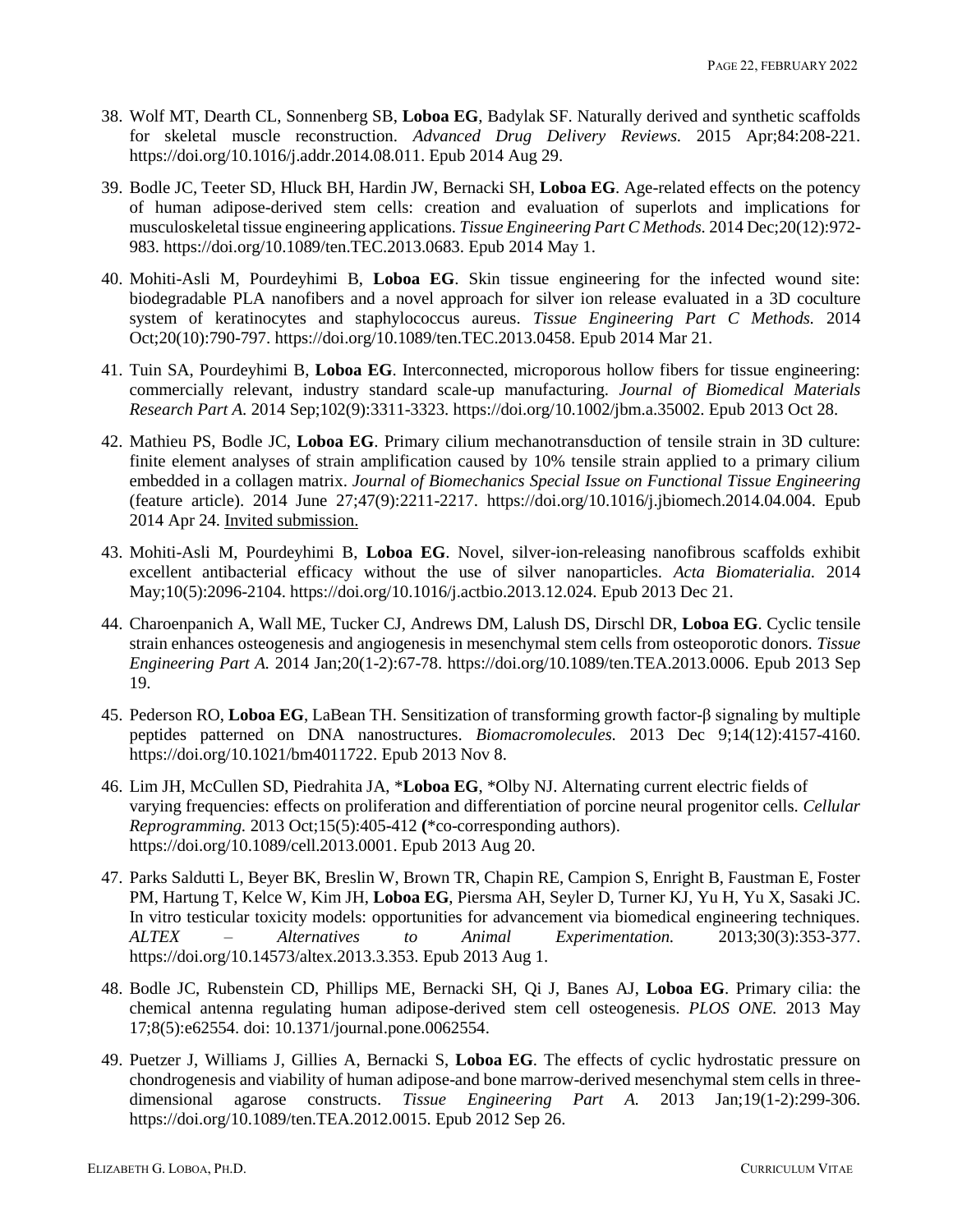- 50. Mathieu PS, **Loboa EG**. Cytoskeletal and focal adhesion influences on mesenchymal stem cell shape, mechanical properties, and differentiation down osteogenic, adipogenic, and chondrogenic pathways. *Tissue Engineering Part B Reviews.* 2012 Dec;18(6):436-444. https://doi.org/10.1089/ten.TEB.2012.0014. Epub 2012 Aug 6.
- 51. Samberg ME, **Loboa EG**, Oldenburg SJ, Monteiro-Riviere NA. Silver nanoparticles do not influence stem cell differentiation but cause minimal toxicity. *Nanomedicine* (Lond). 2012 Aug;7(8):1197-1209. https://doi.org/10.2217/nnm.12.18. Epub 2012 May 14.
- 52. Mohiti-Asli M, Pourdeyhimi B, **Loboa EG**. Release profiles of tricalcium phosphate nanoparticles from poly(L-lactic acid) electrospun scaffolds with single component, core-sheath, or porous fiber morphologies: effects on haSC viability and osteogenic differentiation. *Macromolecular Bioscience.* 2012 July;12(7):893- 900. https://doi.org/10.1002/mabi.201100470. Epub 2012 May 30. Invited submission.
- 53. McCullen SD, Gittard SD, Miller PR, Pourdeyhimi B, Narayan RJ, **Loboa EG**. Laser ablation imparts controlled micro-scale pores in electrospun scaffolds for tissue engineering applications. *Annals of Biomedical Engineering.* 2011 Dec;39(12):3021-3030. https://doi.org/10.1007/s10439-011-0378-2. Epub 2011 Aug 17.
- 54. Charoenpanich A, Wall ME, Tucker CJ, Andrews DM, Lalush DS, **Loboa EG**. Microarray analysis of human adipose-derived stem cells in three-dimensional collagen culture: osteogenesis inhibits bone morphogenic protein and Wnt signaling pathways, and cyclic tensile strain causes upregulation of proinflammatory cytokine regulators and angiogenic factors. *Tissue Engineering Part A.* 2011 Nov;17(21- 22):2615-2627. https://doi.org/10.1089/ten.tea.2011.0107. Epub 2011 July 18.
- 55. Bodle JC, Hanson AD, **Loboa EG**. Adipose-derived stem cells in functional bone tissue engineering: lessons from bone mechanobiology. *Tissue Engineering Part B Reviews.* 2011 June;17(3):195-211. https://doi.org/10.1089/ten.TEB.2010.0738. Epub 2011 Apr 8.
- 56. Mahajan A, Alexander LS, Seabolt BS, Catrambone DE, McClung JP, Odle J, Pfeiler TW, **Loboa EG**, Stahl CH. Dietary calcium restriction affects mesenchymal stem cell activity and bone development in neonatal pigs. *The Journal of Nutrition.* 2011 Mar;141(3):373-379. https://doi.org/10.3945/jn.110.131193. Epub 2011 Jan 19.
- 57. Haslauer CM, Moghe AK, Osborne JA, Gupta BS, **Loboa EG**. Collagen-PCL sheath-core bicomponent electrospun scaffolds increase osteogenic differentiation and calcium accretion of human adipose-derived stem cells. *Journal of Biomaterials Science, Polymer Edition.* 2011;22(13):1695-1712. https://doi.org/10.1163/092050610X521595. Epub 2010 Sep 10.
- 58. McCullen SD, McQuilling JP, Grossfeld RM, Lubischer JL, Clarke LI, **Loboa EG**. Application of lowfrequency alternating current electric fields via interdigitated electrodes: effects on cellular viability, cytoplasmic calcium, and osteogenic differentiation of human adipose-derived stem cells. *Tissue Engineering Part C, Methods.* 2010 Dec;16(6):1377-1386. https://doi.org/10.1089/ten.TEC.2009.0751. Epub 2010 May 10.
- 59. Moody B, Haslauer CM, Kirk E, Kannan A, **Loboa EG**, McCarty GS. In situ monitoring of adipogenesis with human-adipose-derived stem cells using surface-enhanced Raman spectroscopy. *Applied Spectroscopy.* 2010 Nov;64(11):1227-1233. doi: 10.1366/000370210793335106.
- 60. Wang Y, Yao HL, Cui CB, Wauthier E, Barbier C, Costello MJ, Moss N, Yamauchi M, Sricholpech M, Gerber D, **Loboa EG**, Reid LM. Paracrine signals from mesenchymal cell populations govern the expansion and differentiation of human hepatic stem cells to adult liver fates. *Hepatology.* 2010 Oct;52(4):1443-1454. https://doi.org/10.1002/hep.23829. Epub 2010 June 30.
- 61. McCullen SD, Miller PR, Gittard SD, Gorga RE, Pourdeyhimi B, Narayan RJ, **Loboa EG**. *In situ* collagen polymerization of layered cell-seeded electrospun scaffolds for bone tissue engineering applications. *Tissue*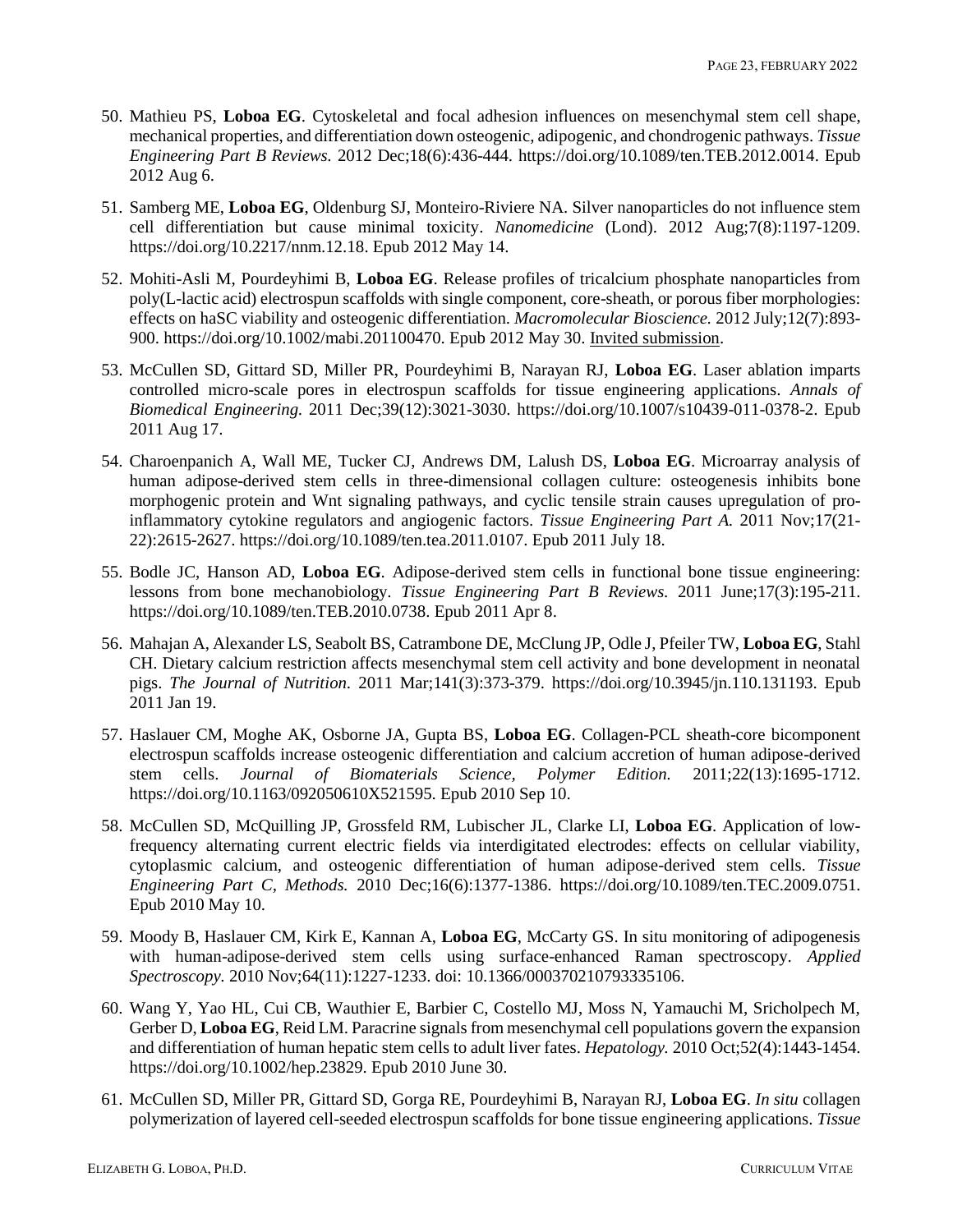*Engineering Part C, Methods.* 2010 Oct;16(5):1095-1105. https://doi.org/10.1089/ten.tec.2009.0753. Epub 2010 Mar 2.

- 62. Sumanasinghe RD, Haslauer C, Pourdeyhimi B, **Loboa EG**. Melt spun microporous fibers using poly(lactic acid) and sulfonated copolyester blends for tissue engineering applications. *Journal of Applied Polymer Science.* 2010 Sep 15;117(6):3350-3361. https://doi.org/10.1002/app.32025. 2010 May 11.
- 63. Marvel S, Okrasinski S, Bernacki SH, **Loboa EG**\*, Dayton PA\*. The development and validation of a LIPUS system with preliminary observations of ultrasonic effects on human adult stem cells. *IEEE Transactions on Ultrasonics, Ferroelectrics, and Frequency Control.* 2010 Sep 27;57(9):1977-1984. (\*cocorresponding authors.) https://doi.org/10.1109/TUFFC.2010.1645.
- 64. McCullen SD, Haslauer CM, **Loboa EG**. Fiber-reinforced scaffolds for tissue engineering and regenerative medicine: use of traditional textile substrates to nanofibrous arrays. *Journal of Materials Chemistry* (feature article). 2010;20(40):8776-8788. https://doi.org/10.1039/C0JM01443E. Epub 2010 Aug 27. Invited submission*.*
- 65. Puetzer JL, Petitte JN, **Loboa EG**. Comparative review of growth factors for induction of three-dimensional *in vitro* chondrogenesis in human mesenchymal stem cells isolated from bone marrow and adipose tissue. *Tissue Engineering Part B, Rev*iews. 2010 Aug;16(4):435-444. https://doi.org/10.1089/ten.TEB.2009.0705. Epub 2010 Apr 13.
- 66. Haslauer CM, Springer JC, Harrysson OL, **Loboa EG**, Monteiro-Riviere NA, Marcellin-Little DJ. In vitro biocompatibility of titanium alloy discs made using direct metal fabrication. *Medical Engineering & Physics.* 2010 July;32(6):645-652. https://doi.org/10.1016/j.medengphy.2010.04.003. Epub 2010 May 6.
- 67. McCullen SD, Zhan J, Onorato ML, Bernacki SH, **Loboa EG**. Effect of varied ionic calcium on human adipose-derived stem cell mineralization. *Tissue Engineering Part A.* 2010 June;16(6):1971-1981. https://doi.org/10.1089/ten.TEA.2009.0691. Epub 2010 Mar 1.
- 68. McCullen SD, Haslauer CM, **Loboa EG**. Musculoskeletal mechanobiology: interpretation by external force and engineered substratum. *Special issue on Cell Mechanobiology of the Journal of Biomechanics* (feature article)*. Journal of Biomechanics.* 2010 Jan 5;43(1):119-127. https://doi.org/10.1016/j.jbiomech.2009.09.017. Epub 2009 Oct 7. Invited submission.
- 69. McCullen SD, Zhu Y, Bernacki SH, Narayan RJ, Pourdeyhimi B, Gorga RE, **Loboa EG**. Electrospun composite poly(L-lactic acid)/tricalcium phosphate scaffolds induce proliferation and osteogenic differentiation of human adipose-derived stem cells. *Biomedical Materials.* 2009 June;4(3):035002. https://doi.org/10.1088/1748-6041/4/3/035002. Epub 2009 Apr 24.
- 70. Hanson AD, Marvel SW, Bernacki SH, Banes AJ, van Aalst J, **Loboa EG**. Osteogenic effects of rest inserted and continuous cyclic tensile strain on hASC lines with disparate osteodifferentiation capabilities. *Annals of Biomedical Engineering.* 2009 May;37(5):955-965. https://doi.org/10.1007/s10439-009-9648-7. Epub 2009 Feb 20.
- 71. Reed CR, Han L, Andrady A, Caballero M, Jack MC, Collins JB, Saba SC, **Loboa EG**, Cairns BA, van Aalst JA. Composite tissue engineering on polycaprolactone nanofiber scaffolds. *Annals of Plastic Surgery.* 2009 May;62(5):505-512. https://doi.org/10.1097/SAP.0b013e31818e48bf.
- 72. Hyde GK, McCullen SD, Jeon S, Stewart SM, Jeon H, **Loboa EG**, Parsons GN. Atomic layer deposition and biocompatibility of titanium nitride nano-coatings on cellulose fiber substrates. *Biomedical Materials.* 2009 Apr;4(2):025001. https://doi.org/10.1088/1748-6041/4/2/025001. Epub 2009 Feb 11.
- 73. Sumanasinghe RD, Pfeiler TW, Monteiro-Riviere NA, **Loboa EG**. Expression of proinflammatory cytokines by human mesenchymal stem cells in response to cyclic tensile strain. *Journal of Cellular Physiology.* 2009 Apr;219(1):77-83. https://doi.org/10.1002/jcp.21653. Epub 2008 Dec 16.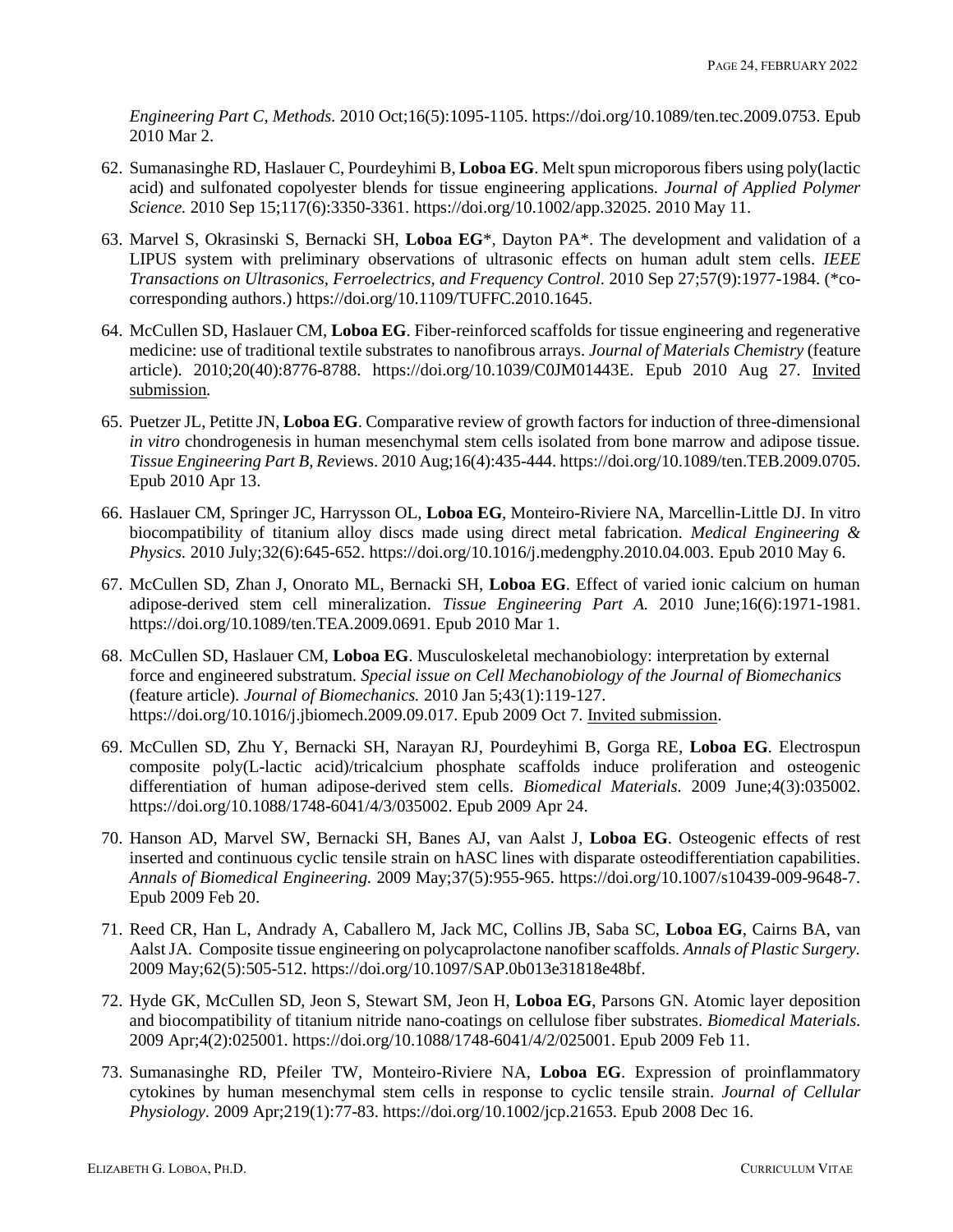- 74. Sumanasinghe RD, Osborne JA, **Loboa EG**. Mesenchymal stem cell-seeded collagen matrices for bone repair: effects of cyclic tensile strain, cell density, and media conditions on matrix contraction in vitro.<br> *Journal of Biomedical Materials Research*, *Part A.* 2009 Mar 1:88(3):778-786. *Journal of Biomedical Materials Research, Part A.* 2009 Mar 1;88(3):778-786. https://doi.org/10.1002/jbm.a.31913. Epub 2008 Mar 20.
- 75. Pfeiler TW, Sumanasinghe RD, **Loboa EG**. Finite element modeling of 3D human mesenchymal stem cellseeded collagen matrices exposed to tensile strain. *Journal of Biomechanics.* 2008 July 19;41(10):2289- 2296. https://doi.org/10.1016/j.jbiomech.2008.04.007. Epub 2008 Jun 9.
- 76. Mauldin FW Jr., Haider MA, **Loboa EG**, Behler RH, Euliss LE, Pfeiler TW, Gallippi CM. Monitored steady-state excitation and recovery (MSSER) radiation force imaging using viscoelastic models. *IEEE Transactions on Ultrasonics, Ferroelectrics, and Frequency Control.* 2008 July 15;55(7):1597-1610. https://doi.org/10.1109/TUFFC.2008.836.
- 77. van Aalst JA, Reed CR, Han L, Andrady T, Hromadka M, Bernacki S, Kolappa K, Collins JB, **Loboa EG**. Cellular incorporation into electrospun nanofibers: retained viability, proliferation, and function in fibroblasts.*Annals of Plastic Surgery.* 2008 May;60 (5):577-583. https://doi.org/10.1097/SAP.0b013e318168db3e.
- 78. Rouse JG, Haslauer CM, **Loboa EG**, Monteiro-Riviere NA. Cyclic tensile strain increases interactions between human epidermal keratinocytes and quantum dot nanoparticles. *Toxicology in Vitro.* 2008 Mar;22(2):491-497. https://doi.org/10.1016/j.tiv.2007.10.010. Epub 2007 Oct 30.
- 79. Bernacki SH, Wall ME, **Loboa EG**. Isolation of human mesenchymal stem cells from bone and adipose tissue. *Methods in Cell Biology.* 2008;86:257-278. https://doi.org/10.1016/S0091-679X(08)00011-3. Invited submission.
- 80. Yan D, Gurumurthy A, Wright M, Pfeiler TW, **Loboa EG**, Everett ET. Genetic background influences fluoride's effects on osteoclastogenesis*. Bone.* 2007 Dec; 41 (6):1036-1044. https://doi.org/10.1016/j.bone.2007.07.018. Epub 2007 Aug 8.
- 81. Wall ME, Rachlin A, Otey CA, **Loboa EG**. Human adipose-derived adult stem cells upregulate palladin during osteogenesis and in response to cyclic tensile strain. *American Journal of Physiology, Cell Physiology.* 2007 Nov 1;293(5):C1532-C1538. https://doi.org/10.1152/ajpcell.00065.2007. Epub 2007 Aug 8.
- 82. Finger AR, Sargent CY, Dulaney KO, Bernacki SH, **Loboa EG**. Differential effects on messenger ribonucleic acid expression by bone marrow-derived human mesenchymal stem cells seeded in agarose constructs due to ramped and steady applications of cyclic hydrostatic pressure. *Tissue Engineering.* 2007 June 19;13(6):1151-1158. https://doi.org/10.1089/ten.2006.0290. Epub 2007 Apr 18.
- 83. Wall ME, Bernacki SH, **Loboa EG**. Effects of serial passaging on the adipogenic and osteogenic differentiation potential of adipose-derived human mesenchymal stem cells. *Tissue Engineering.* 2007 June 19;13(6):1291-1298. https://doi.org/10.1089/ten.2006.0275. Epub 2007 Mar 29.
- 84. McCullen SD, Stevens DR, Roberts WA, Clarke LI, Bernacki SH, Gorga RE, **Loboa EG**. Characterization of electrospun nanocomposite scaffolds and biocompatibility with adipose-derived human mesenchymal stem cells. *International Journal of Nanomedicine.* 2007 June;2(2):253-263. Invited submission.
- 85. Pfeiler TW, Lalush DS, **Loboa EG**. Semiautomated finite element mesh generation methods for a long bone. *Computer Methods and Programs in Biomedicine.* 2007 Mar;85(3):196-202. https://doi.org/10.1016/j.cmpb.2006.10.009. Epub 2007 Jan 4.
- 86. Hanson AD, Wall ME, Pourdeyhimi B, **Loboa EG**. Effects of oxygen plasma treatment on adipose-derived human mesenchymal stem cell adherence to poly(L-lactic acid) scaffolds. *Journal of Biomaterials Science, Polymer Edition.* 2007 Feb;18(11):1387-400. https://doi.org/10.1163/156856207782246812.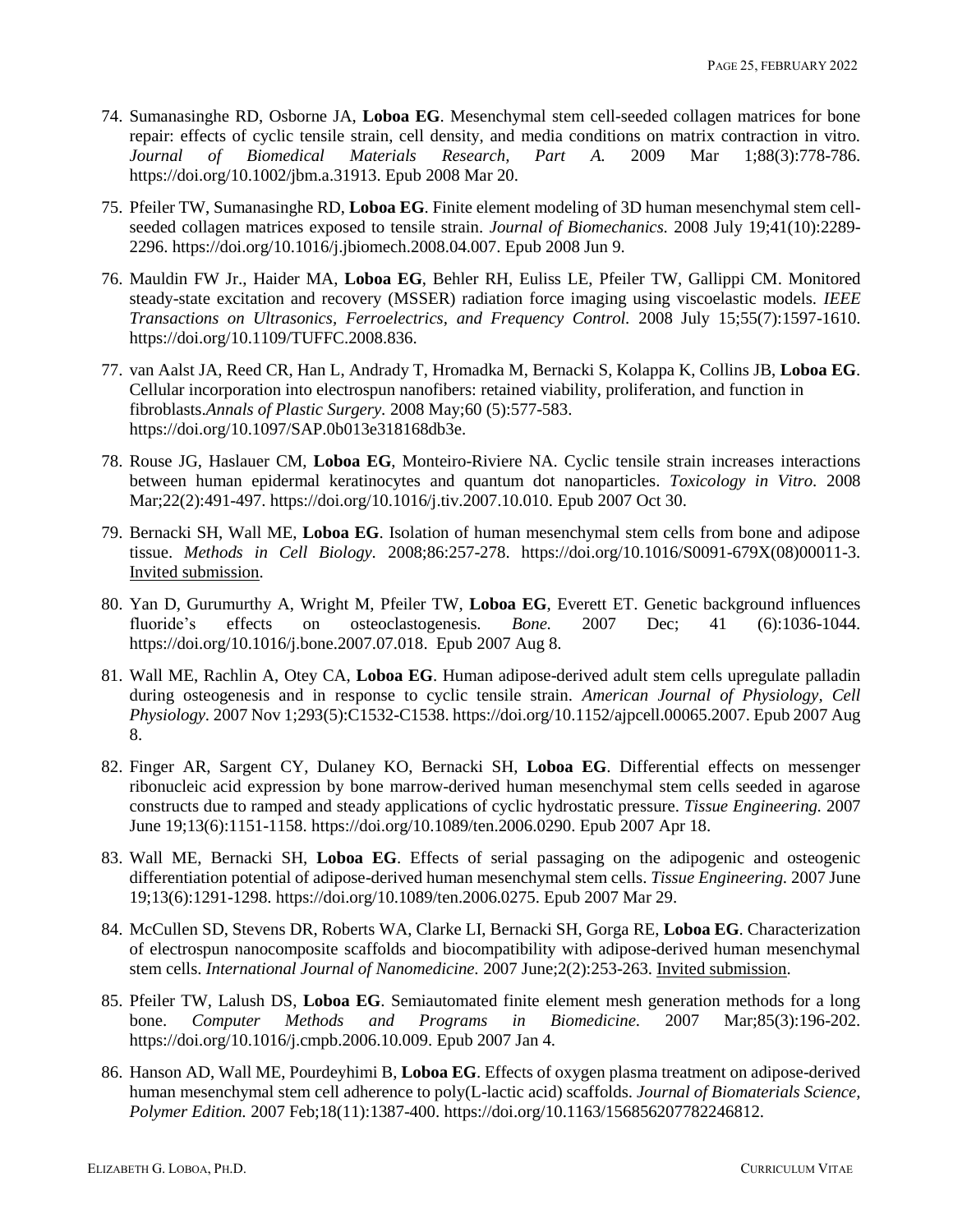- 87. Sumanasinghe RD, Bernacki SH, **Loboa EG**. Osteogenic differentiation of human mesenchymal stem cells in collagen matrices: effect of uniaxial cyclic tensile strain on bone morphogenetic protein (BMP-2) mRNA expression. *Tissue Engineering.* 2006;12(12):3459-3465.
- 88. **Loboa EG**, Fang TD, Parker DW, Warren SM, Fong KD, Longaker MT, Carter DR. Mechanobiology of mandibular distraction osteogenesis: finite element analyses with a rat model. *Journal of Orthopaedic Research.* 2005 May;23(3):663-670. https://doi.org/10.1016/j.orthres.2004.09.010. Epub 2005 Jan 18.
- 89. Warren SM, Fong KD, Chen CM, **Loboa EG**, Cowan CM, Lorenz HP, Longaker MT. Tools and techniques for craniofacial tissue engineering. *Tissue Engineering.* 2004 July 9;9(2):187-200. https://doi.org/10.1089/107632703764664666. Epub 2003 Apr.
- 90. **Loboa EG**, Fang TD, Warren SM, Lindsey DP, Fong KD, Longaker MT, Carter DR. Mechanobiology of mandibular distraction osteogenesis: experimental analyses with a rat model. *Bone.* 2004 Feb;34(2):336- 343. https://doi.org/10.1016/j.bone.2003.10.012.
- 91. **Loboa EG**, Wren TA, Beaupré GS, Carter DR. Mechanobiology of soft skeletal tissue differentiation a computational approach of a fiber-reinforced poroelastic model based on homogeneous and isotropic simplifications. *Biomechanics and Modeling in Mechanobiology.* 2003 Nov;2(2):83-96. https://doi.org/10.1007/s10237-003-0030-7. Epub 2003 July 17.
- 92. Fong KD, Warren SM, **Loboa EG**, Henderson JH, Fang TD, Cowan CM, Carter DR, Longaker MT. Mechanical strain affects dura mater biological processes: implications for immature calvarial healing. *Plastic and Reconstructive Surgery.* 2003 Oct;112(5):1312-1327. https://doi.org/10.1097/01.PRS.0000079860.14734.D6.
- 93. Fong KD, Nacamuli RP, **Loboa EG**, Henderson JH, Fang TD, Song HM, Cowan CM, Warren SM, Carter DR, Longaker MT. Equibiaxial tensile strain affects calvarial osteoblast biology. *Journal of Craniofacial Surgery.* 2003 May;14(3):348-355. https://doi.org/10.1097/00001665-200305000-00013.
- 94. **Loboa EG**, Beaupré GS, Carter DR. Mechanobiology of initial pseudarthrosis formation with oblique fractures. *Journal of Orthopaedic Research.* 2001 Nov;19(6):1067-1072. https://doi.org/10.1016/S0736- 0266(01)00028-6.
- 95. Sarin VK, **Loboa Polefka EG**, Beaupré GS, Kiratli BJ, Carter DR, and van der Meulen MC. DXA-derived section modulus and bone mineral content predict long-bone torsional strength. *Acta Orthopaedica Scandinavica.* 1999;70(1):71-76. https://doi.org/10.3109/17453679909000962. Epub 2009 July 8.

# **Book Chapters**

- 1. Nordberg RC, Bodle JC, **Loboa EG.** Mechanical stimulation of adipose-derived stem cells for functional tissue engineering of the musculoskeletal system via cyclic hydrostatic pressure, simulated microgravity, and cyclic tensile strain. In: *Adipose-Derived Stem Cells: Methods in Molecular Biology, vol 1773.* Bruce A. Bunnell and Jeffrey M. Gimble, Chapter 18, pp. 215-230. Humana Press, New York, NY (2018). https://doi.org/10.1007/978-1-4939-7799-4\_18. Invited submission.
- 2. Charoenpanich A, Bodle J, **Loboa EG.** The role of cyclic tensile strain on osteogenesis and angiogenesis in human mesenchymal stem cells. In: *The Biology and Therapeutic Application of Mesenchymal Cells,* ed. M. Kerry Atkinson, pp. 208-221. John Wiley Publishers (2016). Invited submission.
- 3. Wall ME, Dyment NA, Bodle J, Volmer J, **Loboa EG**, Cederlund A, Fox AM, Banes AJ. Cell signaling in tenocytes: response to load and ligands in health and disease. *Metabolic Influences on Risk for Tendon Disorders (Part of the Advances in Experimental Medicine and Biology* – Volume 920), ed. Cham Springer, pp. 79-95. Springer International Publishing, Switzerland (2016). https://doi.org/10.1007/978-3-319-33943- 6. Epub 2016 Aug 18.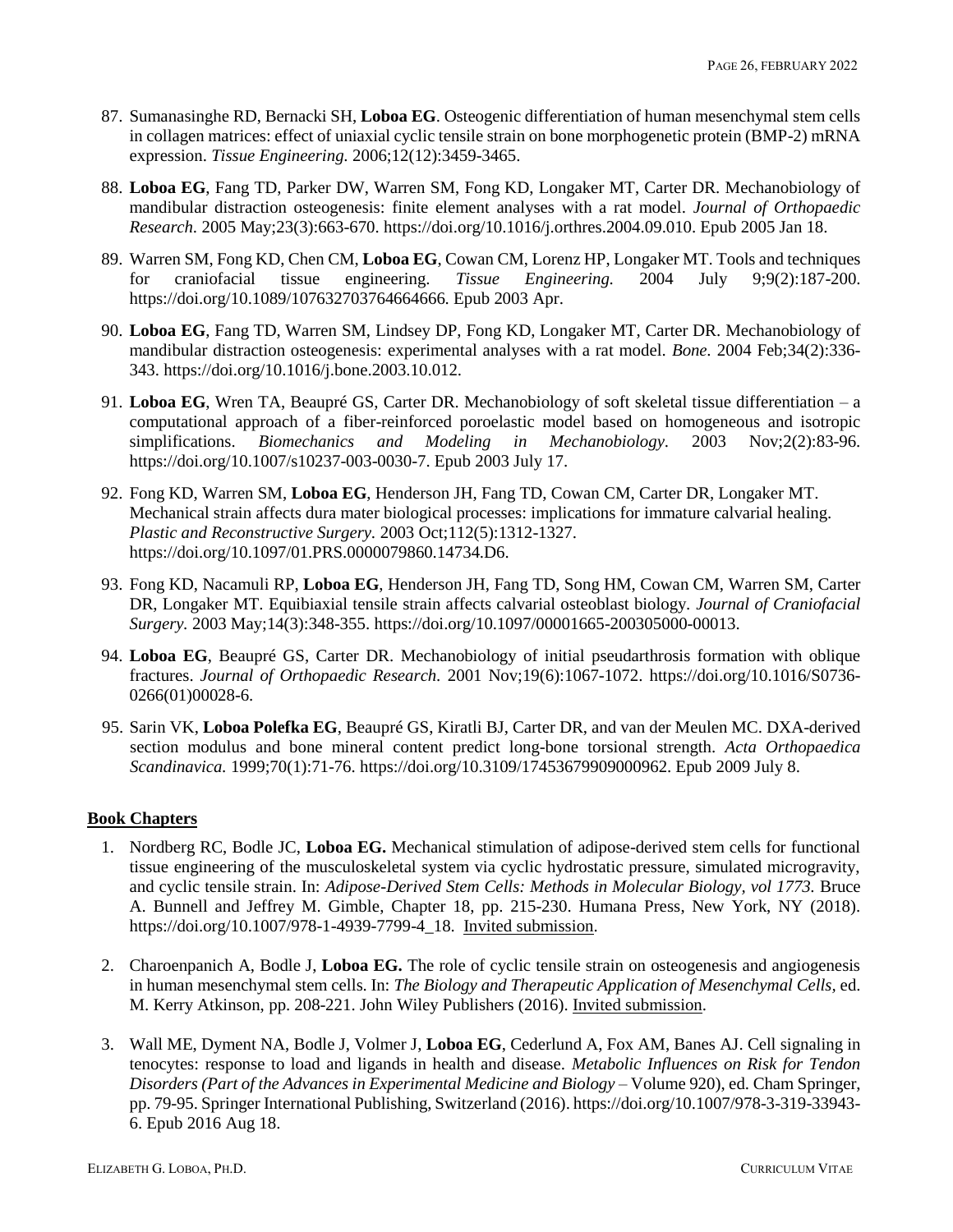- 4. Mohiti-Asli M, **Loboa EG**. Nanofibrous smart bandages for wound care. In: *Wound Healing Biomaterials,*  Volume 2, ed. Magnus Agren, pp. 481-497. Elsevier Ltd. (2016). Invited submission.
- 5. McCullen SD, Hanson AD, Lucia LA, **Loboa EG.** Development and application of naturally-renewable scaffold materials for bone tissue engineering. In: *The Nanoscience and Technology of Renewable Biomaterials,* ed. L Lucia, O Rojas, pp. 293-306. Blackwell Publishing Ltd. (2009). Invited submission.
- 6. Bernacki SH, Wall ME, **Loboa EG**. Isolation of human mesenchymal stem cells from bone and adipose tissue. In: *Stem Cell Culture* (*Methods in Cell Biology,* Volume 86), pp. 257-278 (2008). Invited submission.
- 7. van Aalst JA, Kollapa KK**, Loboa EG**, Sadove AM. Alveolar bone grafting. In: *Current Reconstructive Surgery*, ed. Joseph Serletti, Joseph Losee, (2007).
- 8. Wren TAL, **Loboa EG**, Beaupré GS, and Carter DR. Mechanobiology of skeletal tissue differentiation and regeneration. In: *Recent Research Developments in Biomechanics*. Transworld Research Network, Kerala, India (2003).
- 9. Carter DR, **Loboa Polefka EG**, and Beaupré GS. Mechanical influences on skeletal regeneration and bone resorption. In: *Bone Engineering,* ed. JE Davies, pp. 358-368. University of Toronto, Toronto, Canada (2000).
- 10. Carter DR, **Loboa Polefka EG**, and Beaupré GS. Mechanical influences on skeletal regeneration. In: *Human Biomechanics and Injury Prevention*, ed. J Kajzer, E Tanaka, H Yamada, pp. 129-136. Springer-Verlag, Tokyo (2000).

# **Submitted Articles in Review/Revision**

1. Nordberg RC, Magalhaes RS, Cervelló I, Williams JK, Loboa EG, Atala A. A biomechanical assessment of tissue-engineered polymer newo-uteri after orthotopic implanation. *Tissue Engineering*. (in review)

# **Refereed Conference Proceedings**

- 1. Mellor LF, Nordberg RC, Huebner P, Mohiti-Asli M, Taylor MA, Efird W, Oxford JT, Spang J, Shirwaiker RA, **Loboa EG** (Aug 2018). Investigation of multi-phasic 3D-bioplotted scaffolds for site-specific chondrogenic and osteogenic differentiation of human adipose derived stem cells for osteochondral tissue engineering application. Musculoskeletal Biology and Bioengineering Gordon Research Seminar (GRS) Frontiers of Science at Proctor Academy: Insight into Musculoskeletal Tissue Interfaces in Homeostasis and Disease. Andover, NH.
- 2. Bago JR, Pegna GJ, Okolie O, Mohiti-Asli M, **Loboa EG**, Hingtgen SD, Moore K, Ainslie K (Oct 2017). Biocompatible electrospun nanofibrous scaffolds enhance tumoricidal stem cell therapy in surgical model of glioblastoma resection and recurrence. 2017 Biomedical Engineering Society (BMES) Annual Meeting. Phoenix, AZ.
- 3. Nordberg R, Wang H, Wu Q, **Loboa EG (**Sep 2017). Corin is a key regulator of endochondral ossification and bone development via modulation of VEGF-A expression. American Society for Bone and Mineral Research (ASBMR) 2017 Annual Meeting. Denver, CO. Podium Presentation.
- 4. Huebner P, Spang JT, **Loboa EG**, Shirwaiker RA (May 2017). Optimizing the macro-scale geometry of 3D biofabricated osteochondral scaffolds to match the implantation characteristics of native tissue autografts. Institute of Industrial & Systems Engineers Annual Conference and Expo 2017. Pittsburgh, PA.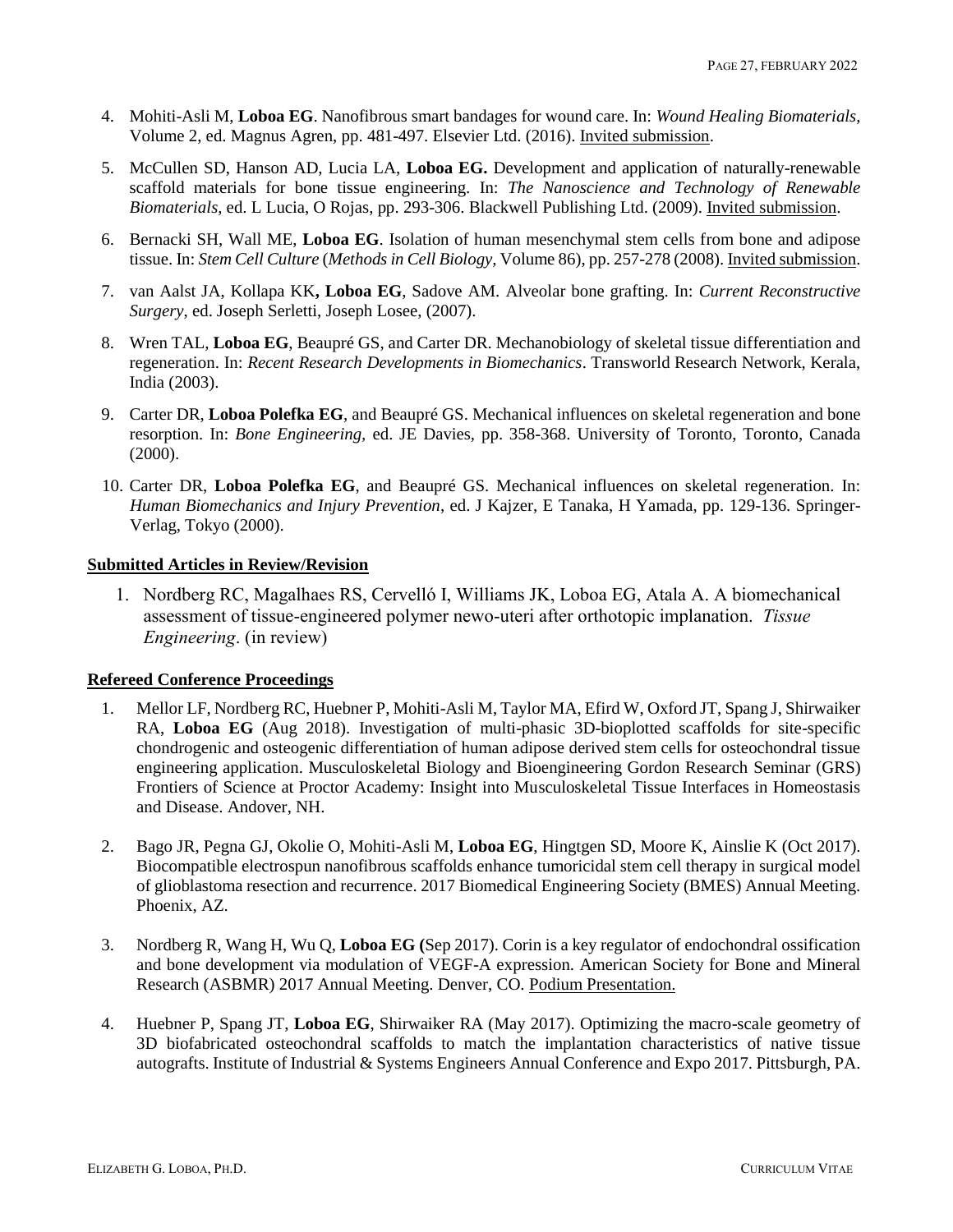- 5. Nordberg RC, Mellor LF, Huebner P, Sonnenberg S, Taylor MA, Efird W, Spang J, Shirwaiker RA, **Loboa EG** (Mar 2017). A novel 3D-bioplotted osteochondral scaffold for site specific human adipose stem cell differentiation. Orthopaedic Research Society (ORS) 2017 Annual Meeting. San Diego, CA.
- 6. Nordberg RC, Bodle JC, **Loboa EG** (Dec 2016). Primary cilia and canonical Wnt-signaling crosstalk to modulate osteogenic differentiation in human adipose stem cells in 3D loading conditions. 2016 TERMIS Americas Annual Conference and Exhibition. San Diego, CA. Podium Presentation.
- 7. Mohiti-Asli M, Pourdeyhimi B, **Loboa EG** (Apr 2016). In vivo evaluation of silver ion releasing scaffolds for treatment of infected wounds using a porcine model. 28<sup>th</sup> Annual Meeting of the Wound Healing Society. Atlanta, GA. Podium Presentation.
- 8. Mellor LF, Trevisan B, Taylor MA, Karus AR, Donahue H, Oxford JT, **Loboa EG** (Feb 2016). Sclerostin inhibition in hindlimb unloading model: good news for bone, bad news for cartilage. 2016 NASA Human Research Program IWS Meeting. Houston, TX. Podium Presentation.
- 9. Mohiti-Asli M, Molina C, Pourdeyhimi B, **Loboa EG** (Nov 2015). Silver releasing scaffolds for treatment/prevention of osteomyelitis. 2015 Annual Meeting of the North Carolina Tissue Engineering and Regenerative Medicine Society. Winston-Salem, NC. Podium Presentation.
- 10. Steward A, Cole J, Ligler F, **Loboa EG** (Nov 2015). Cyclic tensile strain and co-culture of human MSCs with HUVECs synergistically enhance osteogenesis. 2015 Annual Meeting of the North Carolina Tissue Engineering and Regenerative Medicine Society. Winston-Salem, NC. Podium Presentation.
- 11. Mohiti-Asli M, Risselada M, Jacob M, Pourdeyhimi B, **Loboa EG** (Nov 2015). In vivo evaluation of silver ion releasing scaffolds for treatment of infected wounds using a porcine model. 2015 Annual Meeting of the North Carolina Tissue Engineering and Regenerative Medicine Society. Winston-Salem, NC.
- 12. Shaobo C, Behnam P, **Loboa EG** (Nov 2015). Additives doped PLA spunblown nonwovens for bacterial adhesion reduction and biomedical implantation. 2015 Annual Meeting of the North Carolina Tissue Engineering and Regenerative Medicine Society. Winston-Salem, NC.
- 13. Bodle JC, Hamouda MH, **Loboa EG** (Oct 2015). Lineage specific chemo and mechanosensitivity of primary cilia in adipose-derived stem cells. 2015 Annual Meeting of the Biomedical Engineering Society. Tampa, FL. Podium Presentation.
- 14. Nordberg R, Charoenpanich A, **Loboa EG** (Oct 2015). Corin is a key regulator of osteogenesis in mesenchymal stem cells via angiogenic mechanisms. 2015 Annual Meeting of the Biomedical Engineering Society. Tampa, FL.
- 15. **Loboa EG** (Sep 2015). Effects of Donor Age and Menopausal Status on Proliferation and Osteogenic Differentiation of Human Adipose Derived and Bone Marrow Derived Mesenchymal Stem Cells. 2015 4th TERMIS World Congress. Boston, MA.
- 16. Mellor LF, Mehendale SV, Sonnenberg S, Taylor MA, Heubner P, Guilak F, Shirwaiker RA, **Loboa EG** (Sep 2015). Using human adipose derived stem cells and optimized 3D bioprinted scaffolds for osteochondral tissue engineering. 2015 4<sup>th</sup> TERMIS World Congress. Boston, MA.
- 17. Nordberg RC, Matthew FW, Zhang J, Starly B, **Loboa EG** (Sep 2015). Age-dependent regulation of hASC osteogenesis quantified via electrical cell-substrate impedance spectroscopy. 2015 4<sup>th</sup> TERMIS World Congress. Boston, MA.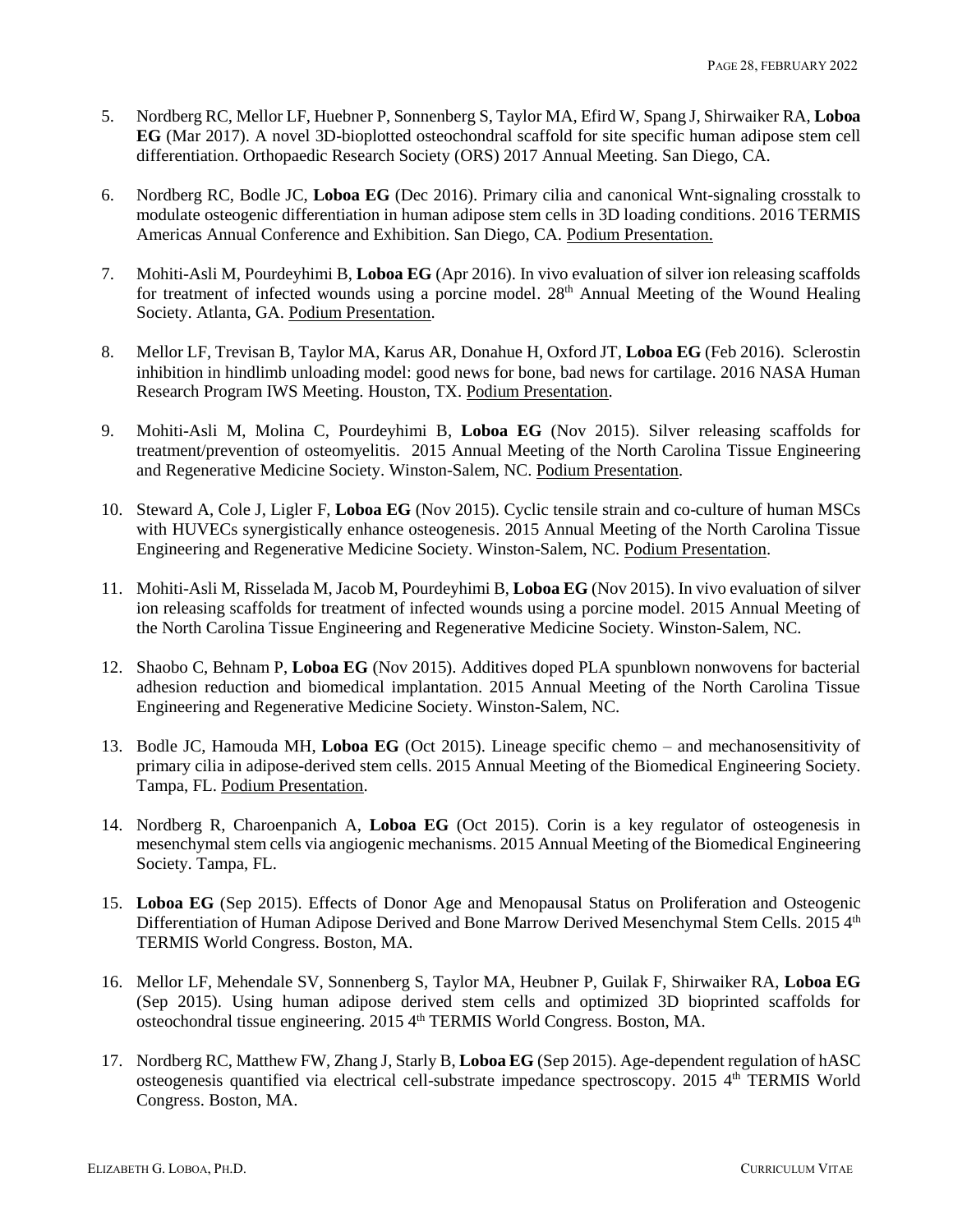- 18. Sonnenberg S, Taylor MA, Mellor L, Mehendale S, Shirwaiker R, **Loboa EG** (Apr 2015). Hybrid scaffoldreinforced extracellular matrix hydrogels for cartilage tissue engineering. 2015 Annual Meeting of the Society for Biomaterials. Charlotte, NC.
- 19. Mohiti-Asli M, Molina C, Rietzler K, Pourdeyhimi B, **Loboa EG** (Apr 2015). Highly elastic nanofibrous scaffolds for skin tissue engineering applications. 2015 Annual Meeting of the Society for Biomaterials. Charlotte, NC.
- 20. Mellor LF, Mehendale S, Mohiti-Asli M, Taylor MA, Pedersen C, Shirwaiker RA, **Loboa EG** (Mar 2015). Evaluation of micro and nano-scale scaffold architectures for osteochondral tissue engineering. 2015 Annual Meeting of the Orthopaedic Research Society. Las Vegas, NV.
- 21. Mellor LF, Taylor MA, Baker T, Hiremath M, Oxford JT, **Loboa EG** (Jan 2015). Crosstalk between subchondral bone and articular cartilage in reduced gravity may contribute to catastrophic joint damage. NASA HRP (Human Research Project) 2015 Annual Meeting. Galveston, TX.
- 22. Nordberg R, Mellor L, Orndorff D, **Loboa EG** (Jan 2015). LRP receptors in canonical Wnt signaling are responsive to microgravity and regulate cartilage homeostasis. NASA HRP (Human Research Project) 2015 Annual Meeting. Galveston, TX.
- 23. Nordberg R, Mellor L, Orndorff D, **Loboa EG** (Jan 2015). The roles of LRP4/5/6 in the regulation of cartilage homeostasis in unloading conditions – elucidating cartilage degeneration in disuse osteoarthritis. Biomedical Engineering Society: Cellular and Molecular Bioengineering 2015 Annual Meeting. St. Thomas, USVI.
- 24. Mellor LF, Taylor MA, Baker T, Hiremath M, Oxford JT, **Loboa EG** (Jan 2015). Mechanotransduction of articular cartilage and subchondral bone in unloading conditions. Biomedical Engineering Society: Cellular and Molecular Bioengineering 2015 Annual Meeting. St. Thomas, USVI. Podium Presentation.
- 25. Sonnenberg, S, Mellor L, Taylor, MA, **Loboa EG** (Jan 2015). Thermo-responsive, injectable extracellular matrix scaffold for cartilage regeneration. Biomedical Engineering Society: Cellular and Molecular Bioengineering 2015 Annual Meeting. St. Thomas, USVI.
- 26. Mohiti-Asli M, Murphy S, Saha S, Pourdeyhimi B, Atala A, **Loboa EG** (Jan 2015). Commercial translation of novel biomaterials: development of analgesic, anti-inflammatory bandages and evaluation of industry standard scale-up. Biomedical Engineering Society: Cellular and Molecular Bioengineering 2015 Annual Meeting. St. Thomas, USVI. Podium Presentation.
- 27. Tuin SA, Pourdeyhimi B, **Loboa EG** (Jan 2015). From textiles to tissues: economical, scalable, textile industry standard nonwovens for tissue engineering applications. Biomedical Engineering Society: Cellular and Molecular Bioengineering 2015 Annual Meeting. St. Thomas, USVI. Podium Presentation.
- 28. Cai S, Bodle J, Mathieu PS, Hamouda M, McCarty G, **Loboa EG** (Jan 2015). Are primary cilia sensors of electric field stimulation? Biomedical Engineering Society: Cellular and Molecular Bioengineering 2015 Annual Meeting. St. Thomas, USVI.
- 29. Mohiti-Asli M, Saha S, Pourdeyhimi B, **Loboa EG** (Dec 2014). High throughput electrospinning of antiinflammatory nanofibers for wound healing applications. 2014 Annual Meeting of the Tissue Engineering and Regenerative Medicine International Society (TERMIS). Washington, DC.
- 30. Cai S, Sheshadri P, Shirwaiker RA, **Loboa EG** (Dec 2014). Novel three dimensional polycaprolactone/hydroxyapatite scaffold with a shifted structure for bone tissue engineering applications.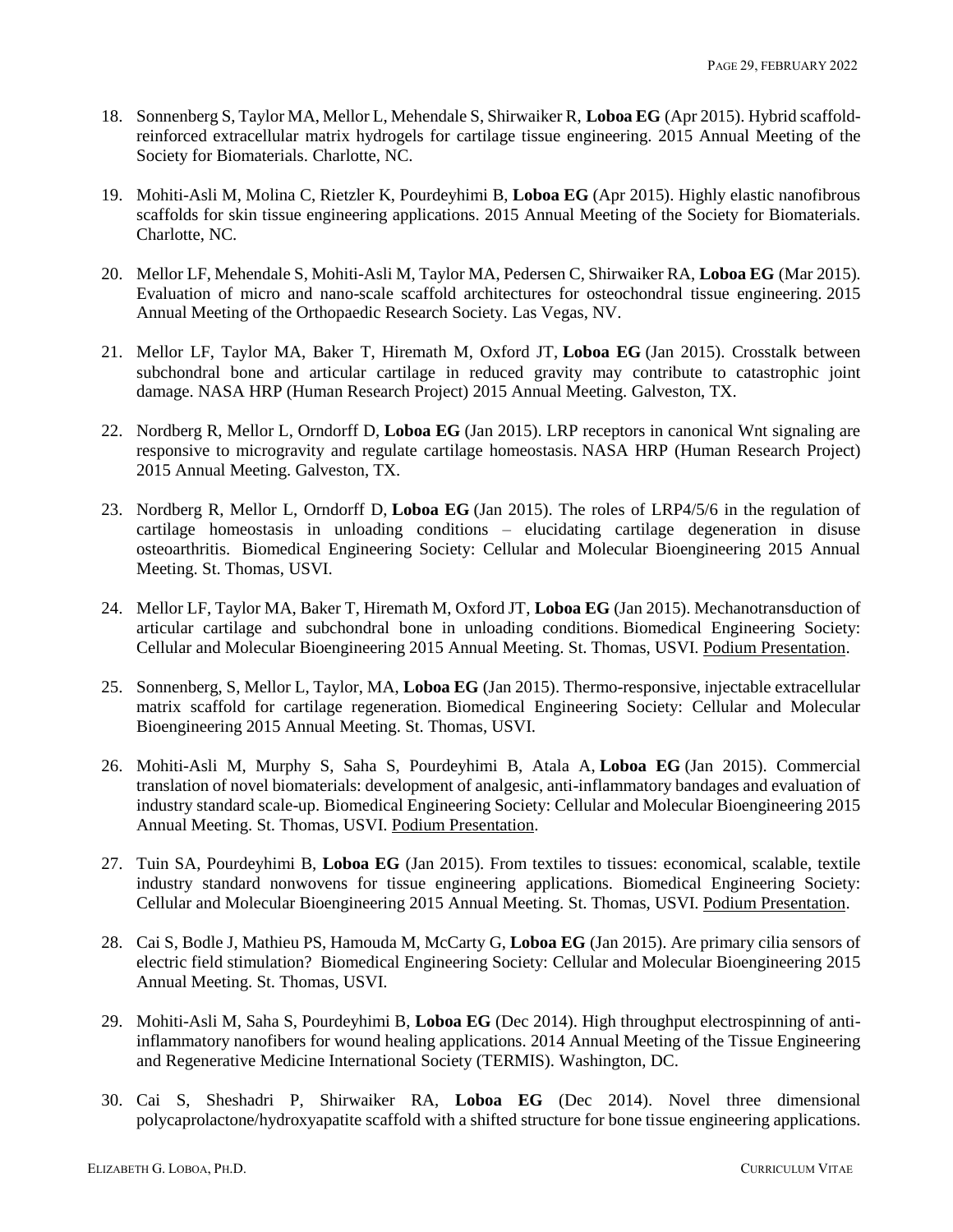2014 Annual Meeting of the Tissue Engineering and Regenerative Medicine International Society (TERMIS). Washington, DC.

- 31. Mellor LF, Williams J, Guilak F, Koh S, Piedrahita J, **Loboa EG** (Dec 2014). Effects of extracellular calcium in human and porcine adipose derived stem cell differentiation. 2014 Annual Meeting of the Tissue Engineering and Regenerative Medicine International Society (TERMIS). Washington, DC.
- 32. Tuin SA, Pourdeyhimi B, **Loboa EG** (Oct 2014). Economical, scalable, textile industry standard nonwoven manufacturing for tissue engineering. Proceedings of the 16<sup>th</sup> Annual North Carolina Tissue Engineering and Regenerative Medicine Society Conference. Durham, NC. Podium Presentation.
- 33. Mellor L, Williams J, Guilak F, Koh S, Piedrahita J, **Loboa EG** (Sep 2014). Effects of extracellular calcium in human and porcine adipose derived stem cell differentiation for osteochondral tissue engineering. 2014 Annual Meeting of the American Society of Bone and Mineral Research. Houston, TX.
- 34. Mellor L, Baker TL, Hiremath JM, Oxford JRT, **Loboa EG** (Sep 2014). The effects of reduced gravity on subchondral bone and articular cartilage: are they good neighbors? 2014 Annual Meeting of the American Society of Bone and Mineral Research. Houston, TX.
- 35. Mellor LF, Baker T, Hiremath M, **Loboa EG**, Oxford JT (Apr 2014). Effects of spaceflight on subchondral bone and articular cartilage health: are they good neighbors? World Congress on Osteoporosis, Osteoarthritis and Musculoskeletal Diseases. Seville, Spain.
- 36. Bodle JC, Tuin S, Charoenpanich A, McCullen S, Marvel S, **Loboa EG** (Mar 2014). Functional tissue engineering: mechanobiology of adipose derived stem cells. 18<sup>th</sup> Annual Regenerative Medicine Workshop. Hilton Head Island, SC. Podium Presentation.
- 37. Mellor L, Catlin L, Baker T, Hiremath M, **Loboa EG**, Oxford JT (Feb 2014). Sclerostin is up-regulated in articular chondrocytes exposed to simulated microgravity. 2014 NASA Human Research Program Investigators' Workshop. Houston, TX.
- 38. Mohiti-Asli M, Pourdeyhimi B, **Loboa EG** (Nov 2013). Skin tissue engineering for the infected wound site: evaluations of PLA nanofibers and novel approach for silver ion release in a co-culture system of keratinocytes and Staphylococcus aureus. TERMIS 2013 Annual Meeting. Atlanta, GA.
- 39. Teeter SD, Charoenpanich A, **Loboa EG** (Nov 2013). PDLIM4 and Corin are key regulators of hMSC osteogenesis and terminal differentiation in hypoxic conditions. TERMIS 2013 Annual Meeting. Atlanta, GA.
- 40. Tuin SA, Cunningham DJ, Pfeiler TW, Bernacki SH, Pourdeyhimi B, **Loboa EG** (Nov 2013). 3-D computational modeling of fluid flow over winged fibers: winged fibers enhance shear stress and Runx2 expression in hASC. Proceedings of the 2013 Annual Joint Meeting of the Materials Research Society and Materials Information Society. Raleigh, NC.
- 41. Mellor L, Catlin L, Baker T, Hiremath M, **Loboa EG**, Oxford JT (Oct 2013). Sclerostin is up-regulated in articular chondrocytes exposed to simulated microgravity. American Society of Bone and Mineral Research 2013 Annual Meeting. Baltimore, MD.
- 42. Mohiti-Asli M, Murphy S, Saha S, Pourdeyhimi B, Atala A, **Loboa EG** (Oct 2013). Anti-inflammatory nanofibers for wound healing applications. 2013 North Carolina Tissue Engineering and Regenerative Medicine Society Conference. Winston-Salem, NC. Podium Presentation.
- 43. Cai S, Asli M, Yang Y, **Loboa EG** (Oct 2013). Pure (100%) soyprotein electrospun fibers for wound healing applications. 2013 North Carolina Tissue Engineering and Regenerative Medicine Society Conference. Winston-Salem, NC.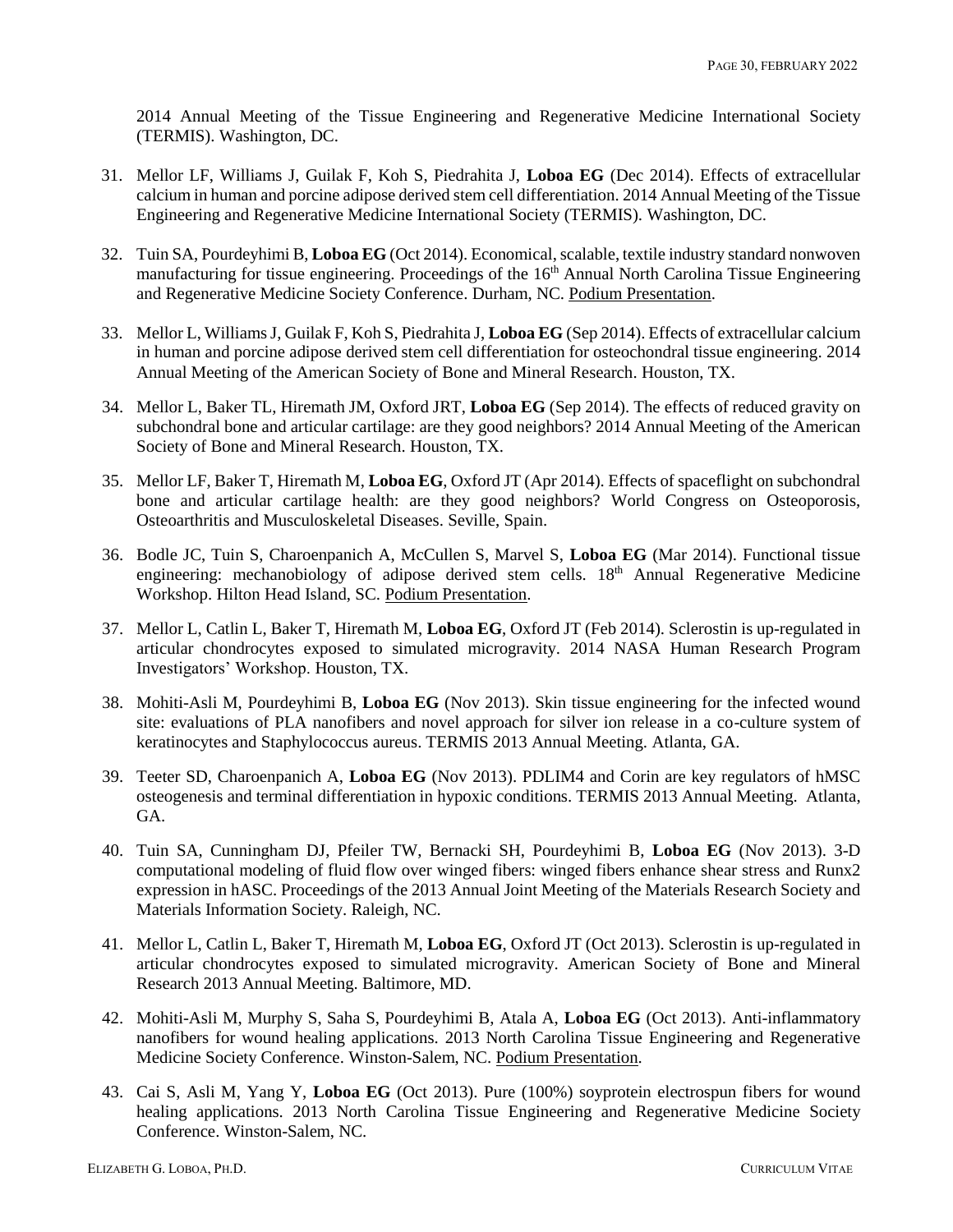- 44. Bodle J, Williams R, Atchison L, Bernacki S, **Loboa EG** (Oct 2013). The combined effects of simulated microgravity and radiation on cartilage health. 2013 NC Cartilage-Arthritis Research Alliance (NC-CARA) Meeting. Winston-Salem, NC.
- 45. Mellor L, Willey J, Hiremath M, **Loboa EG,** Oxford JT (Oct 2013). Effects of extracellular calcium in human and porcine adipose derived stem cell differentiation. 2013 North Carolina Tissue Engineering and Regenerative Medicine Society Conference. Winston-Salem, NC. Podium Presentation.
- 46. Tuin SA, Cunningham DJ, Pfeiler TW, Bernacki SH, Pourdeyhimi B, **Loboa EG** (Oct 2013). 3-D computational modeling of fluid flow over winged fibers: winged fibers enhance shear stress and Runx2 expression in hASC. 2013 North Carolina Tissue Engineering and Regenerative Medicine Society Conference. Winston-Salem, NC.
- 47. Mellor L, Williams J, Guilak F, Koh S, Piedrahita J, **Loboa EG** (Oct 2013). Effects of extracellular calcium in human and porcine adipose derived stem cell differentiation. 2013 North Carolina Tissue Engineering and Regenerative Medicine Society Conference. Winston-Salem, NC. Podium Presentation.
- 48. Tuin S, Miller S, Cunningham D, Pfeiler TW, Bernacki SH, Pourdeyhimi B, **Loboa EG** (Sep 2013). Winged fiber scaffolds enhance hASC proliferation, osteogenesis, and mechanosensitivity. BMES 2013 Annual Meeting. Seattle, WA. Podium Presentation.
- 49. Bodle JC, Williams R, Veland I, Christensen S, **Loboa EG** (Sep 2013). Primary cilia on the differentiating adipose derived stem cell: investigating regenerative mechanisms on the cell level. BMES 2013 Annual Meeting. Seattle, WA.
- 50. Mohiti-Asli M, Murphy S, Saha S, Pourdeyhimi B, Atala A, **Loboa EG** (Sep 2013). In vitro and in vivo investigations of poly(L-lactic acid)/ibuprofen nanofibers for skin wound healing applications. BMES 2013 Annual Meeting. Seattle, WA.
- 51. Mathieu PS, Bodle JC, **Loboa EG** (Sep 2013). Finite element model exploring the role of primary cilia length adaptation on hASC in response to mechanical load. BMES 2013 Annual Meeting. Seattle, WA.
- 52. Bodle JC, Williams RB, Rubenstein CD, **Loboa EG** (Feb 2013). Adipose stem cell primary cilia exhibit conformational changes in response to chemical and mechanical stimulation. 2013 Annual Meeting of the Nordic Cilia and Centrosome Network. Sigtuna, Sweden. Podium Presentation.
- 53. Tuin SA, Williams J, Mohiti-Asli M, Dent M, Kannan A, Hluck B, **Loboa EG** (Jan 2013) Osteochondral tissue engineering using human adipose derived stem cells. 2013 Annual Meeting of the Orthopaedic Research Society. San Antonio, TX.
- 54. Lott LQ, Mohiti-Asli M, Loboa EG (Nov 2012). Electrospinning PLA nanofibers containing ibuprofen for wound healing applications. 2012 Annual Biomedical Research Conference for Minority Students (ABRCMS).
- 55. Mohiti-Asli M, Pourdeyhimi B, **Loboa EG** (Oct 2012). Antimicrobial PLA nanofibers releasing silver ions as a skin substitute for burn wound healing applications. 2012 Annual Meeting of the Biomedical Engineering Society. Atlanta, GA. Podium Presentation.
- 56. Czernuszewicz T, Charoenpanich A, **Loboa EG**, Gallippi CM (Oct 2012). Nondestructive mechanical testing of human knee meniscus allografts using MSSER ultrasound. 2012 IEEE International Ultrasonics Symposium. Dresden, Germany.
- 57. Bodle JC, Mathieu PS, Phillips ME, Rubenstein C, Bernacki SH, **Loboa EG** (Oct 2012). Primary cilia on adipose-derived stem cells in 3D culture: what is the structure-function relationship? 2012 Annual Meeting of the Biomedical Engineering Society. Atlanta, GA. Podium Presentation.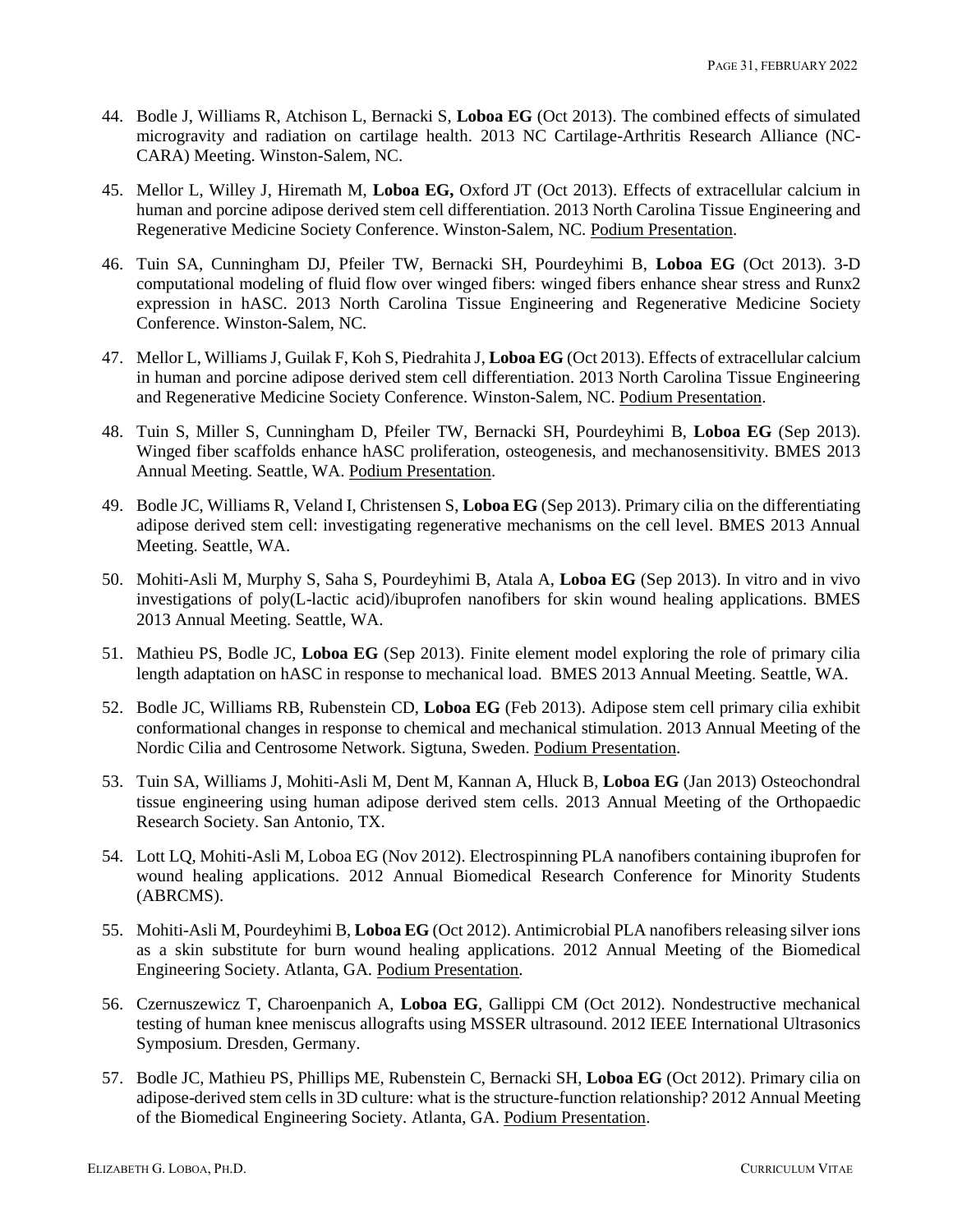- 58. Bodle JC, Phillips ME, Rubenstein C, **Loboa EG** (Sep 2012). Primary cilia: does cilium architecture predict lineage specification in adipose-derived stem cells. TERMIS World 2012 Conference. Vienna, Austria. Podium Presentation.
- 59. Charoenpanich A, Wall ME, Tucker CJ, Andrews DMK, Lalush DS, Dirschl DR, **Loboa EG** (Sep 2012). Microarray analysis of human MSC in 3D collagen culture: 10% uniaxial cyclic tensile strain upregulates genes associated with musculoskeletal and cardiovascular development. TERMIS World 2012 Conference. Vienna, Austria.
- 60. Mohiti-Asli M, Pourdeyhimi B, **Loboa EG** (Sep 2012). Silver releasing nanofibrous skin substitute. 2012 Annual Meeting of the North Carolina Tissue Engineering and Regenerative Medicine Society. Raleigh, NC.
- 61. Williams RB, Bodle JC, Rubenstein CD, **Loboa EG** (Sep 2012). Adipose stem cell primary cilia exhibit conformational changes in response to chemical and mechanical stimulation. 2012 Annual Meeting of the North Carolina Tissue Engineering and Regenerative Medicine Society. Raleigh, NC.
- 62. Mathieu PS, Bodle JC, **Loboa EG** (Sep 2012). Computational modeling of primary cilia of various conformation on cells exposed to 3D tensile strain. 2012 Annual Meeting of the North Carolina Tissue Engineering and Regenerative Medicine Society. Raleigh, NC.
- 63. Charoenpanich A, Wall ME, Tucker CJ, Andrews DMK, Lalush DS, Dirschl DR, **Loboa EG** (Sep 2012). Microarray analysis of human MSC from osteoporotic donors in 3D collagen culture: the effect of 10% uniaxial cyclic tensile strain. 2012 Annual Meeting of the North Carolina Tissue Engineering and Regenerative Medicine Society. Raleigh, NC.
- 64. Tuin SA, Miller SM, Ganesh V, Cunningham DJ, Pfeiler TW, Bernacki SH, Pourdeyhimi B, **Loboa EG** (Sep 2012). Pulsatile fluid flow increases Runx2 expression in human adipose derived stem cells cultured on novel three-dimensional high surface area poly(L-lactic acid) scaffolds. 2012 Annual Meeting of the North Carolina Tissue Engineering and Regenerative Medicine Society. Raleigh, NC.
- 65. Charoenpanich A, Wall ME, Tucker CJ, Andrews DMK Lalush DS, Dirschl D, **Loboa EG** (Aug 2012). Microarray analysis of human MSC from osteoporotic donors in 3D collagen culture: 10% uniaxial cyclic tensile strain upregulates genes associated with bone formation and angiogenesis. Gordon Research Conference on Musculoskeletal Biology and Bioengineering. Proctor Academy, Andover, NH.
- 66. Charoenpanich A, Bodle JC, McCullen SD, **Loboa EG** (Mar 2012). Biomimetic material and mechanical stimuli for functional bone tissue engineering using human adipose-derived stem cells. 2012 Hilton Head Regenerative Medicine Conference. Hilton Head Island, SC. Podium Presentation.
- 67. Charoenpanich A, Wall ME, Tucker CJ, Andrews D, Lalush DS, **Loboa EG** (Feb 2012). Microarray analysis of human mesenchymal stem cells in 3D collagen culture: 10% uniaxial cyclic tensile strain upregulates genes associated with differentiation of bone cell lines in the absence of soluble osteogenic inductive factors. ORS 2012 Annual Meeting. San Francisco, CA. Podium Presentation.
- 68. Mohiti-Asli M, Pourdeyhimi B, **Loboa EG** (Feb 2012). Creation of core-sheath PLA nanofibers doped with tricalcium phosphate as a controlled release system for bone tissue engineering applications. ORS 2012 Annual Meeting. San Francisco, CA.
- 69. Bodle JC, Rubenstein CD, Phillips ME, Charoenpanich A, Bernacki SH, **Loboa EG** (Feb 2012). Primary cilia exhibit 2D and 3D sensitivity to substrate environment: implications for adipose stem cells in musculoskeletal tissue engineering. ORS 2012 Annual Meeting. San Francisco, CA.
- 70. Charoenpanich A, Bodle JC, McCullen SD, Bernacki SH, **Loboa EG** (Jan 2012). Functional bone tissue engineering using human adipose derived stem cells and biomimetic physical stimuli. 2012 BMES-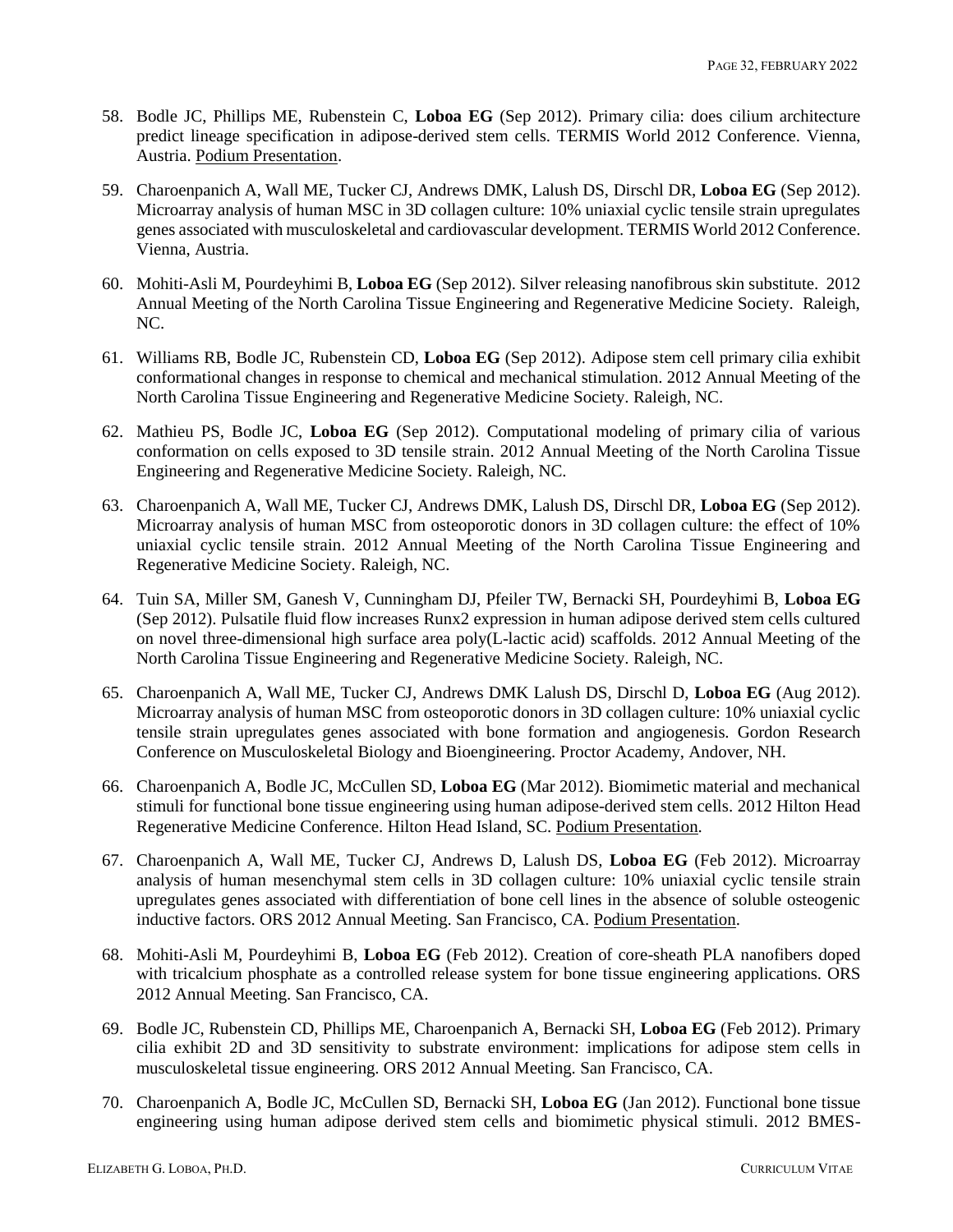SPRBM Conference on Cellular and Molecular Bioengineering. San Juan, Puerto Rico. Podium Presentation.

- 71. Charoenpanich A, Williams J, Spang J, Bernacki SH, **Loboa EG** (Dec 2011). Proliferation and chondrogenic differentiation of human adipose-derived stem cells in a needle-punched, porous, decellularized human allograft-derived meniscus. The TERMIS North America 2011 Annual Conference & Exposition. Houston, TX.
- 72. Bodle JC, Williams JM, Phillips ME, SooHoo JR, Sakhare AR, Bernacki SH, **Loboa EG** (Dec 2011). Novel tensile strain bioreactor for analysis of primary cilia-extracellular matrix interactions in adiposederived stem cells. The TERMIS North America 2011 Annual Conference & Exposition. Houston, TX.
- 73. Charoenpanich A, Spang J, **Loboa EG** (Nov 2011). Cell seeding, migration, proliferation and alignment of human adipose derived stem cells in a decellularized needle punched porous human allograft meniscus. 2011 Annual Meeting of the North Carolina Tissue Engineering and Regenerative Medicine Society. Winston-Salem, NC. Podium Presentation.
- 74. Shi H, Charoenpanich A, Pourdeyhimi B, **Loboa EG** (Nov 2011). Human adipose derived stem cell migration and proliferation in stacked, porous, poly(L-lactic acid) scaffolds. 2011 Annual Meeting of the North Carolina Tissue Engineering and Regenerative Medicine Society. Winston-Salem, NC.
- 75. Williams JM, Kannan A, Dent MR, Estes BT, Moutos FT, Hluck BH, Guilak F, **Loboa EG** (Nov 2011). Elevated extracellular calcium inhibits chondrogenic differentiation of human adipose derived stem cells in pellet culture. 2011 Annual Meeting of the North Carolina Tissue Engineering and Regenerative Medicine Society. Winston-Salem, NC.
- 76. Rubenstein CD, Bodle JC, Phillips ME, **Loboa EG** (Nov 2011). Human adipose derived stem cells exhibit changes in primary cilia conformation and lineage specification in response to varying substrate stiffness. 2011 Annual Meeting of the North Carolina Tissue Engineering and Regenerative Medicine Society. Winston-Salem, NC.
- 77. Bodle JC, Rubenstein CD, Phillips ME, Bernacki SH, **Loboa EG** (Nov 2011). Primary cilia dynamically modulate phenotypic specification in adipose-derived stem cells. 2011 Annual Meeting of the North Carolina Tissue Engineering and Regenerative Medicine Society. Winston-Salem, NC.
- 78. Saha S, Mohiti-Asli M, Gracz H, Pourdeyhimi B, **Loboa EG** (Nov 2011). Ibuprofen loaded PLA scaffolds for wound healing applications. 2011 Annual Meeting of the North Carolina Tissue Engineering and Regenerative Medicine Society. Winston-Salem, NC.
- 79. Mathieu PM, Cunningham DJ, Pourdeyhimi B, **Loboa EG** (Nov 2011). Finite element analysis of fluid shear stress in spunbond poly(L-lactic acid) (PLA) scaffolds in response to varying fluid flow rates. 2011 Annual Meeting of the North Carolina Tissue Engineering and Regenerative Medicine Society. Winston-Salem, NC.
- 80. Mohiti-Asli M, Pourdeyhimi B, **Loboa EG** (Nov 2011). Development of antimicrobial electrospun scaffolds for wound healing applications. 2011 Annual Meeting of the North Carolina Tissue Engineering and Regenerative Medicine Society. Winston-Salem, NC.
- 81. Bodle JC, Phillips ME, Rubenstein C, Charoenpanich A, Bernacki SH, **Loboa EG** (Oct 2011). Primary cilia modulate induction of osteogenic differentiation in adipose derived stem cells. 2011 Annual Meeting of the Biomedical Engineering Society. Hartford, CT. Podium Presentation.
- 82. Mohiti-Asli M, Pourdeyhimi B, **Loboa EG** (Oct 2011). Creation of porous PLA nanofibers doped with tricalcium phosphate for bone tissue engineering applications. 2011 Annual Meeting of the Biomedical Engineering Society. Hartford, CT.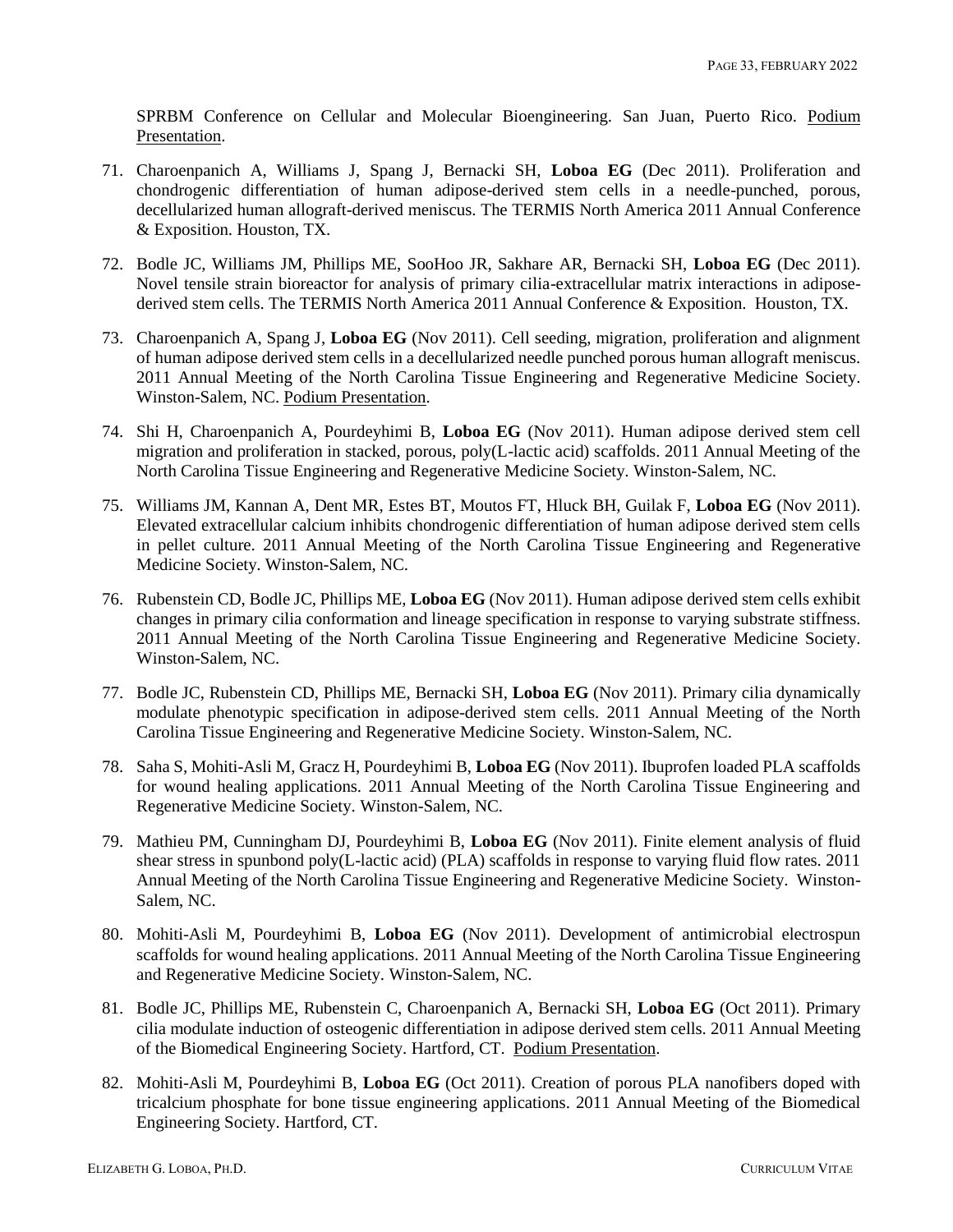- 83. Charoenpanich A, Spang J, **Loboa EG** (Oct 2011). Human adipose derived stem cell seeding, migration, and proliferation in a needle punched porous human allograft meniscus. 2011 Annual Meeting of the Biomedical Engineering Society. Hartford, CT.
- 84. Mohiti-Asli M, Saha S, Pourdeyhimi B, **Loboa EG** (Oct 2011). Incorporation of different drugs in PLA electrospun nanofibers for drug delivery applications. 2011 Annual Meeting of the Biomedical Engineering Society. Hartford, CT.
- 85. Bakshi S, Jiang X, **Loboa EG** (Oct 2011). Cell characterization using high frequency ultrasound. 2011 IEEE International Ultrasonics Symposium. Orlando, FL. Podium Presentation.
- 86. **Loboa EG** (Aug 2011). Nanofibrous and Nanocomposite Materials and Human Adipose-Derived Stem Cells: Functional Bone Tissue Engineering Applications. Nanofibers for the 3<sup>rd</sup> Millennium Conference. Raleigh, NC. Podium Presentation.
- 87. Charoenpanich A, Bodle JC, McCullen SD, Pfeiler TW, Bernacki SH, **Loboa EG** (Apr 2011). Human adipose derived stem cells in functional bone tissue engineering. 2<sup>nd</sup> Annual Translational Regenerative Medicine Forum. Washington, DC.
- 88. Charoenpanich A, Bodle JC, McCullen SD, Pfeiler TW, Bernacki SH, **Loboa EG** (Mar 2011). Functional bone tissue engineering using human adipose-derived stem cells and biomimetic physical stimuli. 15<sup>th</sup> Annual Hilton Head Workshop: Regenerative Medicine Innovations for Clinical Applications. Hilton Head, SC. Podium Presentation.
- 89. Charoenpanich A, Bodle JC, McCullen SD, Pfeiler TW, Bernacki SH, **Loboa EG** (Jan 2011). Functional bone tissue engineering using human adipose-derived stem cells and biomimetic physical stimuli. 2011 Annual Meeting of the BMES-SPRBM Society. Miami, FL.
- 90. Charoenpanich A, Wall ME, Tucker CJ, Andrews DMK, Lalush DS, **Loboa EG** (Dec 2010). Microarray analysis of human adipose-derived stem cells in 3D collagen scaffolds undergoing osteogenic differentiation in the presence and absence of cyclic tensile strain. The TERMIS North America 2010 Annual Conference & Exposition. Orlando, FL. Finalist student poster competition.
- 91. Bodle JC, Rubenstein CD, Phillips ME, Bernacki SH, **Loboa EG** (Dec 2010). The primary cilium: a receptor mediator of osteogenesis in human adipose derived stem cells? The TERMIS North America 2010 Annual Conference & Exposition. Orlando, FL.
- 92. Mohiti-Asli M, Pourdeyhimi B, **Loboa EG** (Nov 2010). Manufacturing core-sheath nanofiber scaffolds containing silver nanoparticles for tissue engineering applications. Proceedings of the 12<sup>th</sup> Annual North Carolina Tissue Engineering and Regenerative Medicine Conference. Raleigh, NC. Podium Presentation.
- 93. Kannan A, Cunningham DJ, Bodle JC, Charoenpanich A, Miller P, Narayan R, Bernacki SH, **Loboa EG** (Nov 2010). The effect of cyclic hydrostatic pressure on chondrogenic gene expression of hASC seeded in novel 3D PLA constructs. Proceedings of the 12<sup>th</sup> Annual North Carolina Tissue Engineering and Regenerative Medicine Conference. Raleigh, NC.
- 94. Cunningham DJ, Jin E, Pfeiler WT, Bodle JC, Charoenpanich A, Bernacki SH, Pourdeyhimi B, **Loboa EG** (Nov 2010). Viability and differentiation of mixed donor human adipose-derived stem cells (hASC) in a fluid shear stress environment. Proceedings of the 12<sup>th</sup> Annual North Carolina Tissue Engineering and Regenerative Medicine Conference. Raleigh, NC.
- 95. Hardin JW, Bodle JC, Charoenpanich A, Bernacki SH, **Loboa EG** (Nov 2010). Evaluation of age-related effects on human adipose-derived stem cells osteogenic potential using age-matched superlots. Proceedings of the 12<sup>th</sup> Annual North Carolina Tissue Engineering and Regenerative Medicine Conference. Raleigh, NC.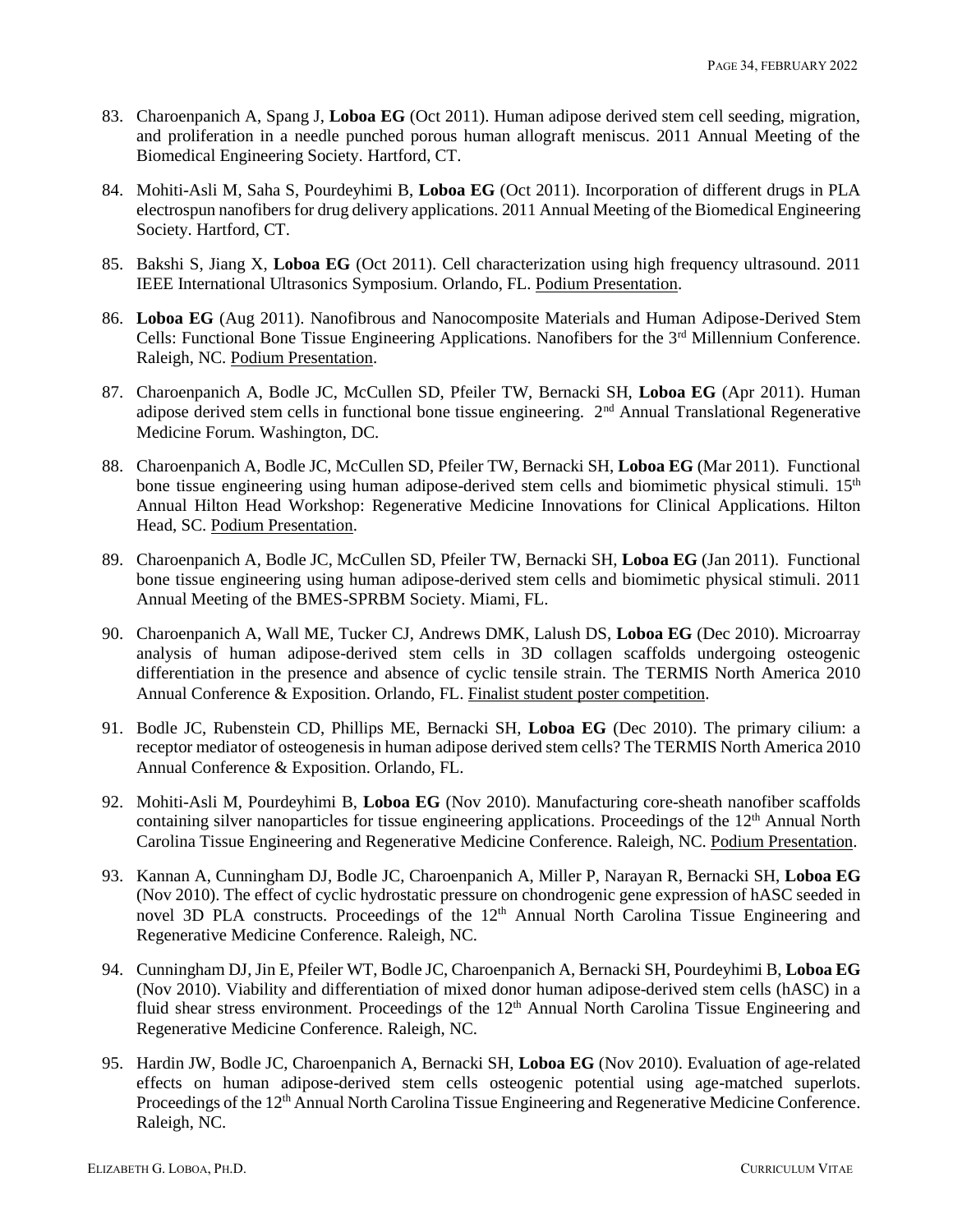- 96. Charoenpanich A, Spang J, **Loboa EG** (Nov 2010). hASC seeding, migration, and proliferation in a porous allograft-derived meniscus scaffold. Annual Proceedings of the 12<sup>th</sup> North Carolina Tissue Engineering and Regenerative Medicine Conference. Raleigh, NC.
- 97. Charoenpanich A, Wall ME, Tucker CJ, Andrews DMK, Lalush DS, **Loboa EG** (Nov 2010). Microarray analysis of hASC in 3D collagen culture: 10% uniaxial cyclic tensile strain causes upregulation of angiogenic factors. Annual Proceedings of the 12<sup>th</sup> North Carolina Tissue Engineering and Regenerative Medicine Conference. Raleigh, NC.
- 98. Bodle JC, Rubenstein CD, Phillips ME, Benacki SH, **Loboa EG** (Nov 2010). Primary cilia critically modulate human adipose derived stem cell (hASC) proliferation and differentiation signaling. Annual Proceedings of the 12<sup>th</sup> North Carolina Tissue Engineering and Regenerative Medicine Conference. Raleigh, NC.
- 99. Bodle JC, Sakhare AR, Qi J, Bernacki SH, Banes AJ, **Loboa EG** (Oct 2010). The primary cilium: a potential receptor antenna in human adipose derived stem cells? Proceedings of the BMES 2010 Annual Meeting. Austin, TX. Podium Presentation.
- 100. **Loboa EG** (Aug 2010). Nanofibrous and nanocomposite materials for functional bone tissue engineering using human adipose derived stem cells. Proceedings of Nanofibers for the 3<sup>rd</sup> Millennium: A Summit of the World's Leaders in Nanofibers. Raleigh, NC.
- 101. Charoenpanich A, Wall ME, Tucker CJ, Andrews DMK, Lalush DS, **Loboa EG** (Mar 2010). Microarray Analysis of Human Adipose-Derived Adult Stem Cells in 3D Collagen Scaffolds Undergoing Osteogenic Differentiation in the Presence and Absence of Cyclic Tensile Strain. Proceedings of the 56<sup>th</sup> Annual Meeting of the Orthopaedic Research Society. New Orleans, LA.
- 102. McCullen SD, Bernacki SH, Loboa EG (Mar 2010). Elevated Ca<sup>2+</sup> greatly increases human adiposederived stem cell mineralization in the absence and presence of osteogenic supplements. Proceedings of the 56<sup>th</sup> Annual Meeting of the Orthopaedic Research Society. New Orleans, LA.
- 103. Bodle JC, Sakhare AR, Vidt ME, SooHoo JR, Haslauer CM, McCulloch RC, **Loboa EG** (Mar 2010). Novel tensile strain bioreactor for culture of three-dimensional tissue-engineered constructs. Proceedings of the 56th Annual Meeting of the Orthopaedic Research Society. New Orleans, LA.
- 104. McCullen SD, Miller PR, Narayan RJ, **Loboa EG** (Mar 2010). Assembly of laser structured electrospun scaffolds for bone tissue engineering. Proceedings of the 56<sup>th</sup> Annual Meeting of the Orthopaedic Research Society. New Orleans, LA.
- 105. Haslauer CM, Pourdeyhimi B, **Loboa EG** (Mar 2010). Islands-in-the-sea fibers with interconnected micropores for bone tissue engineering. Proceedings of the 56<sup>th</sup> Annual Meeting of the Orthopaedic Research Society. New Orleans, LA.
- 106. McCullen SD, McQuilling JP, Grossfeld RM, Clarke LI, **Loboa EG** (Mar 2010). AC electric field exposure of 1 V/cm at 1 Hz accelerates and increases osteogenesis of human adipose-derived stem cells. Proceedings of the 56th Annual Meeting of the Orthopaedic Research Society. New Orleans, LA. Podium Presentation.
- 107. Haslauer CM, Pourdeyhimi B, **Loboa EG** (Mar 2010). Validation Of Nanoporous Hollow Fiber Scaffolds for Bone Tissue Engineering Using hASCs. Proceedings of the 14<sup>th</sup> Annual Hilton Head Workshop: "Regenerative Medicine: Advancing to Next Generation Therapies." Hilton Head, SC. Podium Presentation.
- 108. McCullen SD, Miller PR, Gittard SD, Pourdeyhimi B, Narayan RJ, **Loboa EG** (Nov 2009). In situ collagen polymerization of layered cell-seeded electrospun scaffolds. Proceedings of the 11<sup>th</sup> Annual North Carolina Tissue Engineering and Regenerative Medicine Conference. Winston-Salem, NC. Podium Presentation.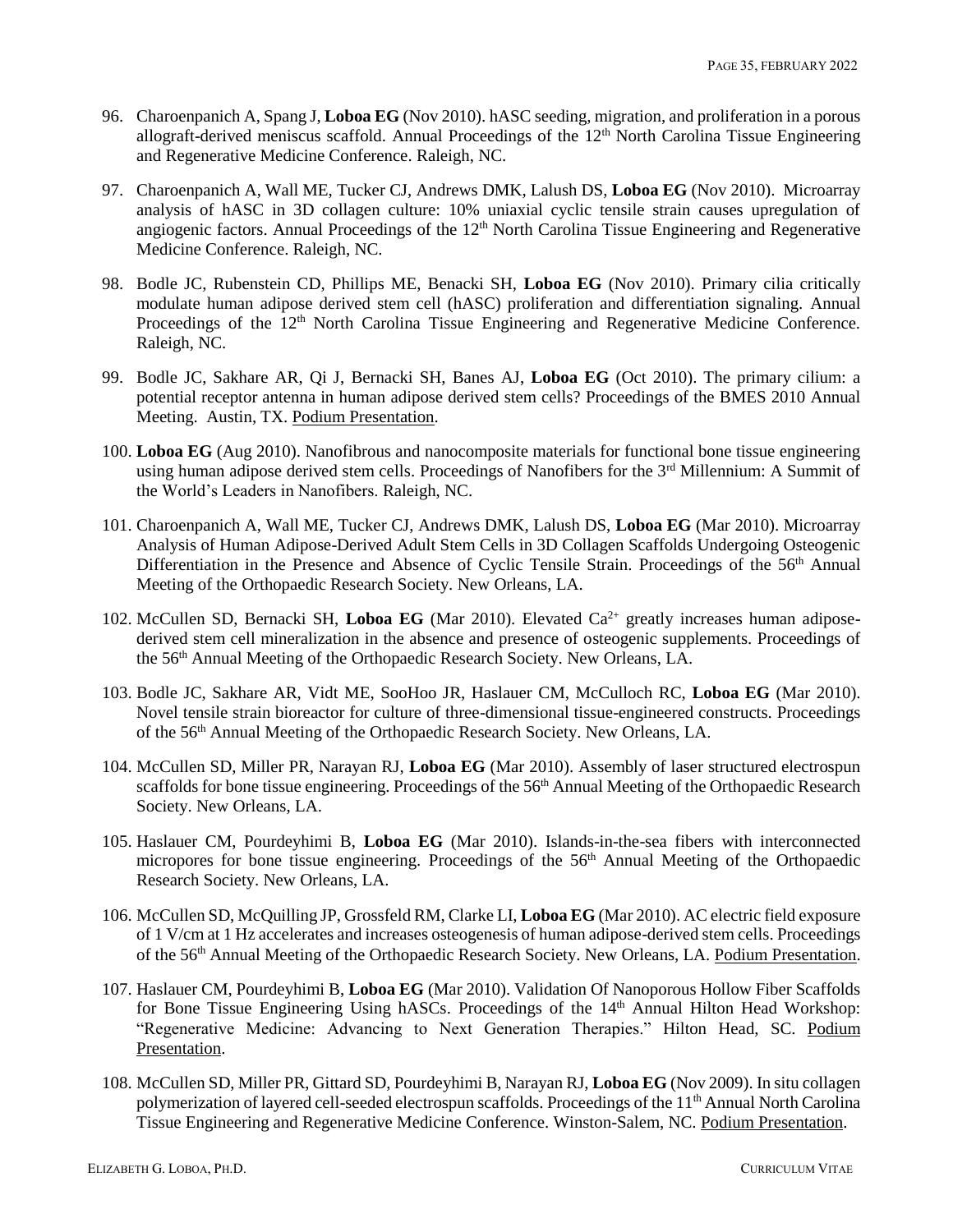- 109. Marvel S, Okrasinski S, Bernacki S, Dayton PA, **Loboa EG** (Nov 2009). Functional bone tissue engineering of adult stem cells aided by low intensity pulsed ultrasound. Proceedings of the 11<sup>th</sup> Annual North Carolina Tissue Engineering and Regenerative Medicine Conference. Winston-Salem, NC.
- 110. Miller PR, McCullen SD, Gittard SD, **Loboa EG**, Narayan RJ (Nov 2009). Assembly of laser structured electrospun scaffolds for bone tissue engineering. Proceedings of the  $11<sup>th</sup>$  Annual North Carolina Tissue Engineering and Regenerative Medicine Conference. Winston-Salem, NC.
- 111. Bodle JC, Sakhare AR, Qi J, Bernacki SH, Banes AJ, **Loboa EG** (Nov 2009). Primary cilia: potential mechanotransducers in human adipose derived stem cells? Proceedings of the 11<sup>th</sup> Annual North Carolina Tissue Engineering and Regenerative Medicine Conference. Winston-Salem, NC.
- 112. Charoenpanich A, Wall ME, Tucker CJ, Andrews DMK, **Loboa EG** (Nov 2009). Upregulation of corin during osteogenic differentiation of human adipose derived adult stem cells in 3D collagen gel culture. Proceedings of the 11<sup>th</sup> Annual North Carolina Tissue Engineering and Regenerative Medicine Conference. Winston-Salem, NC.
- 113. McQuilling JP, McCullen SD, Gorga RE, Grossfeld RM, Lubischer JL, Clarke LI, van Aalst JA, **Loboa EG** (Nov 2009). Electrical stimulation and ATP increase Cytoplasmic  $Ca^{2+}$  in adult human adipose derived stem cells. Proceedings of the 11<sup>th</sup> Annual North Carolina Tissue Engineering and Regenerative Medicine Conference. Winston-Salem, NC.
- 114. McCullen SD, Onorato ML, Bernacki SH, Loboa EG (Nov 2009). Effect of varied extracellular Ca<sup>2+</sup> on human adipose derived stem cell mineral formation. Proceedings of the 11<sup>th</sup> Annual North Carolina Tissue Engineering and Regenerative Medicine Conference. Winston-Salem, NC.
- 115. Lim JH, McCullen SD, **Loboa EG**, Olby NJ (Oct 2009). Effects of Extremely Low Frequency Electric Fields on Fetal Porcine Neural Progenitor Cells. Proceedings of Neuroscience 2009, Society for Neuroscience 39<sup>th</sup> Annual Meeting. Chicago, IL. Podium Presentation.
- 116. Marvel S, **Loboa EG**, Dayton PA (Sep 2009). Applications of low intensity pulsed ultrasound for functional bone tissue engineering using adult stem cells. Transactions of the IEEE International Ultrasonics Symposium. Rome, Italy. Podium Presentation.
- 117. Haslauer CM, Springer JC, Marcellin-Little DJ, Harrysson O, **Loboa EG** (Feb 2009). In vitro response of human adipose-derived adult stem cells to EBM-processed titanium implants. Proceedings of the 55<sup>th</sup> Annual Meeting of the Orthopaedic Research Society. Las Vegas, NV.
- 118. McCullen SD, McQuilling JP, Gorga RE, Grossfeld RM, Clarke LI, **Loboa EG** (Feb 2009). Electric field exposure induces magnitude-dependent  $Ca^{2+}$  oscillations in human adipose-derived adult stem cells. Proceedings of the 55<sup>th</sup> Annual Meeting of the Orthopaedic Research Society. Las Vegas, NV.
- 119. McCullen SD, Zhu Y, Gorga RE, **Loboa EG** (Feb 2009). Effect of electrospun PLA/TCP scaffolds on osteogenesis of human adipose-derived adult stem cells. Proceedings of the 55th Annual Meeting of the Orthopaedic Research Society. Las Vegas, NV.
- 120. Pfeiler TW, Sumanasinghe RD, **Loboa EG** (Feb 2009). Computational and experimental analyses of effects of varied tensile strains on calcium production by human adipose-derived adult stem cells. Proceedings of the 55<sup>th</sup> Annual Meeting of the Orthopaedic Research Society. Las Vegas, NV.
- 121. Puetzer JL, Finger AR, Bernacki SH, **Loboa EG** (Feb 2009). Chondrogenic effects of cyclic hydrostatic pressure on human adipose derived stem cells in 3-D agarose constructs. Proceedings of the 55<sup>th</sup> Annual Meeting of the Orthopaedic Research Society. Las Vegas, NV.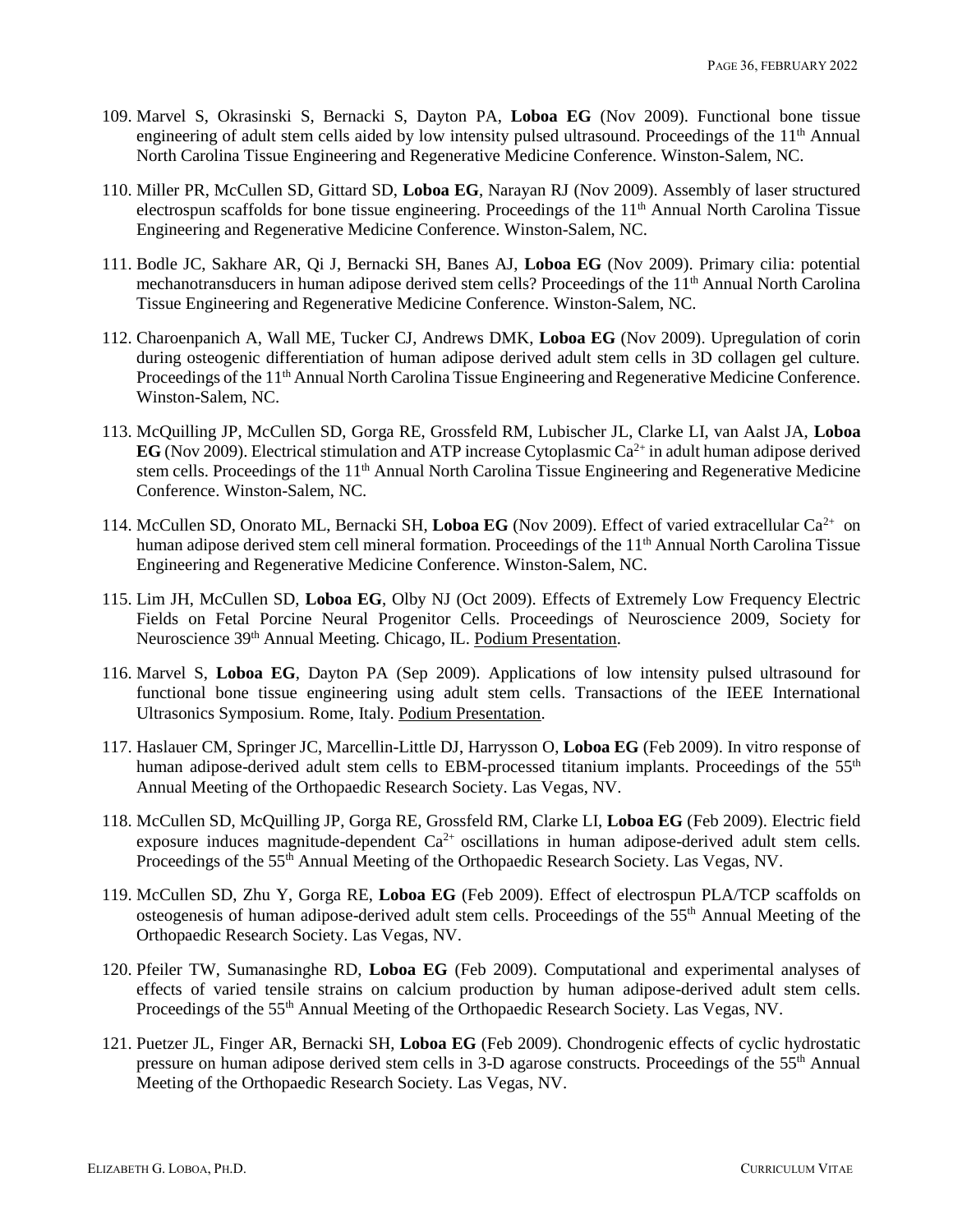- 122. McCullen SD, McQuilling JP, Gorga RE, Grossfeld RM, Clarke LI, van Aalst JA, **Loboa EG** (Nov 2008). Electric Field Exposure Induces Frequency-Dependent  $Ca^{2+}$  Oscillations in Human Adipose-Derived Adult Stem Cells. Proceedings of the 10<sup>th</sup> Annual North Carolina Tissue Engineering and Regenerative Medicine (NCTERM) Conference. Raleigh, NC. Podium Presentation.
- 123. Bodle JC, Vidt ME, SooHoo JR, Haslauer CM, McCulloch RC, **Loboa EG** (Nov 2008). Tensile Strain Bioreactor with Force Feedback and Custom Incubator for Straining Cells in Three-Dimensional Culture. Proceedings of the 10<sup>th</sup> Annual North Carolina Tissue Engineering and Regenerative Medicine (NCTERM) Conference. Raleigh, NC.
- 124. Charoenpanich A, Puvanesarajah V, Goicoechea G, Bernacki SH, Otey CA, van Aalst JA, **Loboa EG** (Nov 2008). Palladin Expression of Human Adipose-Derived Adult Stem Cells in 3D Collagen Gel Culture. Proceedings of the 10<sup>th</sup> Annual North Carolina Tissue Engineering and Regenerative Medicine (NCTERM) Conference. Raleigh, NC.
- 125. Haslauer CH, Pourdeyhimi B, **Loboa EG** (Nov 2008). Nonwoven Structures with Interconnected Pore Configuration for Bone Tissue Engineering. Proceedings of the  $10<sup>th</sup>$  Annual North Carolina Tissue Engineering and Regenerative Medicine (NCTERM) Conference. Raleigh, NC.
- 126. Pfeiler TW, Sumanasinghe RD, **Loboa EG** (Nov 2008). Effects of Varied Cyclic Tensile Strain Magnitudes on hMSC Calcium Deposition in 3D Collagen Culture. Proceedings of the 10<sup>th</sup> Annual North Carolina Tissue Engineering and Regenerative Medicine (NCTERM) Conference. Raleigh, NC.
- 127. Puetzer JL, Finger AR, Bernacki SH, van Aalst J, **Loboa EG** (Nov 2008). Effects of Cyclic Hydrostatic Pressure on Human Adipose and Bone Marrow Derived Stem Cells in 3-D Agarose Constructs. Proceedings of the 10<sup>th</sup> Annual North Carolina Tissue Engineering and Regenerative Medicine (NCTERM) Conference. Raleigh, NC. Podium Presentation.
- 128. Springer JC, Haslauer C, Harrysson OL, **Loboa EG,** Marcellin-Little D (Nov 2008). Approach to Improving the Tissue Interfact for Load Bearing Osseointegrated Prosthesis via Cellular Response Analysis. Proceedings of the 10<sup>th</sup> Annual North Carolina Tissue Engineering and Regenerative Medicine (NCTERM) Conference. Raleigh, NC.
- 129. Reed CR, Han L, Caballero M, Andrady T, Saba SC, **Loboa EG,** van Aalst JA (Nov 2008). Comparison of Fat- and Umbilical Cord-Derived Mesenchymal Stem Cell Osteoinduction and Polycaprolactone and Poly(lactic-co-glycolytic) Acid Nanofibers. Proceedings of the 10<sup>th</sup> Annual North Carolina Tissue Engineering and Regenerative Medicine (NCTERM) Conference, Raleigh, NC. Podium Presentation.
- 130. McCullen SD, Hanson AD, Ramirez M, Cao X, **Loboa EG**, Lucia LA (Aug 2008). Renewable Biomedical Scaffolds for Tissue Augmentation. Amazon Meeting on Green Materials and Processes, Universidade Federal do Amazonas (UFAM), Manaus – Amazonas.
- 131. Reed CR, Han Li, Andrady A, Caballero M, Jack MC, Collins JB, Saba SC, **Loboa EG**, van Aalst JA (July 2008). Composite Tissue Engineering on Polycaprolactone Nanofiber Scaffolds. Proceedings of the 51<sup>st</sup> Annual Meeting of the Southeastern Society of Plastic and Reconstructive Surgeons, Boca Raton, FL. Podium Presentation.
- 132. Parsons GN, Hyde KG, McCullen SD, **Loboa EG** (June-July 2008). Atomic Layer Deposition for Biocompatible Coating and Bio-Functionalization of Fibrous Materials. Proceedings of the AVS Topical Conference on Atomic Layer Deposition (ALD 2008). Bruges, Belgium. Podium Presentation.
- 133. Pfeiler TW, Sumanasinghe RD, Banes AJ, **Loboa EG** (Mar 2008). Finite Element Modeling of 3D Human Mesenchymal Stem Cell-Seeded Collagen Matrices. Proceedings of the 54<sup>th</sup> Annual Meeting of the Orthopaedic Research Society. San Francisco, CA.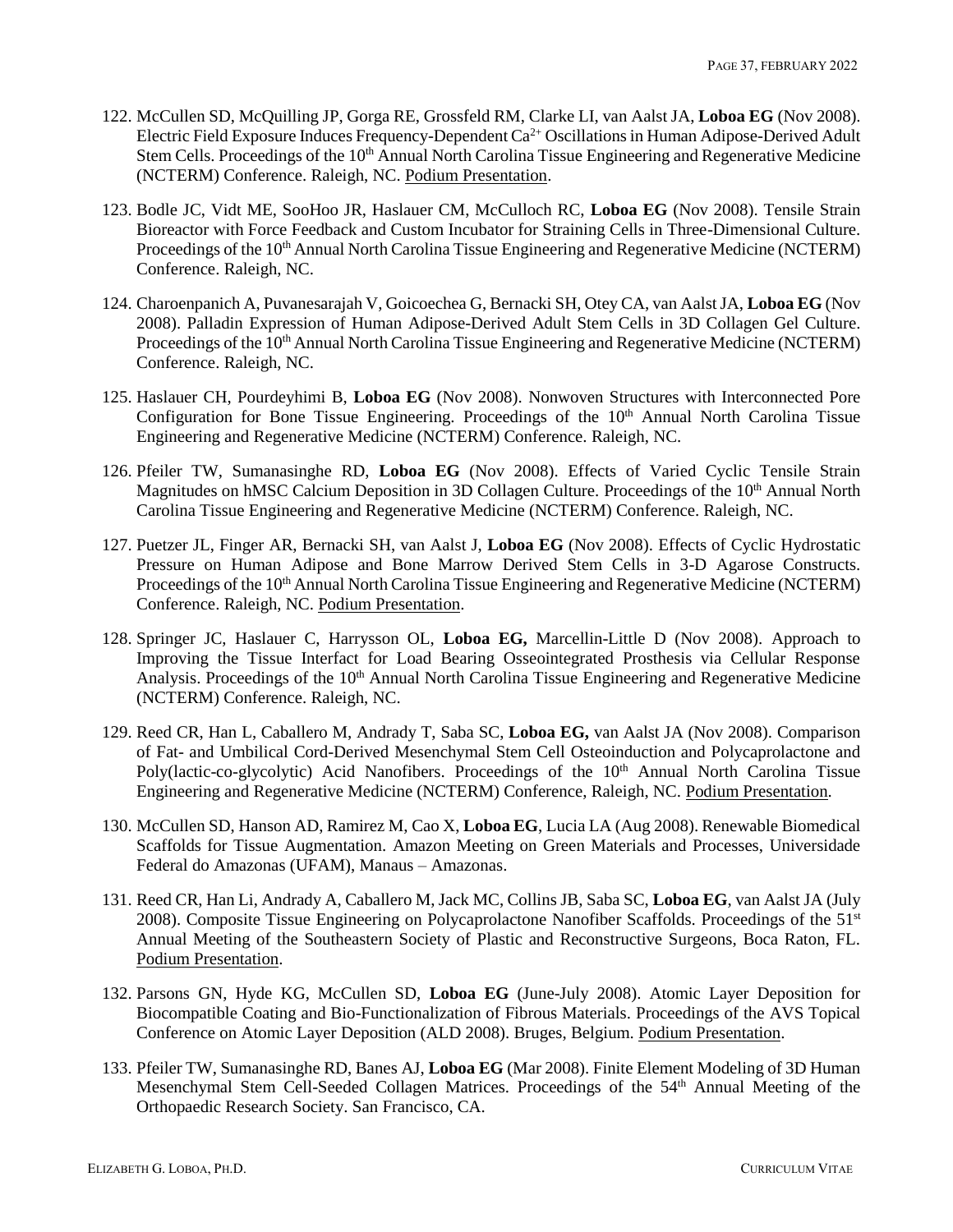- 134. Hanson AD, Marvel SW, Bernacki SH, Banes AJ, **Loboa EG** (Mar 2008). Mechanical Loading of Adipose-Derived Adult Stem Cells Enhances Osteogenesis. Proceedings of the 54<sup>th</sup> Annual Meeting of the Orthopaedic Research Society. San Francisco, CA.
- 135. Sumanasinghe, RD, Qi, J, Wang, J,Tsuzaki, M, Wall, M, Pfeiler, W, **Loboa EG,** Banes, AJ (Mar 2008). Cell Orientation and Local Strain Distribution in an *In vitro* Achilles Tendon Tissue Engineering Model. Proceedings of the 54<sup>th</sup> Annual Meeting of the Orthopaedic Research Society. San Francisco, CA.
- 136. Pfeiler TW, Sumanasinghe RD, **Loboa EG** (Mar 2008). Comparison of applied vs. local strains in human mesenchymal stem cell seeded 3D collagen gels. Proceedings of the 2008 Annual Meeting, Institute of Biological Engineering. Chapel Hill, NC.
- 137. Vidt ME, SooHoo JR, Haslauer CM, McCulloch RC, **Loboa EG** (Mar 2008). Tensile strain bioreactor with force feedback and custom incubator for straining cells in three-dimensional culture. Proceedings of the 2008 Annual Meeting, Institute of Biological Engineering. Chapel Hill, NC.
- 138. Puetzer JL, Finger AR, Bernacki SH, **Loboa EG** (Mar 2008). Effects of cyclic hydrostatic pressure on chondrogenesis of human adipose-derived adult stem cells. Proceedings of the 2008 Annual Meeting, Institute of Biological Engineering. Chapel Hill, NC.
- 139. Haslauer CM, Moghe AK, Gupta BS, **Loboa EG** (Mar 2008). Evaluation of collagen coated PCL electrospun scaffold for bone tissue engineering using human adipose-derived adult stem cells. 2008 Annual Meeting, Institute of Biological Engineering. Chapel Hill, NC.
- 140. McCullen SD, Young DA, SooHoo JR, Walker GM, **Loboa EG** (Mar 2008). A novel microfluidic platform for application of fluid shear stresses to cells in 3D culture. Proceedings of the 2008 Annual Meeting, Institute of Biological Engineering. Chapel Hill, NC.
- 141. Maudlin FW, Davis OB, Haider MA, **Loboa EG**, Pfeiler TW, Gallippi CM (Oct 2007). On the potential of combined ARFI and elastography to improve differentiation of material structure in viscoelastic tissue. 2007 IEEE Ultrasonics Symposium Proceedings. Vol(1-6): 2040-2045. Transactions of the IEEE Ultrasonics Symposium. New York, NY. Podium Presentation.
- 142. Pfeiler TW, Sumanasinghe RD, Banes AJ, **Loboa EG**. (Sep 2007). Anchor design for an improved three dimensional tensile strain bioreactor. Proceedings of the Annual Meeting of the Biomedical Engineering Society. Los Angeles, CA.
- 143. Hanson AD, Wall ME, Pourdeyhimi B, **Loboa EG**. (Sep 2007). Effects of oxygen plasma treatment on adipose-derived adult stem cell adherence. Proceedings of the Annual Meeting of the Biomedical Engineering Society. Los Angeles, CA.
- 144. Haslauer CM, Rouse J, **Loboa EG,** Monteiro-Riviere NA. (Sep 2007). Effects of strain on quantum dot nanoparticle uptake by human epidermal keratinocytes. Proceedings of the Annual Meeting of the Biomedical Engineering Society. Los Angeles, CA.
- 145. Purser M, Cansizoglu O., Haslauer CM, Harrysson OLA, **Loboa EG**, (Aug 2007). The Use of Layered Freeform Fabrication Technologies to Produce Tissue Engineering Scaffolds for Skull Patches. Proceedings of the Solid Freeform Fabrication Symposium. Austin, TX.
- 146. Hromadka M, Collins JB, Andrady T, Han L, Kolappa KK, Bernacki S, **Loboa EG**, van Aalst JA (June 2007). Fibroblast Incorporation into Nanofiber Scaffolds for Tissue Engineering. Proceedings of the Annual Meeting of Southeastern Society of Plastic and Reconstructive Surgeons. Westin, FL. Podium Presentation.
- 147. Yan D, Wright M, Holland D, Pfeiler TW, **Loboa EG,** Everett ET (Mar 2007). Genetic background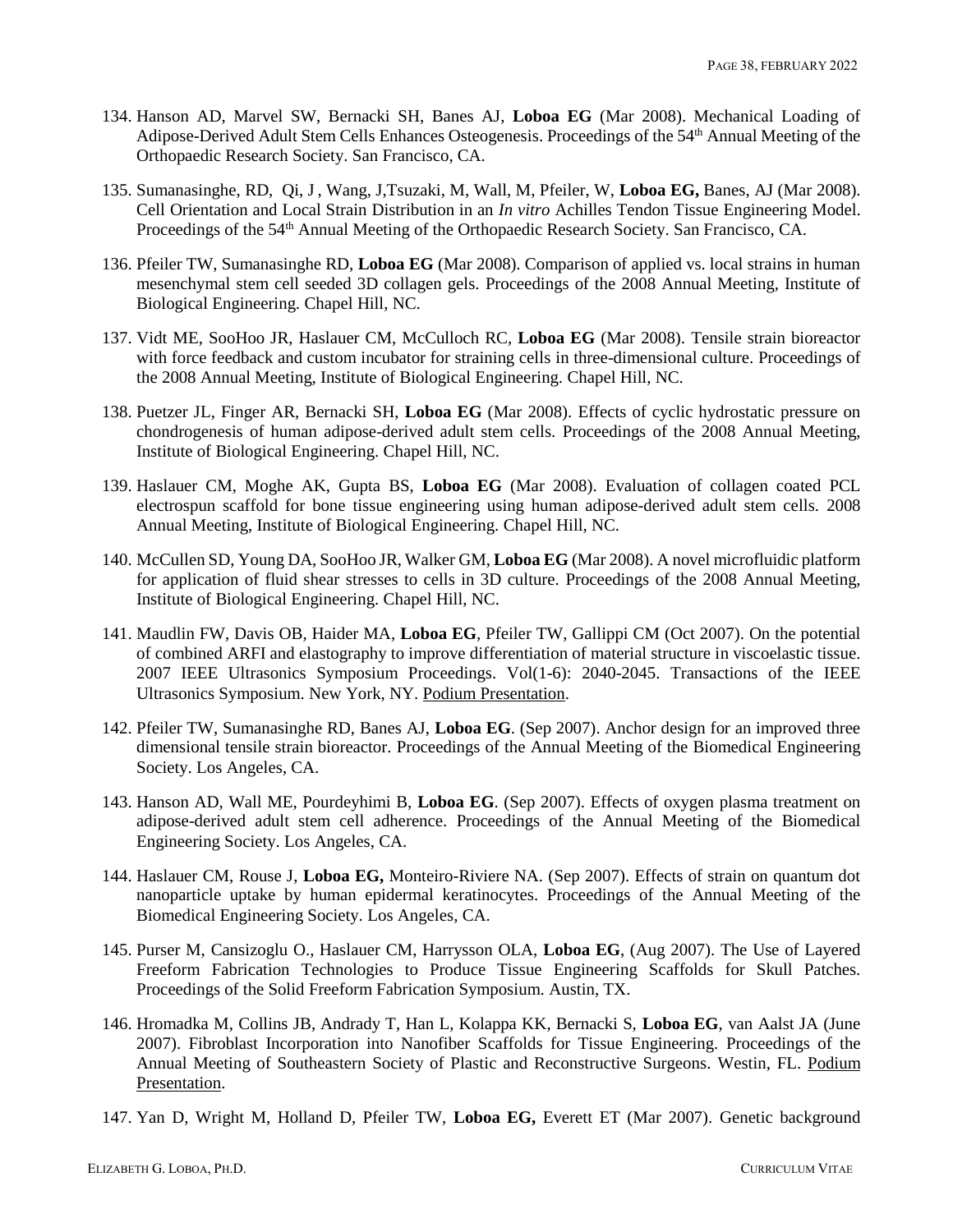modifies the effects of fluoride on bone quality. Proceedings of the IADR/AADR/CADR 85<sup>th</sup> General Session and Exhibition. New Orleans, LA. Podium Presentation.

- 148. Hardy A, Cairns B, Hultman CS, Kidd M, **Loboa EG**, van Aalst JA (Mar 2007). Patterns of Heterotopic Ossification in Burn Patients. American Burn Association. San Diego, CA.
- 149. Sumanasinghe RD, **Loboa EG** (Feb 2007). Mesenchymal stem cell seeded collagen matrices for bone repair: effects of cyclic tensile strain on osteogenesis and tensile properties. Proceedings of the 53<sup>rd</sup> Annual Meeting of the Orthopaedic Research Society. San Diego, CA.
- 150. Wall ME, Bernacki SH, **Loboa EG** (Dec 2006). Growth and differentiation potential of adipose-derived hMSCs after subculture. Proceedings of the American Society for Cell Biology 46<sup>th</sup> Annual Meeting. San Diego, CA.
- 151. Losken HW, **Loboa EG**, van Aalst JA (Oct 2006). Stem Cell Research for Constructing Facial and Skull Bones. Proceedings of the South African Plastic Surgery Congress. Drakensburg, South Africa. Podium Presentation.
- 152. Hardy A, **Loboa EG**, Carins, B, CS Hultman, Kidd M, van Aalst JA (Aug 2006). Stem Cell Solutions to Heterotopic Ossification in Burn Patients. North Carolina Plastic Surgery Society. Pinehurst, NC. Podium Presentation.
- 153. Kolappa KK, **Loboa EG**, Losken HW, van Aalst JA (Aug 2006). Tissue Engineered Bone for Habilitation of the Alveolar Cleft. Proceedings of the North Carolina Plastic Surgery Society. Pinehurst, NC. Podium Presentation.
- 154. Kwan MD, Wan DC, **Loboa EG**, Fang TD, Longaker MT (June 2006). Murine models of mandibular distraction osteogenesis: towards defining the mechanical environment and the role of angiogenesis. Proceedings of the 5<sup>th</sup> International Congress of Maxillofacial and Craniofacial Distraction. Paris, France. Podium Presentation.
- 155. van Aalst JA, **Loboa EG** (Apr 2006). Tissue engineering bone for habilitation of the alveolar cleft. Proceedings of the 63<sup>rd</sup> Annual Meeting of the American Cleft Palate-Craniofacial Association. Translational Ideas: From Basic Science to Evidence Based Practice. Vancouver, British Columbia. Podium Presentation.
- 156. Pfeiler TW, Lalush DS, **Loboa EG** (Mar 2006). Comparison of CT-to-FEA Methods for Predicting Strains in a Long Bone. Proceedings of the 52<sup>nd</sup> Annual Meeting, Orthopaedic Research Society. Chicago, IL.
- 157. Sumanasinghe RD, Bernacki SH, **Loboa EG** (Sep 2005) Effect of mechanical stimulation on osteogenic differentiation of mesenchymal stem cells in 3D matrices. Proceedings of the 2005 Biomedical Engineering Society meeting. Baltimore, MD. Podium Presentation.
- 158. Finger AR, Bernacki SH, **Loboa EG** (Sep 2005) Application of Cyclic Hydrostatic Pressure to Promote Chondrogenesis in Human Mesenchymal Stem Cells. Proceedings of the 2005 Biomedical Engineering Society meeting. Baltimore, MD.
- 159. Wall ME, Otey C, **Loboa EG** (June 2005). Human mesenchymal stem cells express palladin. Proceedings of the ASME 2005 Summer Bioengineering Conference. Vail, CO. Podium Presentation.
- 160. Sumanasinghe RD, Bernacki SH, **Loboa EG** (June 2005). Effects of uniaxial cyclic tensile strain on osteogenic differentiation of human mesenchymal stem cells. Proceedings of the ASME 2005 Summer Bioengineering Conference. Vail, CO. Podium Presentation.
- 161. Pfeiler TW, Finley CW, Lalush DS, **Loboa EG** (June 2005). Comparison of semi-automated generation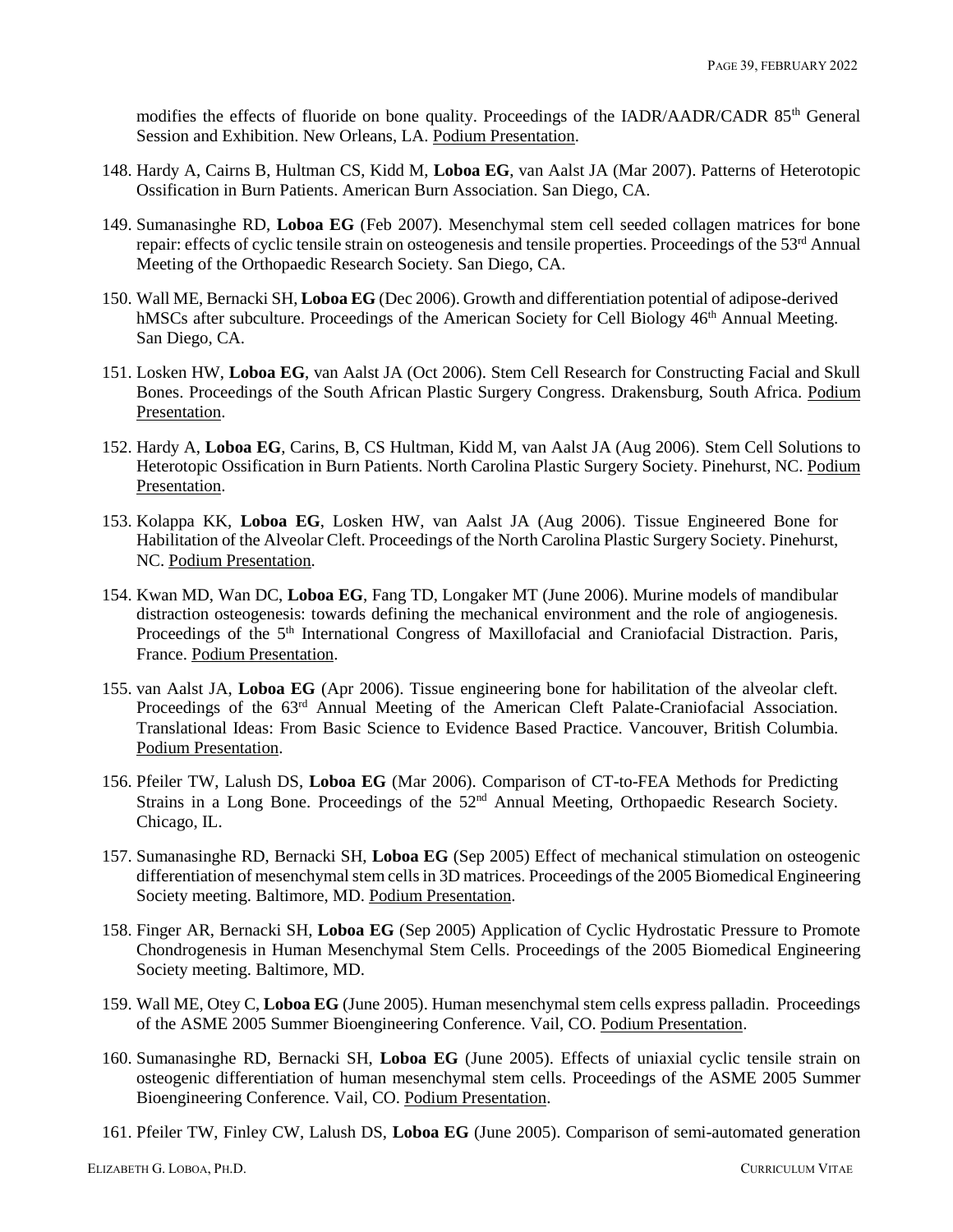methods for finite element analysis of canine radius. Proceedings of the ASME 2005 Summer Bioengineering Conference. Vail, CO.

- 162. Hanson AD, Walker G, Sumanasinghe RD, Wall ME, **Loboa EG** (June 2005). Seeding of human mesenchymal stem cells onto poly-l-lactic acid (PLLA) scaffolds in a flow perfusion microfluidic chamber. Proceedings of the ASME 2005 Summer Bioengineering Conference. Vail, CO.
- 163. Sumanasinghe RD, Bernacki SH, King MW, **Loboa EG** (Apr 2005). Human mesenchymal stem cell seeded 3D collagen matrices for bone tissue engineering: effects of uniaxial cyclic tensile strain, cell density and media conditions on matrix contraction. Proceedings of the 30<sup>th</sup> Annual Meeting of the Society for Biomaterials. Memphis, TN.
- 164. Wang J, Kheradpir K, Qi J, **Loboa EG**, Grant E. Banes A (Apr 2005). Novel bioreactor system for longterm vascular graft culture. Proceedings of FASEB Experimental Biology 2005. San Diego, CA.
- 165. Sumanasinghe RD, Bernacki SH, **Loboa EG** (Feb 2005). Tensile strain induced osteogenic differentiation of mesenchymal stem cells in linear 3D matrices in vitro: effects of cell density, media, & duration of strain. Transactions of the 51<sup>st</sup> Annual Meeting of the Orthopaedic Research Society. Washington DC.
- 166. Yeago CA, Dulaney KO, Bernacki SH, **Loboa EG** (Feb 2005). Both ramp and steady applications of cyclic hydrostatic pressure cause a positive chondrogenic response in human mesenchymal stem cells in agarose constructs. Transactions of the 51<sup>st</sup> Annual Meeting of the Orthopaedic Research Society. Washington DC.
- 167. McCord MG, Blanchard SM, **Loboa EG**, Mente PL. Putting the "Engineering" into tissue engineering: Development of undergraduate tissue engineering course materials and laboratory experiments. Proceedings of the 2004 Annual Conference of the American Association for Engineering Education, Session 2109. Salt Lake City, UT. Podium Presentation.
- 168. Blanchard SM, McCord MG, Mente PL, Lalush DS, Abrams CF, **Loboa EG**, Nagle HT. Rubrics cubed: tying grades to assessment to reduce faculty workloads. Proceedings of the 2004 Annual Conference of the American Association for Engineering Education, Session 1609. Salt Lake City, UT. Podium Presentation.
- 169. Morgan EF, **Loboa EG**, Fang TD, Longaker MT, Carter DR (Sep 2003). Temporal variations in mechanical stimuli during mandibular distraction osteogenesis. Proceedings of the International Society for Craniofacial Surgery, Xth International Congress. Monterey, CA.
- 170. Fong KD, Warren SM, **Loboa EG**, Henderson JH, Fang TD, Nacamuli RP, Carter DR, Longaker MT (Sep 2003). Mechanical strain effects on dura mater biology: implications for understanding immature calvarial healing. Proceedings of the International Society for Craniofacial Surgery, Xth International Congress. Monterey, CA. Podium Presentation.
- 171. Fong KD, **Loboa EG**, Nacamuli RP, Song HM, Fang TD, Salim A, Shi YY, Longaker MT (Sep 2003). Calvarial osteoblast response to mechanical tensile strain. Proceedings of the International Society for Craniofacial Surgery, Xth International Congress. Monterey, CA.
- 172. **Loboa EG**, Fang TD, Parker DW, Warren SM, Fong KD, Longaker MT, Carter DR (Feb 2003). Mechanobiology of Mandibular Distraction Osteogenesis – Finite Element Analyses with a Rat Model. Proceedings of the 49<sup>th</sup> Annual Meeting, Orthopaedic Research Society. New Orleans, LA.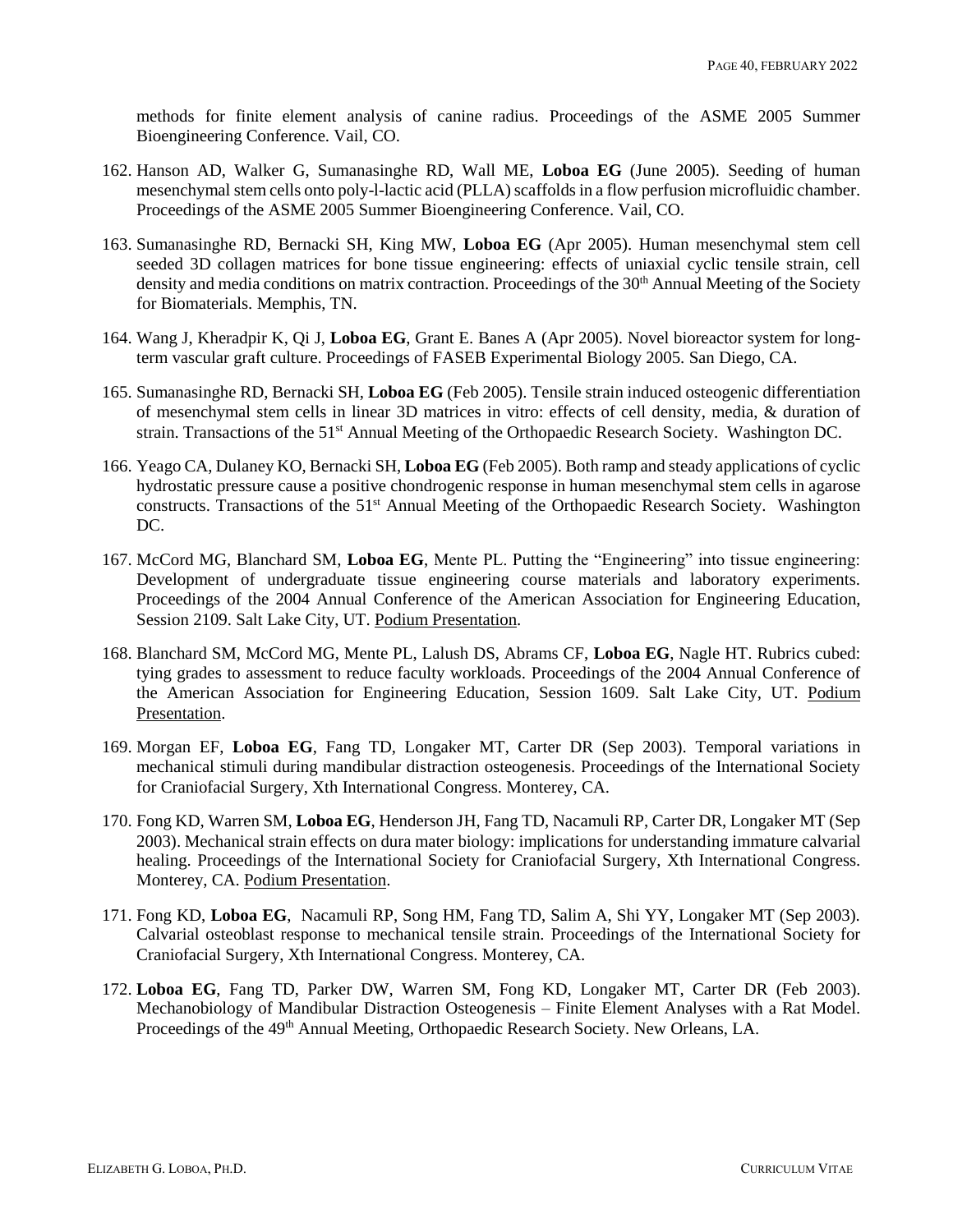- 173. **Loboa EG**, Fang TD, Warren SM, Fong KD, Carter DR, Longaker MT (Oct 2002). Mechanobiology of Distraction Osteogenesis. Proceedings of the Surgical Forum at the 2002 Clinical Congress. San Francisco, CA. Podium Presentation.
- 174. Fong KD, Warren SM, Fang TD, Cowan CM, **Loboa EG**, Carter DR, Longaker MT (Oct 2002). The Effects of Mechanical Strain on Dura Mater Biology: Implications for Immature Calvarial Healing. Proceedings of the Surgical Forum at the 2002 Clinical Congress. San Francisco, CA.
- 175. **Loboa EG**, Fang TD, Warren SM, Fong KD, Pierre JB, Longaker MT, Carter DR (Apr 2002). Mechanical Stresses Imposed during Rat Mandibular Distraction Osteogenesis. Proceedings of the 47<sup>th</sup> Annual Meeting, Plastic Surgery Research Council. Boston, MA.
- 176. Song HM, Fong KD, Warren SM, Fang TD, Cowan CM, Gonzalez O, **Loboa EG**, Carter DR, Longaker MT (Apr 2002). Equibiaxial Strain Affects Dura Mater Biology. Proceedings of the 47<sup>th</sup> Annual Meeting, Plastic Surgery Research Council. Boston, MA.
- 177. **Loboa EG**, Wren TAL, Beaupré GS, Carter DR (Mar 2002). Mechanobiology of Cartilage, Fibrocartilage, and Fibrous Tissue Regeneration. Stanford University Bio-X Sponsored Symposium on Cartilage Tissue Engineering. Stanford, CA.
- 178. **Loboa EG**, Wren TAL, Carter DR (Feb 2002). Mechanobiology of Soft Skeletal Tissue Regeneration. Proceedings of the 48<sup>th</sup> Annual Meeting, Orthopaedic Research Society. Dallas, TX. Podium Presentation.
- 179. **Loboa EG**, Wren TAL, Beaupré GS, Carter DR (Oct 2001). Mechanobiology of Soft Skeletal Tissue Regeneration: A Mathematical Approach for Describing Material Property Changes during Soft Skeletal Tissue Formation. Biomedical Computation at Stanford. Stanford, CA. Winner, Best Poster Award.
- 180. Bouletreau PJ, Warren SM, Paccione MF, Greenwald JA, Nijher NS, Kummer FJ, LeGeros RZ, Grayson BH, McCarthy JG, **Loboa EG**, Carter DR, Longaker MT (June 2001). New Developments in Craniofacial Distraction. Proceedings of the 3<sup>rd</sup> International Congress of Craniofacial and Maxillofacial Distraction. Paris, France. Podium Presentation.
- 181. **Loboa Polefka EG**, Beaupré GS, Carter DR (Mar 2000). Stress and strain distributions are correlated with pseudarthrosis development. Proceedings of the 46<sup>th</sup> Annual Meeting of the Orthopaedic Research Society. Orlando, FL.
- 182. **Loboa Polefka EG**, Beaupré GS, Carter DR (Feb 2000). Mechanobiology of delayed fracture healing. Proceedings of the 2<sup>nd</sup> National Rehabilitation Research & Development Conference. Arlington, VA.
- 183. Carter DR, **Loboa Polefka EG**, Beaupré GS (Dec 1999). Mechanical influences on skeletal regeneration. Proceedings of the Toyota International Symposium on Human Life Support Biomechanics. Nagoya, Japan. Podium Presentation.
- 184. Carter DR, **Loboa Polefka EG**, Beaupré GS (Dec 1999). Mechanical influences on skeletal regeneration and bone resorption. Bone Engineering Workshop. Toronto, Canada. Podium Presentation.
- 185. **Loboa EG**, Sarin VK, Beaupré GS, Kiratli BJ, Carter DR, van der Meulen MCH (Aug 1997). Fracture risk predictions using DXA imaging. National Bioengineering Career Symposium. Seattle, WA.

### **Patents Issued**

1. U.S. Patent No. 9,043,156. Methods, systems and computer readable media for monitored application of mechanical force to samples using acoustic energy and mechanical parameter value extraction using mechanical response models. May 26, 2015.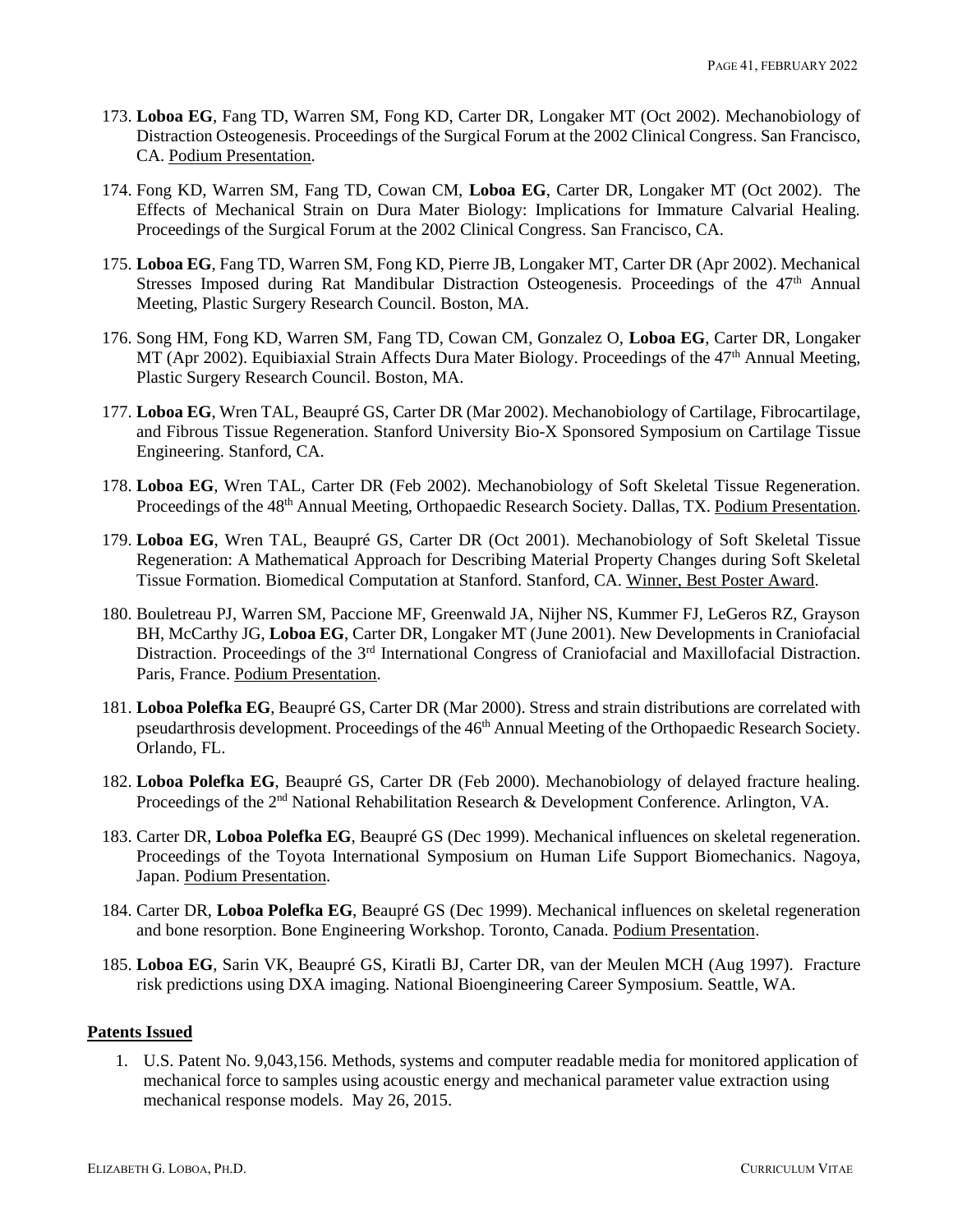# **Patents/Disclosures Filed**

- 1. NCSU Disclosure No. 15069. Biodegradable nanofibers for delivery of stem cells in treatment of glioblastoma. Sept. 5, 2014.
- 2. NCSU Disclosure No. 15062. Fabrication of 100% pure soy protein nonwovens at large industrial scale by solution blowing technology. Aug. 25, 2014.
- 3. NCSU Disclosure No. 14246. Manufacture of lightweight, low density hollow mushroom-gilled fibers. Aug. 18, 2014.
- 4. NCSU Disclosure No. 14233. Multifunctional nanofibrous wound dressings. May 22, 2014.
- 5. U.S. Patent Application Serial No. 14/437,624. Nonwoven fiber materials. Nov. 21, 2012.
- 6. U.S. Patent Application Serial No. 12/607,986. Methods, systems and computer readable media for monitored application of mechanical force to samples using acoustic energy and mechanical parameter value extraction using mechanical response models. Oct. 28, 2009.
- 7. NCSU Disclosure No. 08097. Tensile strain bioreactor with force feedback and custom incubator for applying tensile strain to cell-seeded three-dimensional scaffolds. Mar. 17, 2008.
- 8. NCSU Disclosure No. 07050. Mold, inverted transwell, and reservoirs for novel fluid shear/flow perfusion bioreactor. Nov. 2, 2006.
- 9. NCSU Disclosure No. 07020. Selectively porous bicomponent fibers & fabrics. Oct. 10, 2006.
- 10. NCSU Disclosure No. 06114. Tensile strain bioreactor for applying tensile strain to cell-seeded threedimensional scaffolds. Mar. 15, 2006.
- 11. U.S. Patent Application Serial No. 11/741,390. Bioreactor device for exposing a cell culture to a fluid shear force imparted by a laminar fluid flow. Oct. 1, 2005.

#### **Current Research Grants and External Funding**

- 1. NSF/CBET 1702841 Loboa (PI) 09/01/17 08/31/21 Collaborative Research: 3D-Biofabrication of hASC-based Biomimetic Osteochondral Tissue and the Role of Extracellular Calcium Receptor. Role: PI  $$396,359$  (Loboa Direct and Indirect costs) Total Project = \$600,000
- 2. Missouri Department of Higher Education Loboa (PI) \*\*07/01/20 Current Imaging the Future - Clinical Service Engineering for Missouri Role: PI  $$5,114,444$  (Direct & Indirect Costs; Request & Cost Share) \*\* Recommended to Governor by the Missouri Board of Higher Education for state funding in FY20 and approved and awarded. Funding was withheld until FY22 due to Covid-19 budget cuts. Due to SMU Provost appointment, all funding and research maintained and overseen by MU.

#### **Past Research Grants and External Funding**

- 1. NIH SBIR 1R43OD026279 CryoCrate (PI) 09/01/18 08/31/19 In-Situ Cryopreservation without Cryoprotectants Role: Co-I (Academic PI) \$90,113.00 (Loboa Direct & Indirect costs)
- 2. UNC GA Research Opportunities Initiative Award Jay/Ligler (PI) 07/01/15 06/31/18 Integrating engineering with pharmaceutical sciences to improve the delivery of therapeutic and diagnostic agents Role: Co-PI on Project 3  $$1,830,000$

3. OREF 15-059 Spang (PI) 07/01/15 – 06/30/18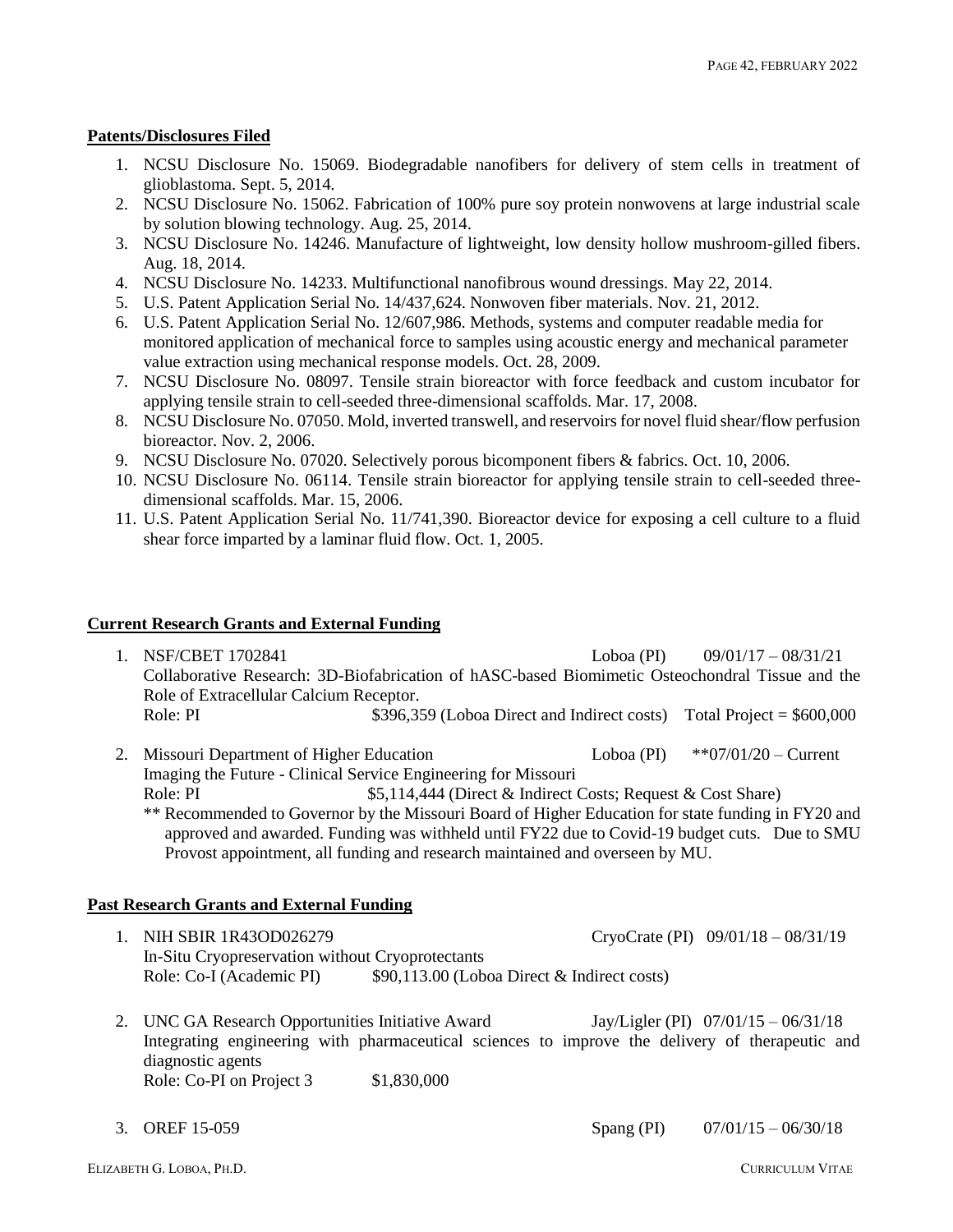Development of a functional osteochondral replacement graft: 3D tissue engineering and biomimetic stem cell guidance.<br>Role: Co-PI \$250,000 (Direct and Indirect costs)

- 4. NCSU Chancellor's Faculty Excellence Program Ghashghaei (PI) 08/15/15 07/31/18 Faculty cluster hire in quantitative and computational developmental biology Role: College of Engineering Lead *(until took position as MU COE Dean)* \$4-6 million
- 5. NWI 14-160 Loboa (PI) 01/05/15 01/14/18 Structure-Process-Property Relationship of Additive Loaded SpunBlown Nonwovens. Role: PI  $$150,000$  (Direct costs)
- 6. NIH/NIA 1-F30-AG040868-01 O'Conor (PI) 07/01/11 05/31/16 Osmotic Signaling in Chondrocyte Aging & Osteoarthritis Mentor to MD/PhD candidate Chris O'Conor for graduate research in osteoarthritis. Role: Co-I and UNC Advisor \$161,689
- 7. NIH R37AR049003 Loeser (PI) 04/01/15 03/31/16 Integrins and Mechanotransduction in Cartilage Role: Co-I \$152,000 8. Dick & Marlene Daugherty Entrepreneuralism Endowment Loboa (PI) 04/01/15 – 03/31/16 Precision Diagnostics/PrecisiBand start-up endeavors
	- Role: Company Founder & PI \$3,500 (Direct costs)
- 9. NSF/CBET 1133427 Loboa (PI) 01/15/12 01/14/16 IDR: Primary Cilia as Sensors of Electric Field during Electrical Stimulation Induced hASC Osteogenesis Investigation of role of primary cilia as mechanotransduction mechanism of AC electric fields during electric field stimulation of hASC osteogenic differentiation. Role: PI \$594,210
- 10. NSF CMMI/BMMB: Conference Support Award Loboa (PI) 01/06/15 01/05/16 2015 Cellular and Molecular Bioengineering (CMBE) Conference The major goal of this project is to provide funding for students, trainees, and young faculty to attend and present work at the 2015 BMES Cell and Molecular Bioengineering Conference. Role: PI  $$15,000$  (Direct costs)
- 11. NIH/NIBIB/NCI/NICHD R13 Loboa (PI) 01/06/15 01/05/16 2015 CMBE Conference: From Womb to Tomb: Mechanobiology of Generation, Regeneration and Degeneration The major goal of this project is to provide funding for students, trainees, and young faculty to attend and present work at the 2015 BMES Cell and Molecular Bioengineering Conference. Role: PI  $$15,000$  (Direct costs)
- 12. William R. Kenan Jr. Institute for Engineering, Loboa (PI) 01/03/15 01/02/16 Technology and Science The Angiogenic and Osteogenic Effects of Cyclic Tensile Strain on a Co-culture of Adipose-Derived Stem and Endothelial Cells Investigation of mechanical effects on paracrine signaling between adipose stem cells and endothelial cells for enhanced bone formation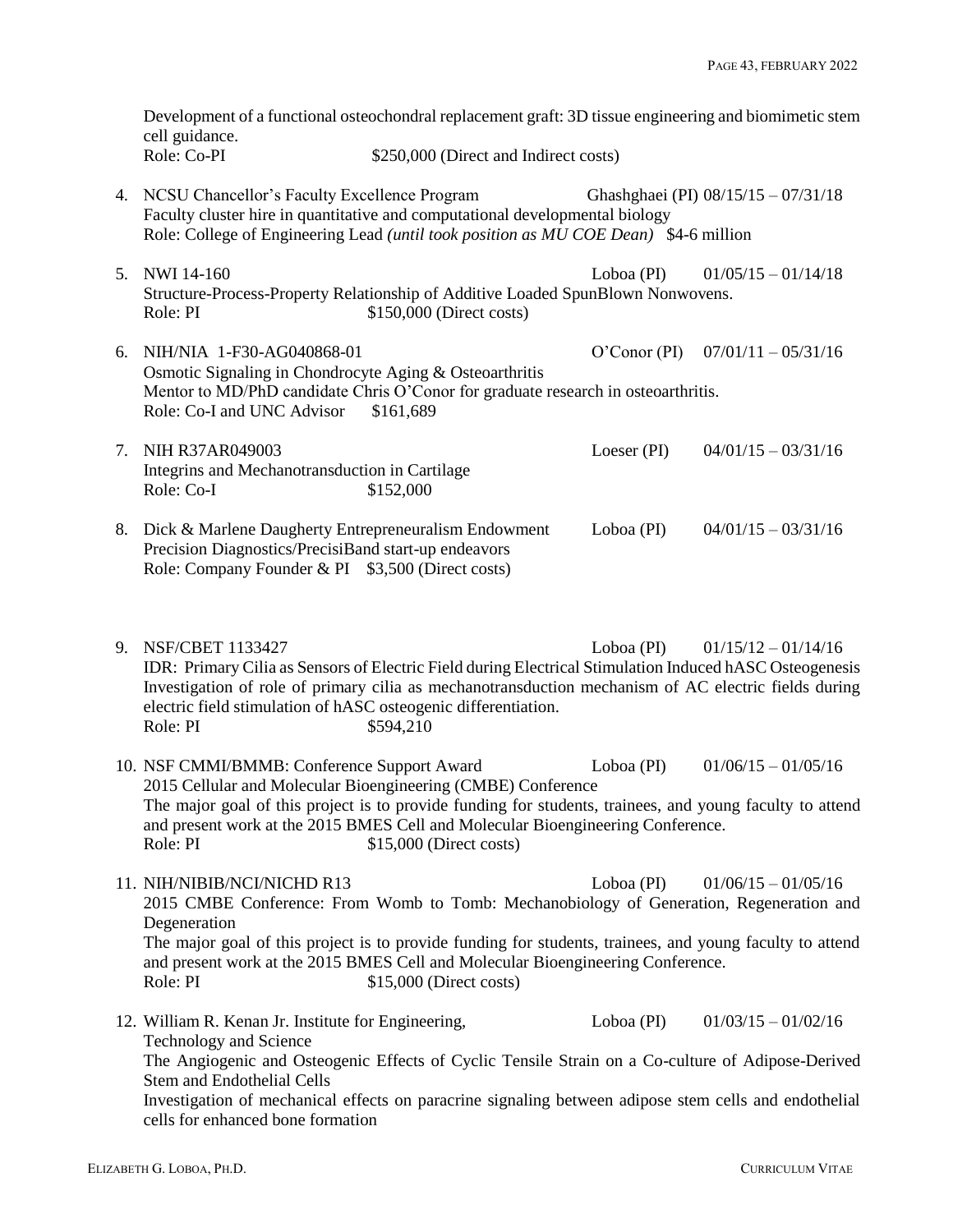| Role: PI                                                                                                                                                                                                                                                                                                                     | $$15,000$ (Direct costs)                                                                           |            |                                       |  |
|------------------------------------------------------------------------------------------------------------------------------------------------------------------------------------------------------------------------------------------------------------------------------------------------------------------------------|----------------------------------------------------------------------------------------------------|------------|---------------------------------------|--|
| 13. National Space Biomedical Research Institute<br>Crosstalk between subchondral bone and articular cartilage in reduced gravity may contribute to<br>catastrophic joint damage.                                                                                                                                            |                                                                                                    |            | Mellor (PI) $12/01/14 - 11/30/15$     |  |
| Role: PI to Liliana Mellor, Research Assistant Professor in my lab<br>\$50,000                                                                                                                                                                                                                                               |                                                                                                    |            |                                       |  |
| 14. University Faculty Scholars Program                                                                                                                                                                                                                                                                                      |                                                                                                    | Loboa      | $08/15/12 - 10/15/15$                 |  |
| University Faculty Scholar Award<br>Recognition of emerging academic leaders. Awarded title from university to include annual supplement<br>of \$10,000/year for 5 years toward supplemental salary or programmatic support.<br>Role: Awardee<br>\$50,000 (Direct costs)                                                     |                                                                                                    |            |                                       |  |
| 15. NIH CTSA 550KR71418<br>Biocompatible, Biodegradable Controlled Release Smart Bandages for Regenerating Skin and Healing<br><b>Infected Wounds</b>                                                                                                                                                                        |                                                                                                    | Loboa (PI) | $10/01/14 - 09/31/15$                 |  |
| Investigation of controlled-release degradable bandages for healing infected wounds.<br>Role: PI                                                                                                                                                                                                                             | \$50,000 (Direct costs)                                                                            |            |                                       |  |
| 16. 2013-CFG-8008<br>NC Biotechnology Center/DOW Chemical                                                                                                                                                                                                                                                                    |                                                                                                    | Loboa (PI) | $10/01/13 - 09/31/15$                 |  |
| Development and Translation of Controlled Release Smart Bandages for Antimicrobial, Antibacterial,<br>and Anti-Inflammatory Wound Healing Applications<br>\$120,000 (Direct costs)<br>Role: PI                                                                                                                               |                                                                                                    |            |                                       |  |
| 17. William R. Kenan Jr. Institute for Engineering, Technology & Science<br>Translational Regenerative Medicine Initiative<br>Role: Co-PI                                                                                                                                                                                    | \$80,000 (Direct costs)                                                                            |            | Piedrahita (PI) $08/16/14 - 08/15/15$ |  |
| 18. NSF Graduate Research Diversity Supplement                                                                                                                                                                                                                                                                               |                                                                                                    | Loboa (PI) | $08/15/12 - 08/14/15$                 |  |
| Supplement to NSF/CBET IDR 1133427<br>Supplement to current funded NSF grant to broaden participation of underrepresented students in PhD                                                                                                                                                                                    |                                                                                                    |            |                                       |  |
| programs in engineering.<br>Role: PI                                                                                                                                                                                                                                                                                         | \$41,000                                                                                           |            |                                       |  |
| 19. NIH CTSA 550KR61325<br>Fiber-Reinforced Extracellular Matrix Hydrogels for Skeletal Muscle Regeneration<br>regenerate skeletal muscle                                                                                                                                                                                    | Investigation of synthetic polymeric fibrous systems for reinforcement of ECM derived hydrogels to |            | Loboa (PI) $07/01/14 - 06/30/15$      |  |
| Role: PI                                                                                                                                                                                                                                                                                                                     | \$50,000 (Direct costs)                                                                            |            |                                       |  |
| 20. NWI 11-136<br>Interconnected Micropores in Hollow Nonwoven Fibers                                                                                                                                                                                                                                                        |                                                                                                    | Loboa (PI) | $05/16/12 - 05/15/15$                 |  |
| Creation and scale up of hollow nonwoven fibers with enhanced diffusion capabilities for tissue<br>engineering and regenerative medicine applications.<br>Role: PI                                                                                                                                                           | \$132,000 (Direct costs)                                                                           |            |                                       |  |
| 21. NSF CBET-1358349: Conference Support Award<br>2014 Cellular and Molecular Bioengineering (CMBE) Conference<br>The major goal of this project is to provide funding for students, trainees, and young faculty to attend<br>and present work at the 2014 BMES Cell and Molecular Bioengineering Conference.<br>Role: Co-PI | \$15,000 (Direct costs)                                                                            | Mauck (PI) | $12/01/13 - 11/30/14$                 |  |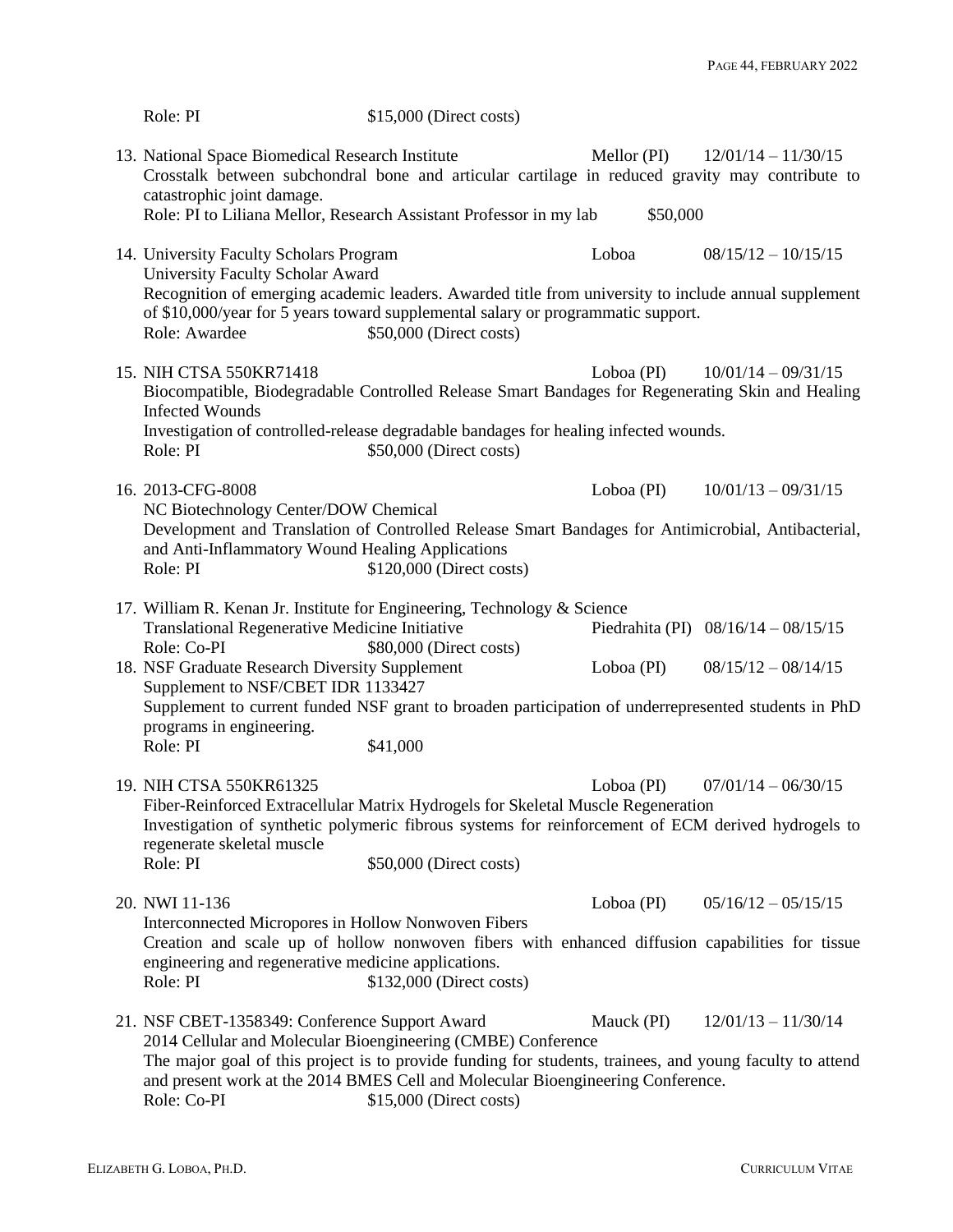| 22. NIH/NIBIB 1R13 EB0818181<br>Role: Co-PI                                                                                                                                                                                                                                                                                                                                                                           | 2014 Cellular and Molecular Bioengineering (CMBE) Conference<br>The major goal of this project is to provide funding for students, trainees, and young faculty to attend<br>and present work at the 2014 BMES Cell and Molecular Bioengineering Conference.<br>\$10,000 (Direct costs)                  |               | Mauck (PI) $09/30/13 - 08/31/14$ |  |
|-----------------------------------------------------------------------------------------------------------------------------------------------------------------------------------------------------------------------------------------------------------------------------------------------------------------------------------------------------------------------------------------------------------------------|---------------------------------------------------------------------------------------------------------------------------------------------------------------------------------------------------------------------------------------------------------------------------------------------------------|---------------|----------------------------------|--|
| 23. CCMTR Translational Research Grant<br>Role: PI                                                                                                                                                                                                                                                                                                                                                                    | Improving Osteochondral Tissue Engineering in a Large Animal Model<br>Comparing and optimizing osteochondral tissue engineering in a porcine model using adipose derived<br>stem cells and chondrocytes for improved large animal model investigations of human pathologies.<br>\$15,000 (Direct costs) | Loboa (PI)    | $07/01/13 - 06/30/14$            |  |
| 24. Orthopaedic Trauma Association<br>Role: Co-PI                                                                                                                                                                                                                                                                                                                                                                     | Human Adipose Derived Stem Cells for Nonunion Bone Regeneration.<br>Pilot study funds to investigate novel bone regeneration approaches for nonunion in a murine model.<br>\$25,000                                                                                                                     | $Ostrum$ (PI) | $01/01/13 - 12/31/13$            |  |
| 25. NCRC 10-128<br>Applications<br>Role: PI                                                                                                                                                                                                                                                                                                                                                                           | Controlled Release Systems using Core-Sheath Nanofibers for Wound Healing and Tissue Engineering<br>Development and application of core-sheath technologies for controlled release systems.<br>\$150,000 (Direct costs)                                                                                 | $Loboa$ (PI)  | $08/01/10 - 08/31/13$            |  |
| 26. NIH/NIBIB 1R03EB008790<br>collagen culture.<br>Role: PI                                                                                                                                                                                                                                                                                                                                                           | Tensile Strain-Induced Osteogenesis of Human Mesenchymal Stem Cells in 3D Culture<br>Investigation of tensile strain effects on osteogenesis of human adipose derived adult stem cells in 3D<br>\$144,226                                                                                               | Loboa (PI)    | $02/01/10 - 01/31/13$            |  |
| 27. Chancellor's Innovation Fund<br>Role: PI                                                                                                                                                                                                                                                                                                                                                                          | Commercial Development of Hollow, Porous, Nonwoven Fibers as Controlled Release Systems for<br>Wound Healing, Tissue Engineering, and Regenerative Medicine Applications<br>\$85,000 (Direct costs)                                                                                                     | $Loboa$ (PI)  | $07/01/11 - 01/01/13$            |  |
| 28. NIH/NCRR<br>10KR51023<br>interdigitated electrodes.<br>Role: PI                                                                                                                                                                                                                                                                                                                                                   | Controlled AC Electric Fields for Osteogenesis of Human Adipose Derived Stem Cells<br>Investigation of the role of physiologic AC electric fields on bone formation by hASCs using custom<br>$$10,000$ (Direct costs)                                                                                   | Loboa (PI)    | $02/01/10 - 01/31/11$            |  |
| 29. North Carolina Biotechnology Center MRG<br>Loboa (PI)<br>$08/01/07 - 07/31/10$<br>The Role of Palladin in the Mechanobiology of Human Mesenchymal Stem Cells<br>Investigation of the role that cytoskeletal protein palladin plays in mechanotransduction of hMSCs during<br>tensile strain induced osteogenic differentiation of hMSCs.<br>Role: PI<br>$$275,000$ (Direct costs)                                 |                                                                                                                                                                                                                                                                                                         |               |                                  |  |
| 30. UK-US Stem Cell Collaboration Development Award<br>Loboa (PI)<br>$12/01/09 - 03/15/10$<br>Travel funds for visit and presentation at Imperial College, London on Loboa lab research and to develop<br>collaboration with Prof. Molly Stevens (Materials Dept., Imperial College) regarding stem cell based<br>approaches to functional bone tissue engineering.<br>Role: PI<br>£3860 (~ $$6,600$ ) (Direct costs) |                                                                                                                                                                                                                                                                                                         |               |                                  |  |
| 31. Nonwovens Cooperative Research Center                                                                                                                                                                                                                                                                                                                                                                             | Hollow Fiber Nonwoven Structures with Interconnected Pore Configuration                                                                                                                                                                                                                                 | Loboa (PI)    | $08/15/05 - 08/15/09$            |  |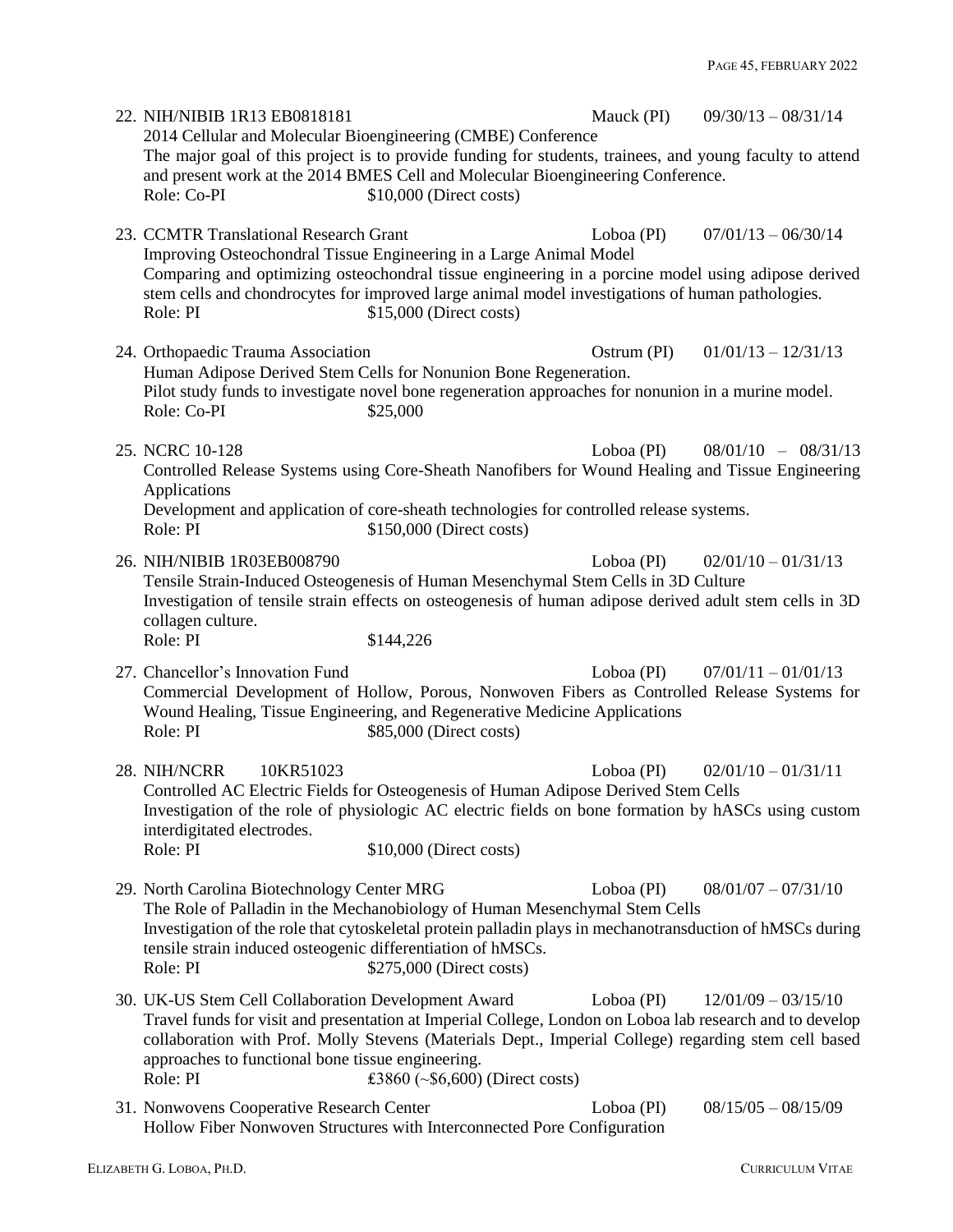Studies to determine means to create hollow fibers with interconnected pores for use in tissue engineering applications.<br>Role: PI \$135,000 (Direct costs)

32. Center for Comparative Medicine and Translational Research Loboa (PI) 07/01/08 – 06/31/09 Effects of Electrical Stimulation on Neuronal and Glial Differentiation of Fetal Porcine Neural Stem Cells Seeded in Three-Dimensional Poly-L-Lactic Acid Scaffolds Investigation of electrical stimulation to control differentiation of neural stem cells. Role: PI  $$25,000$  (Direct costs) 33. Veterinary Practice Plan, CVM, NCSU Marcellin (PI) 04/01/08 – 03/31/09 In Vitro Response to TiAl6V4 and EBM made Titanium on Human Adipose Derived Stem Cell Culture Determination of titanium processing on viability and proliferation of adipose-derived adult stem cells. Role: Co-PI  $$15,000$  (Direct costs) 34. National Textile Center Gupta (PI) 05/01/05 – 03/31/09 Electrospun Core-Sheath Fibers for Soft Tissue Engineering Project to create and utilize novel bi-axial syringe to electrospin scaffolds for tissue engineering cartilage and other soft tissues. Role: Co-I \$318,488 35. Veterinary Practice Plan, CVM, NCSU Marcellin (PI) 01/01/08 – 12/31/08 In vitro response of human adipose-derived adult stem cells to EBM-made titanium implants Analyses of titanium processing on viability and proliferation of adipose-derived adult stem cells. Role: Co-PI  $$4,000$  (Direct costs) 36. UNC-CH/NCSU BME Research Initiation Project Loboa (PI) 09/1/07 – 06/30/08 Functional Bone Tissue Engineering via Electrical Stimulation of Adipose-Derived Human Mesenchymal Stem Cells using Conductive, Electrospun, Nanocomposite Scaffolds Use of electrospun nanocomposite conductive scaffolds (multi-walled carbon nanotubes embedded within PLA fibers) to investigate electrical stimulation of adipose-derived adult stem cells to initiate osteogenesis. Role: PI  $$50,000$  (Direct costs) 37. UNC-CH/NCSU BME Research Initiation Project Banes (PI) 09/01/07 – 06/30/08 Fabrication of a Venous Valve Replacement Device (VVRD) Development of device to correct venous valvular insufficiencies. Role: Co-I  $$50,000$  (Direct costs) 38. NCSU Internal Mini Grant – Wood and Paper Science Lucia (PI) 08/01/06 – 07/31/07 Novel fibrous biomaterial scaffolds for tissue engineering using human adipose-derived adult stem cells Investigation of cellulose as potential substrate for tissue engineering with human adipose derived adult stem cells. Role: Co-PI  $$15,000$  (Direct costs) 39. National Institutes of Health Banes (PI)  $11/01/05 - 04/31/07$ Bioreactor for Engineered Bioartificial Tissues Analysis and revamp of Flexcell TissueTrain system with finite element analysis of new anchor designs. Role: Co-PI \$100,000 (*Phase I STTR: Loboa academic lead; Banes (Flexcell) industry lead)* 40. NCSU Multi-Disciplinary FRPD Lucia (PI) 03/01/06 – 2/28/07 Novel Fibrous Biomaterial Scaffolds for Tissue Engineering using Human Adipose-Derived Adult Stem Cells Investigation of cellulose as potential substrate for tissue engineering with hASCs. Role: Co-PI  $$5,333$  (Direct costs)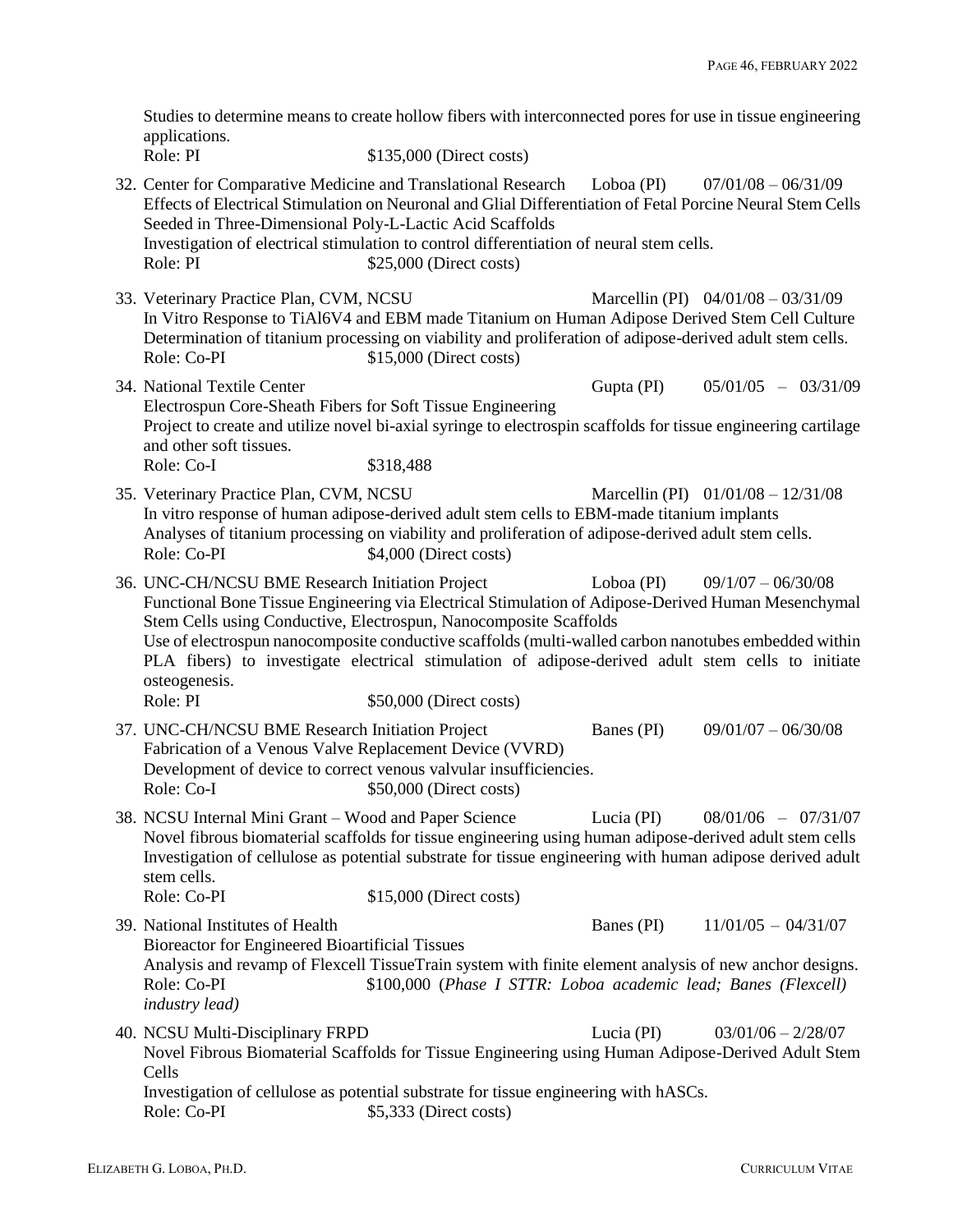- 41. Ralph E. Powe Junior Faculty Award Loboa (PI) 05/01/05 04/30/06 Tissue Engineering Bone using Osteoporotic Mesenchymal Stem Cells Project to promote osteogenesis of mesenchymal stem cells from osteoporotic patients. Role: PI  $$10,000$  (Direct costs)
- 42. North Carolina Biotechnology Center IDG Loboa (PI) 03/01/05 02/28/06 Tissue Mechanics Laboratory for Enhancing Biotechnology in North Carolina Equipment and facilities upgrade grant to obtain and install MTS 858 axial torsional test system for Tissue Mechanics Laboratory at NCSU. Role: PI  $$200,015$  (Direct costs)
- 43. NCSU Multi-Disciplinary FRPD Loboa (PI) 03/01/04 02/28/05 Noninvasive Pre-Surgical Planning for Mandibular Reconstruction in a Canine Model using a Computed Tomography-Finite Element Analysis Approach Project to arrive at a semi-automated means to convert CT image data into functional finite element models for pre-surgical planning prior to initiating mandibular distraction osteogenesis procedures. Role: PI  $$20,000$  (Direct costs)

### **Granting Agency Reviewer**

Army Research Office, Multidisciplinary University Research Initiative (ARO-MURI), 2014 - 2020 South Carolina EPSCoR/IDeA, 2013 – 2020 National Institutes of Health (NIH) P41 Site Visit Team, 2012 – 2020 American Institute of Biological Sciences, 2011 – 2020 Orthopaedic Research UK (previously Furlong Foundation), 2011 – 2020 National Science Foundation Engineering Research Center (NSF ERC) Site Visit Teams, 2009 – 2020 Pennsylvania Department of Health, 2009 – 2020 National Institutes of Health (NIH), 2008 – 2020 New York State Stem Cell Science (NYSTEM) and the Empire State Stem Cell Board, 2008 – 2020 Canada Foundation for Innovation, 2006 – 2020 National Science Foundation (NSF), 2005 – 2020

# **Teaching Experience**

PROFESSOR, JOINT DEPARTMENT OF BIOMEDICAL ENGINEERING AT UNC-CHAPEL HILL AND NC STATE UNIVERSITY & MATERIALS SCIENCE & ENGINEERING AT NC STATE UNIVERSITY, RALEIGH, NC

Spr 2015 BME 302 Human Physiology for Engineers II

Spr 2015 BME 802/BMME 890 Coulter Seminar Series

ASSOCIATE PROFESSOR, JOINT DEPARTMENT OF BIOMEDICAL ENGINEERING AT UNC-CHAPEL HILL AND NC STATE UNIVERSITY & MATERIALS SCIENCE & ENGINEERING AT NC STATE UNIVERSITY, RALEIGH, NC

- Spr 2014 BME 302 Human Physiology for Engineers II
- Spr 2014 BME 802/BMME 890 Coulter Seminar Series
- Spr 2013 BME 302 Human Physiology for Engineers II
- Spr 2012 BME 302 Human Physiology for Engineers II
- Fall 2011 BME/MSE 790 Mechanobiology of Skeletal Regeneration
- Spr 2011 BME 302 Human Physiology for Engineers II
- Spr 2010 BME 302 Human Physiology for Engineers II

ASSISTANT PROFESSOR,JOINT DEPARTMENT OF BIOMEDICAL ENGINEERING AT UNC-CHAPEL HILL AND NC STATE UNIVERSITY, RALEIGH, NC

- Spr 2009 BME 302 Human Physiology for Engineers II
- Spr 2008 BME 302 Human Physiology for Engineers II
- Spr 2007 BME 302 Human Physiology for Engineers II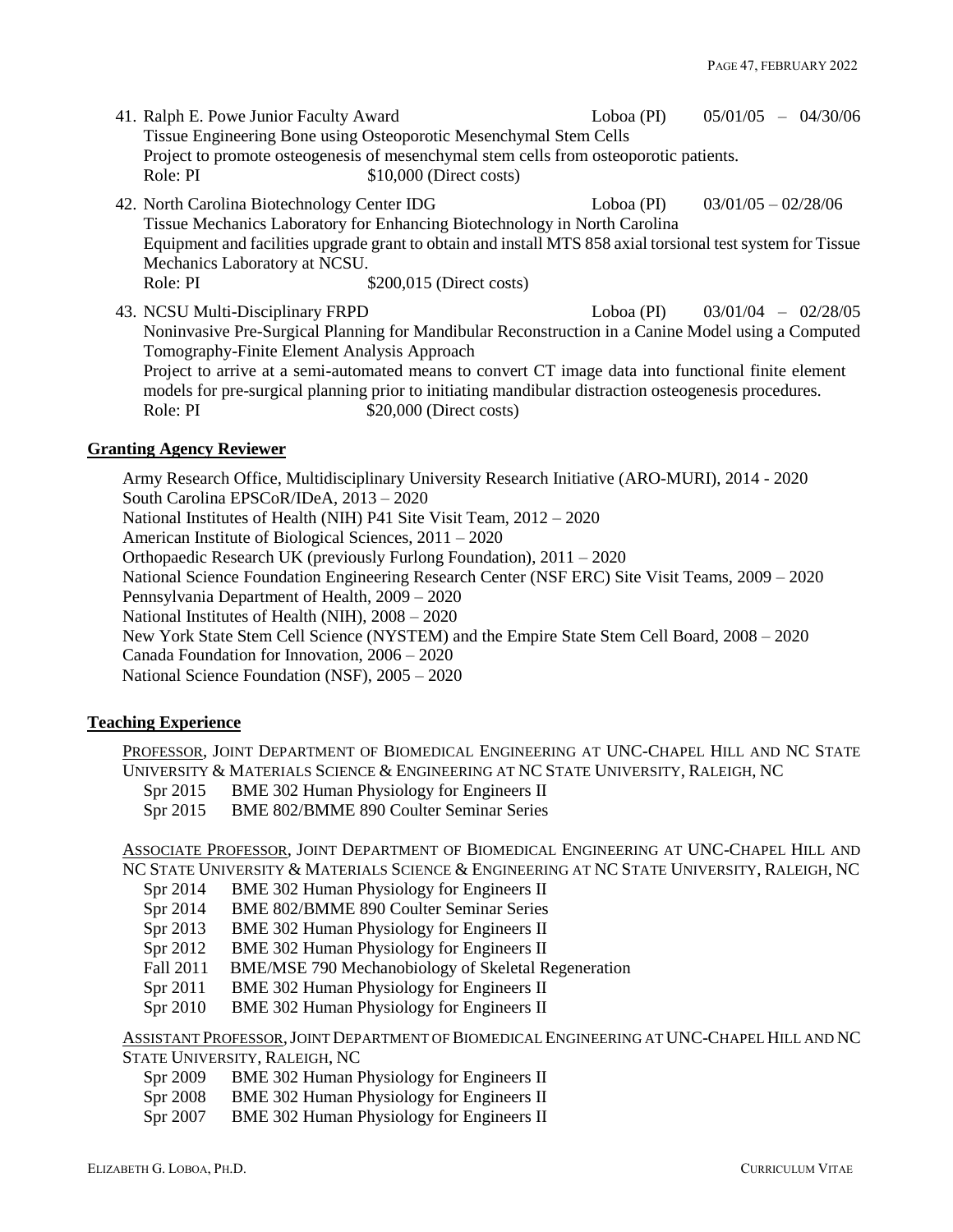- Spr 2005 BME 302 Human Physiology for Engineers II
- Spr 2004 BAE382 Biomedical Engineering Applications

GUEST LECTURER, UNC-CHAPEL HILL, CHAPEL HILL, NC

- 2014 MOPH 864: Nanomedicine
- 2013 MOPH 864: Nanomedicine
- 2012 MOPH 864: Nanomedicine
- 2009 BMME 400: Introduction to Biomedical Engineering
- 2007 Phys 625/Phys 755 Stem Cells and Maturational Lineage Biology Seminar Series
- 2005-2007 BMME 400: Introduction to Biomedical Engineering
- 2006 ABC Fellows, Orthopaedic Grand Rounds, June 10, 2006
- 2005 MTSC 200: Principals of Tissue Engineering
- 2004, 2005 BMME 100: Introduction to Biomedical Engineering
- 2004 BME 251: From Genes to Tissues

GUEST LECTURER, NC STATE UNIVERSITY, RALEIGH, NC

2004 Biomathematics Seminar

ACTING ASSISTANT PROFESSOR, STANFORD UNIVERSITY, STANFORD, CA 2002-2003 ME80 Stress, Strain, and Strength

GUEST LECTURER, STANFORD UNIVERSITY, STANFORD, CA

- 2002 ME288 Bioengineering & Biodesign Seminar
- 2001 ME281 Orthopaedic and Cardiovascular Bioengineering and Medicine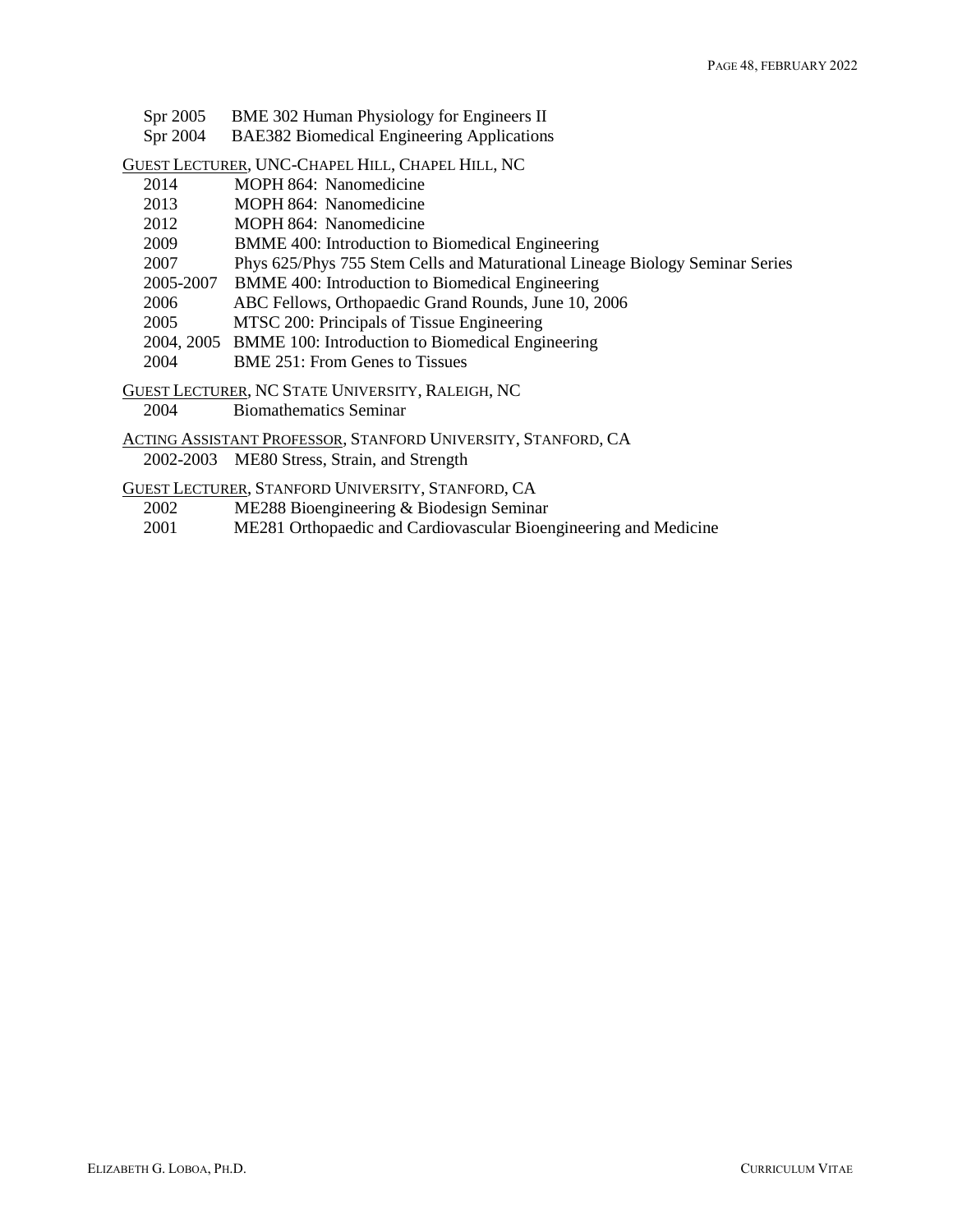### **Students and Post-Doctoral Fellows Supervised**

# Previous Master's Students – Chair

- 1. 2004-07 *Ariel Hanson*, M.S., Joint Dept. of Biomedical. Eng., UNC-CH/NCSU
- 2. 2005-06 *Seth McCullen*, M.S., Joint Dept. of Biomedical Eng., UNC-CH/NCSU
- 3. 2007-9 *Adisri Charoenpanich*, M.S., Joint Dept. of Biomedical Eng., UNC-CH/NCSU
- 4. 2006-9 *Skylar Marvel*, M.S., Joint Dept. of Biomedical Eng., UNC-CH/NCSU
- 5. 2010-12 *John Williams*, M.S., Joint Dept. of Biomedical Eng., UNC-CH/NCSU
- 6. 2010-14 *Pattie Mathieu*, MS, Joint Dept. of Biomedical Eng., UNC-CH/NCSU

## Previous Master's Students – Co-Chair

- 1. 2005-7 *Jillian Rouse*, M.S., Joint Dept. of Biomedical Eng., UNC-CH/NCSU
- 2. 2007-10 *Magaly Ramirez*, M.S., Forest Biomaterials, NCSU

# Previous Ph.D. Students – Chair

- 1. 2003-6 *Ruwan Sumanasinghe,* Ph.D., Joint Dept. of Biomedical Eng., UNC-CH/NCSU
- 2. 2004-9 *T. Wayne Pfeiler,* Ph.D., Joint Dept. of Biomedical Eng., UNC-CH/NCSU
- 3. 2005-9 *Carla Haslauer,* Ph.D., Joint Dept. of Biomedical Eng., UNC-CH/NCSU
- 4. 2005-9 *Seth McCullen,* Ph.D., Joint Dept. of Biomedical Eng., UNC-CH/NCSU
- 5. 2009-13 *Adisri Charoenpanich,* Ph.D., Joint Dept. of Biomedical Eng., UNC-CH/NCSU
- 6. 2010-13 *Mahsa Mohiti-Asli,* Ph.D., Textile Eng., NCSU
- 7. 2008-14 *Josephine Bodle,* Ph.D., Joint Dept. of Biomedical Eng., UNC-CH/NCSU
- 8. 2009-16 *Christopher O'Conor,* Ph.D., Joint Dept. of Biomedical Eng., UNC-CH/NCSU
- 9. 2011-16 *Stephen Tuin,* Ph.D., Joint Dept. of Biomedical Eng., UNC-CH/NCSU
- 10. 2013-17 *Rachel Nordberg,* Ph.D., Joint Dept. of Biomedical Eng., UNC-CH/NCSU
- 11. 2013-18 *Shaobo Cai,* Ph.D., Materials Science & Eng., NCSU

# Previous Ph.D. Students – Co-Chair

- 1. 2002-5 *Gwanseob Shin,* Ph.D., Industrial Eng., NCSU
- 2. 2004-8 *Nilesh Ingle,* Ph.D., Fiber & Polymer Science, College of Textiles, NCSU and Joint Dept. of Biomed. Eng., UNC-CH/NCSU
- 3. 2006-10 *Meghan Samberg*, Ph.D., Joint Dept. of Biomedical Eng., UNC-CH/NCSU
- 4. 2007-11 *Oswaldo Lazoya,* Ph.D., Joint Dept. of Biomedical Eng., UNC-CH/NCSU

# Post-doctoral Research Fellows Supervised

- 1. 2004-6 *Michelle Wall,* Ph.D., Postdoctoral Fellow, Joint Dept. of Biomedical Eng., UNC-CH/NCSU
- 2. 2008-9 *Xiaodong Cao,* Ph.D., Postdoctoral Fellow, Joint Dept. of Biomedical Eng., UNC-CH/NCSU and Forest Biomaterials, NCSU
- 3. 2009-10 *Carla Haslauer,* Ph.D., Postdoctoral Fellow, Joint Dept. of Biomedical Eng., UNC-CH/NCSU
- 4. 2013-16 *Liliana Mellor,* Ph.D., Postdoctoral Fellow, Joint Dept. of Biomedical Eng., UNC-CH/NCSU
- 5. 2013-16 *Mahsa Mohiti-Asli*, Ph.D., Postdoctoral Fellow, Joint Dept. of Biomedical Eng., UNC-CH/NCSU
- 6. 2013-15 *Sonya Sonnenberg*, Ph.D., Postdoctoral Fellow, Joint Dept. of Biomedical Eng., UNC-CH/NCSU
- 7. 2014-16 *Andrew Steward*, Ph.D., Postdoctoral Fellow, Joint Dept. of Biomedical Eng., UNC-CH/NCSU
- 8. 2015-16 *Josephine Bodle,* Ph.D., Postdoctoral Fellow, Joint Dept. of Biomedical Eng., UNC-CH/NCSU
- 9. 2017-18 *Rachel Nordberg,* Ph.D., Postdoctoral Fellow, College of Engineering, UM-Columbia
- 10. 2019 *Rasoul Seyedmahmoud,* Ph.D., Postdoctoral Fellow, College of Engineering, UM-Columbia

### Doctoral and Master's Committee Memberships

- 1. 2003-7 *Ray Yao,* Ph.D. Candidate, Joint Dept. of Biomedical Eng., UNC-CH/NCSU
- 2. 2003-7 *Ann Marie Fox*, Ph.D. Candidate, Joint Dept. of Biomedical Eng., UNC-CH/NCSU
- 3. 2005-9 *Ajit Moghe*, Ph.D. Candidate, Fiber and Polymer Science, NCSU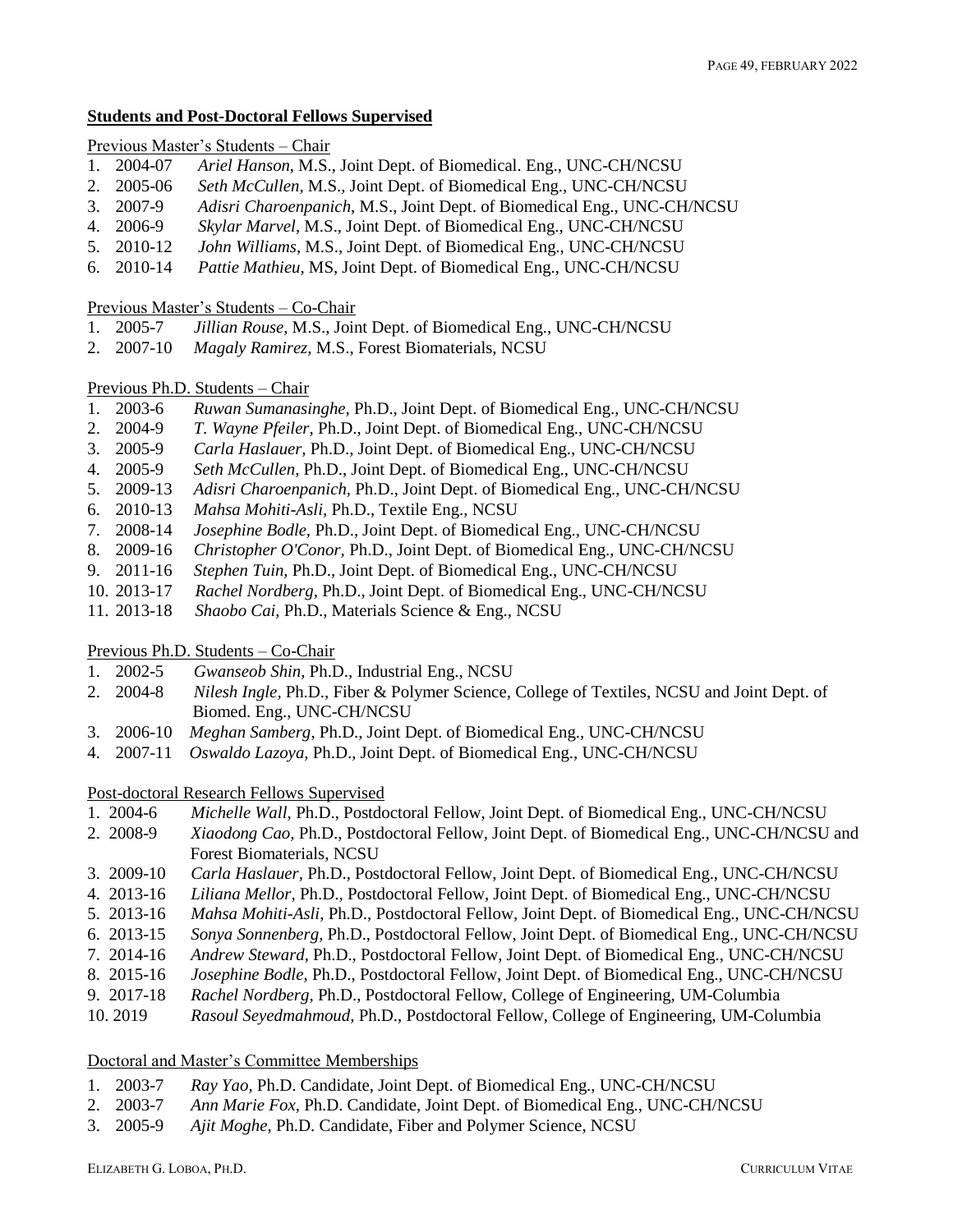- 4. 2005-9 *Avanika Mahajan,* Ph.D. Candidate, Animal Science, NCSU
- 5. 2005-9 *Richard Shoge*, Ph.D. Candidate, Joint Dept. of Biomedical Eng., UNC-CH/NCSU
- 6. 2006-10 *Ben Moody*, Ph.D. Candidate, Joint Dept. of Biomedical Eng., UNC-CH/NCSU
- 7. 2006-10 *Jessica Springer*, Ph.D. Candidate, Dept. of Industrial Eng., NCSU
- 8. 2006-10 *Russ Behler*, Ph.D. Candidate, Joint Dept. of Biomedical Eng., UNC-CH/NCSU
- 9. 2006-11 *Brandon Conover,* Ph.D. Candidate, Dept. of Electrical and Computer Eng., NCSU
- 10. 2007-11 *Rachael Turner,* Ph.D. Candidate, Joint Dept. of Biomedical Eng., UNC-CH/NCSU
- 11. 2007-11 *Fatih Canbolat*, Ph.D. Candidate, Fiber and Polymer Science, NCSU
- 12. 2008-9 *Maria Ina*, M.S. Candidate, Textile Eng., NCSU
- 13. 2008-10 *Aaron Richardson,* M.S. Candidate, Joint Dept. of Biomedical Eng., UNC-CH/NCSU
- 14. 2008-12 *Mallory Scola*, Ph.D. Candidate, Joint Dept. of Biomedical Eng., UNC-CH/NCSU
- 15. 2008-13 *Joao Ferreira*, Ph.D. Candidate, Dental School, UNC-Chapel Hill
- 16. 2009-14 *Shoeb Ahmed*, Ph.D. Candidate, Chemical and Biomolecular Eng., NCSU
- 17. 2009-14 *Ben Roberston*, Ph.D. Candidate, Joint Dept. of Biomedical Eng., UNC-CH/NCSU
- 18. 2009-14 *Jacob Thomas*, M.S. Candidate, Dept. of Physiology, NCSU
- 19. 2009-14 *Bruce Wiggin*, Ph.D. Candidate, Joint Dept. of Biomedical Eng., UNC-CH/NCSU
- 20. 2010-14 *Saurabh Bakshi*, M.S. Candidate, Dept. of Mechanical Eng., NCSU
- 21. 2010-15 *Ariel Hanson*, Ph.D. Candidate, Joint Dept. of Biomedical Eng., UNC-CH/NCSU
- 22. 2012-15 *Avinav Nandgaonkar*, Ph.D. Candidate, Fiber and Polymer Science, NCSU
- 23. 2012-15 *Robert Soto*, Ph.D. Candidate, Chemistry, UNC-Chapel Hill
- 24. 2012-16 *Astor Liu*, Ph.D. Candidate, Chemical & Biomolecular Eng., NCSU
- 25. 2012-17 *Asad Ahmad,* Ph.D. Candidate, Joint Dept. of Biomedical. Eng., UNC-CH/NCSU
- 26. 2015-16 *Michael Collier,* Ph.D. Candidate, Pharmaceutical Sciences, UNC-Chapel Hill
- 27. 2013-18 *Rahim Jindani,* Ph.D. Candidate, Fiber & Polymer Science & Biomedical Eng., NCSU

Undergraduates Supervised in Laboratory Research

- 1. 2003-6 *Carolyn Yeago,* Candidate for B.S., Dept. of Biomedical Eng., NC State Univ.
- 2. 2004-5 *Ethan Azargoon,* Candidate for B.S., Dept. of Biomedical Eng., NC State Univ.
- 3. 2004-5 *Stephanie Coates,* Candidate for B.S., Dept. of Biomedical Eng., NC State Univ.
- 4. 2004-5 *Penney Martin,* Candidate for B.S., Dept. of Biomedical Eng., NC State Univ.
- 5. 2004-5 *Amanda Walls,* Candidate for B.S., Dept. of Biomedical Eng., NC State Univ.
- 6. 2004-5 *Sarah Brumbaugh,* Candidate for B.S., Dept. of Biomedical Eng., NC State Univ.
- 7. 2004-6 *Katherine Dulaney,* Candidate for B.S., Dept. of Biomedical Eng., NC State Univ.
- 8. 2004-7 *Jennifer Jassawalla,* Candidate for B.S., Dept. of Biomedical Eng., NC State Univ.
- 9. 2004-7 *Tabitha Staniszewski,* Candidate for B.S., Dept. of Biomedical Eng., NC State Univ.
- 10. 2004-7 *Eric Rush,* Candidate for B.S., Dept. of Biomedical Eng., NC State Univ.
- 11. 2004-7 *Neil Shah,* Candidate for B.S., Dept. of Biomedical Eng., NC State Univ.
- 12. 2004-7 *Jillian Rouse* Candidate for B.S., Dept. of Biomedical Eng., NC State Univ.
- 13. 2004-8 *Allison Finger,* HHMI SRI intern and Candidate for B.S., Dept. of Biomedical Eng., NC State Univ.
- 14. 2005-7 *Catherine Ward*, Candidate for B.S., Dept. of Biomedical Eng., NC State Univ.
- 15. 2006-8 *Ben Shillinglaw*, Candidate for B.S., Dept. of Biomedical Eng., NC State Univ.
- 16. 2006-8 *Meghan Vidt*, Candidate for B.S., Dept. of Biomedical Eng., NC State Univ.
- 17. 2006-7 *Weldon Whitener*, Candidate for B.S., Dept. of Biomedical Eng., NC State Univ.
- 18. 2006-9 *Jennifer Puetzer*, Candidate for B.S., Dept. of Biomedical Eng., NC State Univ.
- 19. 2007-9 *Maureen Onorato*, Candidate for B.S., Dept. of Biomedical Eng., NC State Univ.
- 20. 2007-9 *Adam Young*, Candidate for B.S., Dept. of Biomedical Eng., NC State Univ.
- 21. 2007-9 *Jen Bland*, Candidate for B.S., Dept. of Biomedical Eng., NC State Univ.
- 22. 2007-10 *JP McQuilling*, Candidate for B.S., Dept. of Biomedical Eng., NC State Univ.
- 23. 2008-9 *Ashwin Sakhare*, Candidate for B.S., Dept. of Biomedical Eng., NC State Univ.
- 24. 2008-10 *Elizabeth Kirk*, Candidate for B.S., Dept. of Biomedical Eng., NC State Univ.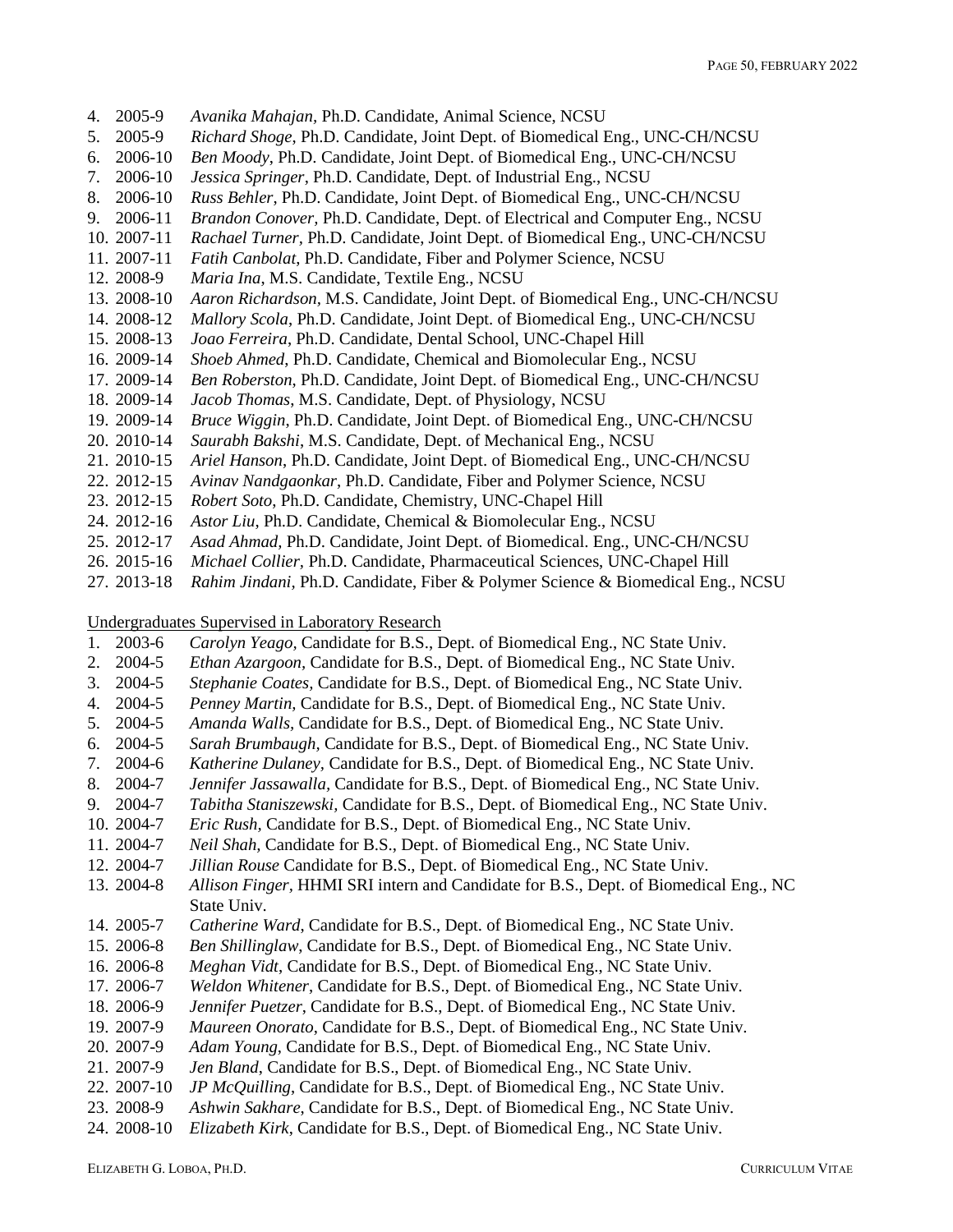| 25. 2008-10 | John Petitte, Candidate for B.S., Dept. of Chemical & Biomolecular Eng., NC State Univ. |
|-------------|-----------------------------------------------------------------------------------------|
| 26. 2009-11 | Arthi Kannan, Candidate for B.S., Dept. of Biomedical Eng., NC State Univ.              |
| 27. 2009-11 | Morgan Dent, Candidate for B.S., Dept. of Biomedical Eng., NC State Univ.               |
| 28. 2009-12 | Trent Langston, Candidate for B.S., Dept. of Biomedical Eng., NC State Univ.            |
| 29.2010     | Yang Zhu, NCSU-ZJU summer research program, Candidate for B.S. Dept. of Polymer         |
|             | Science and Eng., Zhejiang Univ.                                                        |
| 30. 2010-11 | Joseph Hardin, Candidate for B.S., Dept. of Biomedical Eng., NC State Univ.             |
| 31. 2010-12 | Candace Rubenstein, Candidate for B.S., Dept. of Biomedical Eng., NC State Univ.        |
| 32. 2010-12 | Daniel Cunningham, Candidate for B.S., Dept. of Biomedical Eng., NC State Univ.         |
| 33. 2010-12 | Shrea Saha, Candidate for B.S., Dept. of Biomedical Eng., NC State Univ.                |
| 34.2011     | Huayu Shi, NCSU-ZJU summer research program, Candidate for B.S. Dept. of Polymer        |
|             | Science and Eng., Zhejiang Univ.                                                        |
| 35. 2011-12 | Brendan McKelvy, Candidate for B.S., Dept. of Biomedical Eng., NC State Univ.           |
| 36. 2011-12 | Thea Roper, Candidate for B.S., Dept. of Biomedical Eng., NC State Univ.                |
| 37. 2010-12 | Michelle Phillips, Candidate for B.S., Dept. of Biomedical Eng., NC State Univ.         |
| 38. 2010-13 | Ramey Williams, Candidate for B.S., Dept. of Biomedical Eng., NC State Univ.            |
| 39. 2011-13 | Brandon Hluck, Candidate for B.S., Dept. of Biomedical Eng., NC State Univ.             |
| 40. 2012-13 | Lewis Lott, Candidate for B.S., Dept. of Biomedical Eng., Delaware State Univ.          |
| 41. 2012-13 | Lyman Woollens, Candidate for B.S., Dept. of Biomedical Eng., NC State Univ.            |
| 42. 2012-13 | Varun Ganesh, Candidate for B.S., Dept. of Biomedical Eng., NC State Univ.              |
| 43. 2012-13 | Chris Gardner, Candidate for B.S., Dept. of Biomedical Eng., NC State Univ.             |
| 44. 2012-13 | Sean Miller, Candidate for B.S., Dept. of Biomedical Eng., UNC Chapel Hill              |
| 45. 2013-14 | Sean D'Souza, Candidate for B.S., Biology, NC State Univ.                               |
| 46. 2012-14 | Chris Phillips, Candidate for B.S., Dept. of Biomedical Eng., NC State Univ.            |
| 47. 2012-15 | Chris Vaughn, Candidate for B.S., Dept. of Biomedical Eng., NC State Univ.              |
| 48. 2012-15 | Sarah Guess, Candidate for B.S., Dept. of Biomedical Eng., NC State Univ.               |
| 49. 2012-15 | Taylor Cook, Candidate for B.S., Dept. of Biomedical Eng., NC State Univ.               |
| 50. 2013-16 | Mehdi Hammouda, Candidate for B.S., Dept. of Biomedical Eng., NC State Univ.            |
| 51. 2013-14 | Samuela Fernandes, Candidate for B.S., Dept. of Biology, NC State Univ.                 |
| 52. 2014-16 | Michael Taylor, Candidate for B.S., Dept. of Biomedical Eng., NC State Univ.            |
| 53. 2014-15 | Casey Molina, Candidate for B.S., Dept. of Biomedical Eng., NC State Univ.              |
| 54. 2014-15 | Toluwalope Oyelowo, Candidate for B.S., Dept. of Biomedical Eng., NC State Univ.        |
| 55. 2014-15 | Devin Orndorff, Candidate for B.S., Dept. of Biomedical Eng., NC State Univ.            |
| 56. 2014-15 | Christian Pedersen, Candidate for B.S., Dept. of Biomedical Eng., NC State Univ.        |
| 57. 2015-16 | Brady Trevisan, Candidate for B.S., Dept. of Biomedical Eng., NC State Univ.            |

### **Service to the Profession: Professional Society Memberships**

American Institute for Medical and Biological Engineering, 2015 – present American Association for the Advancement of Science, 2015 – present London Regenerative Medicine Network, 2010 – present Tissue Engineering and Regenerative Medicine International Society, 2010 – present Society for Physical Regulation in Biology and Medicine, 2007 – present Biomedical Engineering Society, 2004 – present Orthopaedic Research Society, 2004 – present American Society of Mechanical Engineers, 2004 – present Sigma Xi Scientific Research Society, 2004 – present American Society for Engineering Education, 2003 – present Association for Women in Science, 2002 – present

### **Service to the Profession: Journal Reviewer**